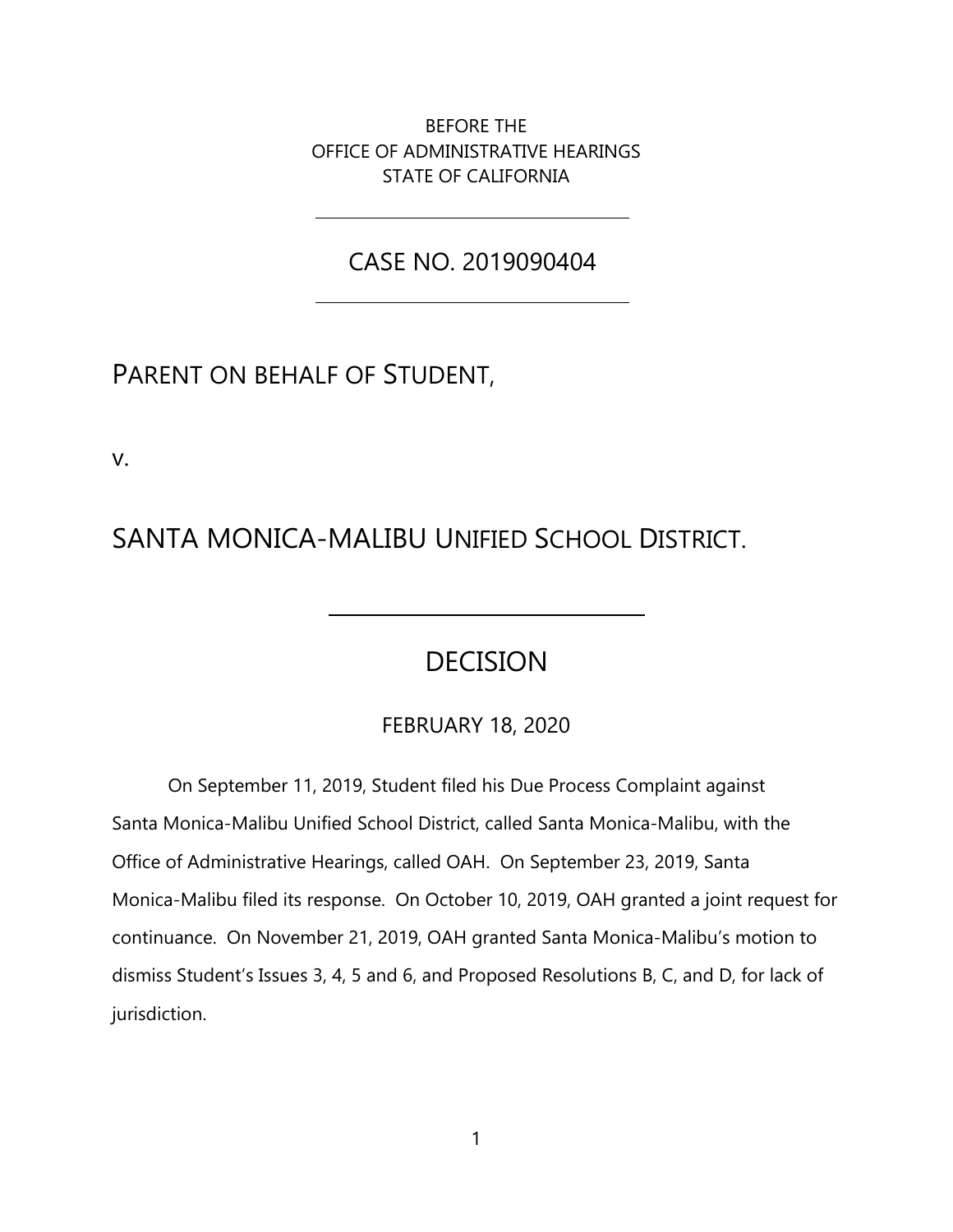Administrative Law Judge Deborah Myers-Cregar heard this matter in Van Nuys, California on December 3, 4, 5, 10, 11, 12, 17, 18, and 19, 2019. David W. German, and Omar Qureshi, Attorneys at Law, represented Student. Parents attended each day of hearing except December 19, 2019. Kristin M. Myers, Attorney at Law, represented Santa MonicaMalibu. Deanna Sinfield, Director of Special Education, Victoria Hurst, Program Coordinator, and Jim Watwood, Special Education Coordinator, attended alternating sessions on behalf of Santa Monica-Malibu.

At the parties' request, the matter was continued to January 15, 2020, for written closing briefs. Santa Monica-Malibu timely filed the 2017-2018 school calendar, which is admitted as Exhibit 36. The parties timely filed their closing briefs, the record was closed, and the matter was submitted on January 15, 2020.

#### **ISSUES**

- 1. Did Santa Monica-Malibu deny Student a free appropriate public education during the 2017-2018 school year and materially fail to implement Student's positive behavior support plan by improperly using corporal punishment and aversive behavioral interventions on Student, including the improper use of holds, arm twisting, restraints and harnesses on the bus; and improperly using hand sanitizer on open cuts on his hand?
- 2 Did Santa Monica-Malibu deny Student a free appropriate public education during the 2017-2018 school year when its personnel, classroom aides, teachers, and multiple administrators observed or learned of Student's aide's use of corporal punishment and aversive behavioral techniques, and failed to stop, intervene, prevent, and/or report such abuse?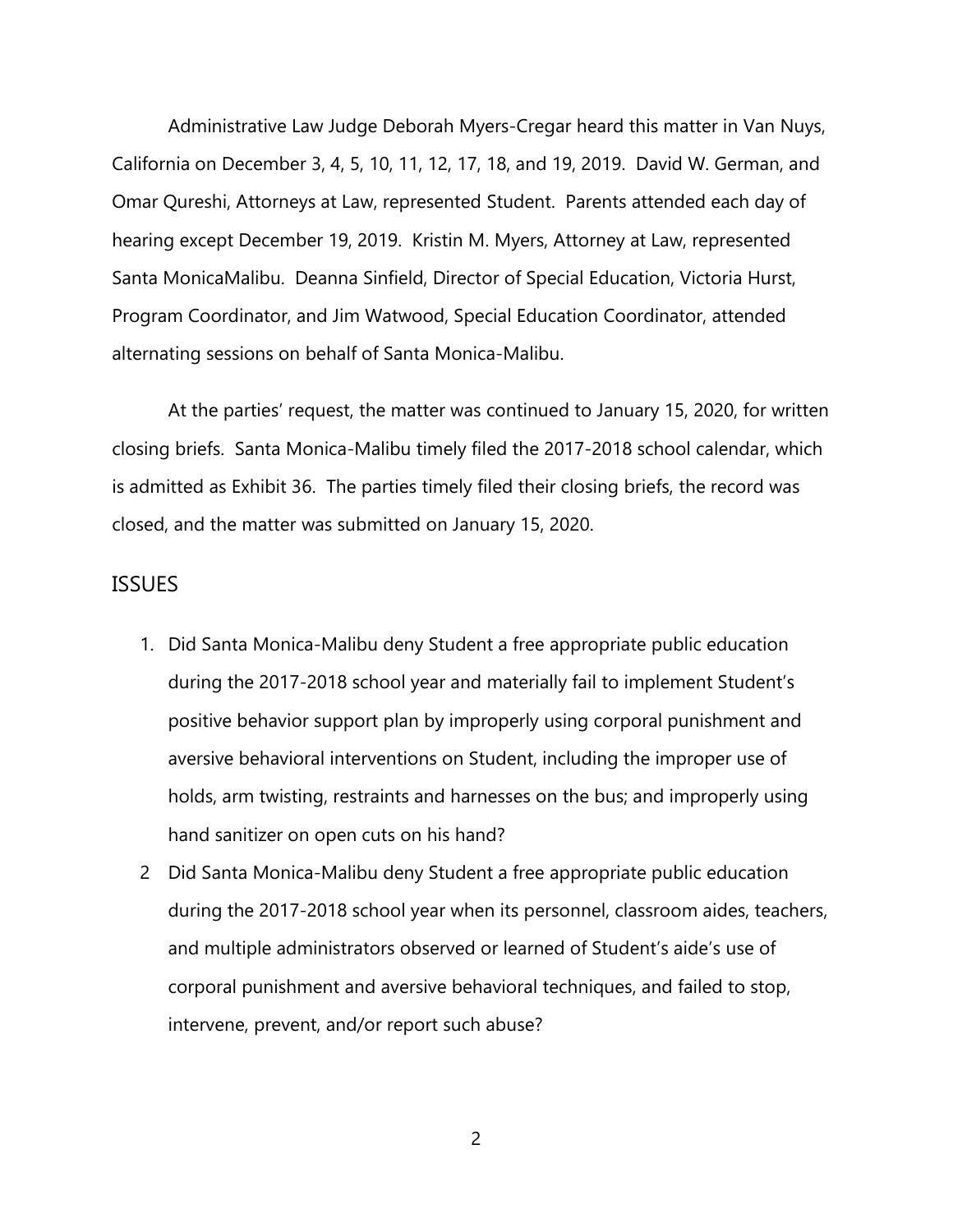#### **JURISDICTION**

This hearing was held under the Individuals with Disabilities Education Act, its regulations, and California statutes and regulations. (20 U.S.C. § 1400 et. seq.; 34 C.F.R. § 300.1 et seq. (all references to the Code of Federal Regulations are to the 2006 version); Ed. Code, § 56000 et seq.; Cal. Code Regs., tit. 5, § 3000 et seq.) The main purposes of the Individuals with Disabilities Education Act, referred to as the IDEA, are to ensure:

- all children with disabilities have available to them a free appropriate public education that emphasizes special education and related services designed to meet their unique needs and prepare them for further education, employment and independent living, and
- the rights of children with disabilities and their parents are protected. (20 U.S.C. § 1400(d)(1); see Ed. Code, § 56000, subd. (a).)

The IDEA affords parents and local educational agencies the procedural protection of an impartial due process hearing with respect to any matter relating to the identification, assessment, or educational placement of the child, or the provision of a free appropriate public education, referred to as FAPE, to the child. (20 U.S.C. § 1415(b)(6) & (f); 34 C.F.R. § 300.511; Ed. Code, §§ 56501, 56502, 56505; Cal. Code Regs., tit. 5, § 3082.) The party requesting the hearing is limited to the issues alleged in the complaint, unless the other party consents, and has the burden of proof by a preponderance of the evidence. (20 U.S.C. § 1415(f)(3)(B); Ed. Code, § 56502, subd. (i); Schaffer v. Weast (2005) 546 U.S. 49, 57-58, 62 [126 S.Ct. 528, 163 L.Ed.2d 387]; and see 20 U.S.C. § 1415(i)(2)(C)(iii).)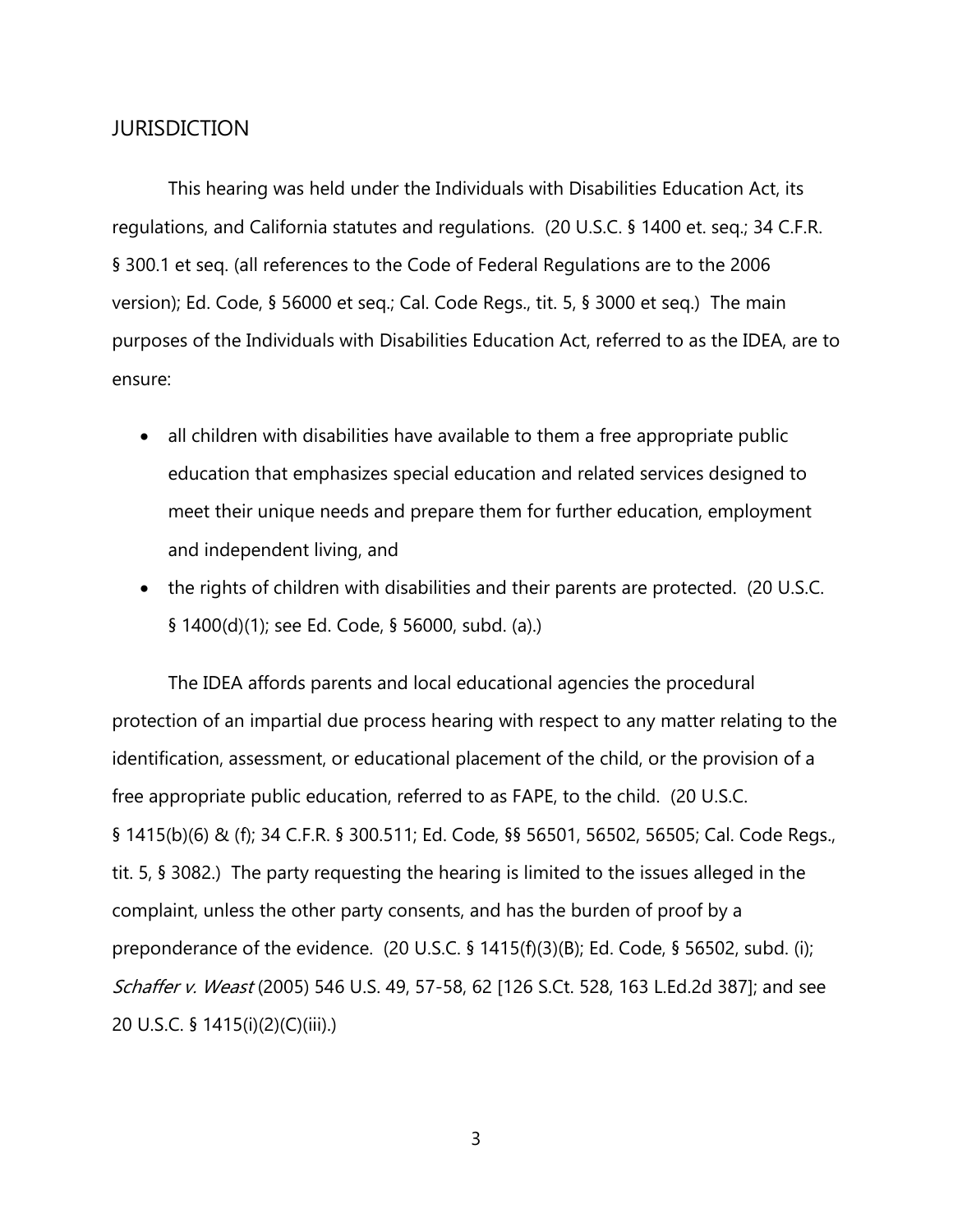Here, Student filed the Due Process Request and therefore has the burden to prove the allegations. The factual statements in this Decision constitute the written findings of fact required by the IDEA and state law. (20 U.S.C. § 1415(h)(4); Ed. Code, § 56505, subd. (e)(5).)

Student was nine years old and in fourth grade at the time of the hearing. He was eligible for special education under the categories of autism and speech and language impairment. He also had an intellectual disability. Student was non-verbal and communicated with signs, an Augmentative Alternative Communication device, and verbal approximations of sounds. He had a history of self-injurious behavior including banging his head and hitting himself; physical aggression toward others involving grabbing clothes, pulling hair; and biting; and non-compliant behavior including eloping.

Student lived within the geographic boundaries of Santa Monica-Malibu at all relevant times. Student attended Juan Cabrillo Elementary, in the life skills curriculum special day class, from kindergarten, the 2015-2016 school year through third grade, the 2018-2019 school year. Santa Monica-Malibu moved Student's placement to the Academy for Advancement of Children with Autism, a non-public school in Chatsworth, for the 2019 extended school year, and for fourth grade for the 2019-2020 school year. During the subject administrative hearing, Student successfully transitioned to accessing transportation on a school bus.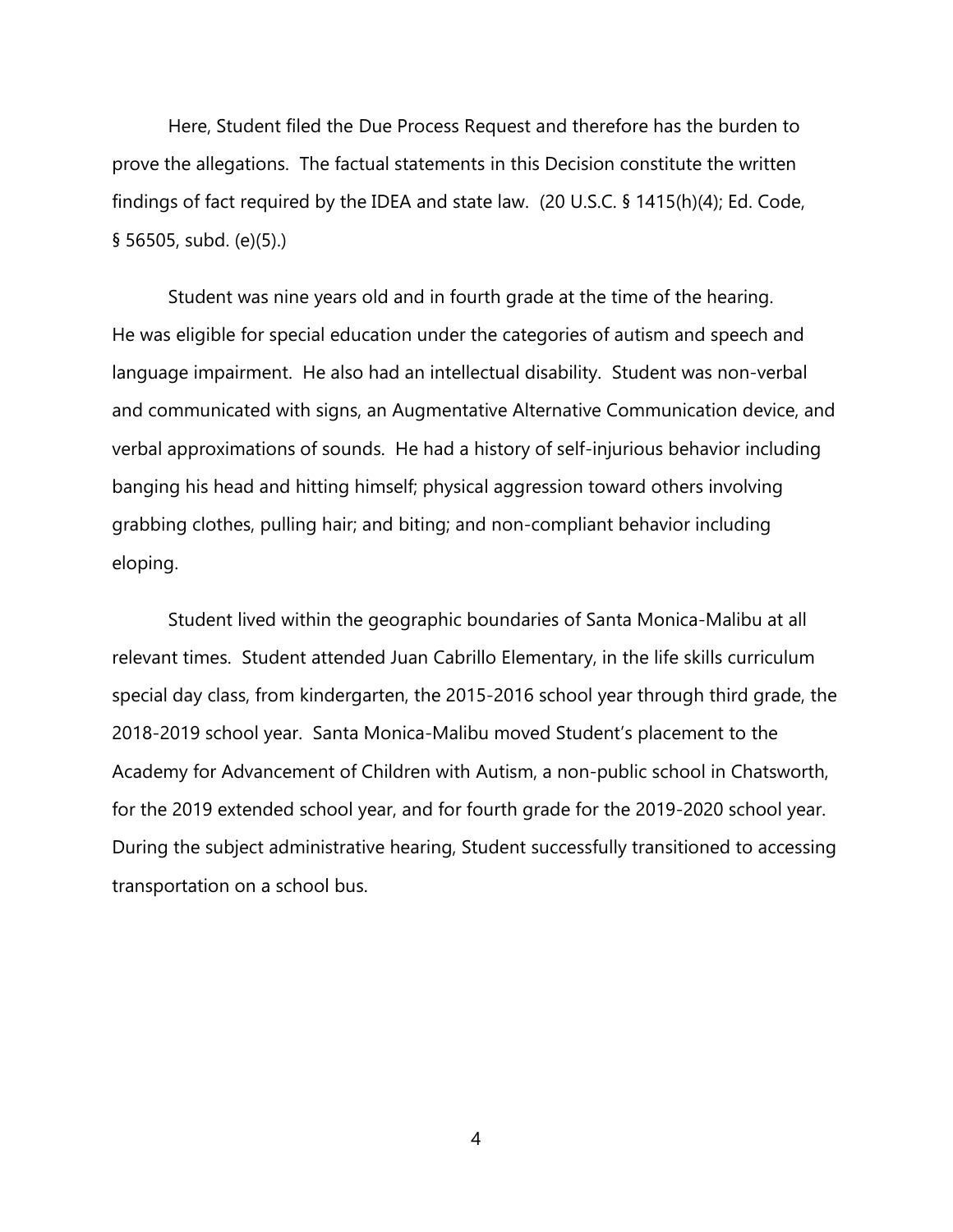ISSUE 1: DID SANTA MONICA-MALIBU DENY STUDENT A FREE APPROPRIATE PUBLIC EDUCATION DURING THE 2017-2018 SCHOOL YEAR AND MATERIALLY FAIL TO IMPLEMENT STUDENT'S POSITIVE BEHAVIOR SUPPORT PLAN BY IMPROPERLY USING CORPORAL PUNISHMENT AND AVERSIVE BEHAVIORAL INTERVENTIONS ON STUDENT, INCLUDING THE IMPROPER USE OF HOLDS, ARM TWISTING, RESTRAINTS AND HARNESSES ON THE BUS; AND IMPROPERLY USING HAND SANITIZER ON OPEN CUTS ON HIS HAND?

Student contends Santa Monica-Malibu used aversive techniques to gain Student's behavioral compliance. Student contends the aide used unnecessary mechanical restraints on the bus, and applied hand sanitizer containing alcohol to his chapped hands in the classroom to cause him pain and change his behavior. Student contends these aversive techniques were administered over four months, were harmful, and caused Student's decline in his behavioral, communicative, and cognitive functions.

Santa Monica-Malibu contends that during the 2017-2018 school year, it offered Student a free and appropriate public education in the least restrictive environment. It contends Student did not establish he suffered from corporal punishment, improper holds, or restraints. Santa Monica-Malibu contends when it learned the aide was using aversive behavioral interventions, it took immediate and appropriate action to address the concern. It contends the aide used an aversive technique on only two occasions, which was not a material failure to implement Student's positive behavior support plan.

A FAPE means special education and related services that are available to an eligible child that meets state educational standards at no charge to the parent or guardian. (20 U.S.C. § 1401(9); 34 C.F.R. § 300.17.) Parents and school personnel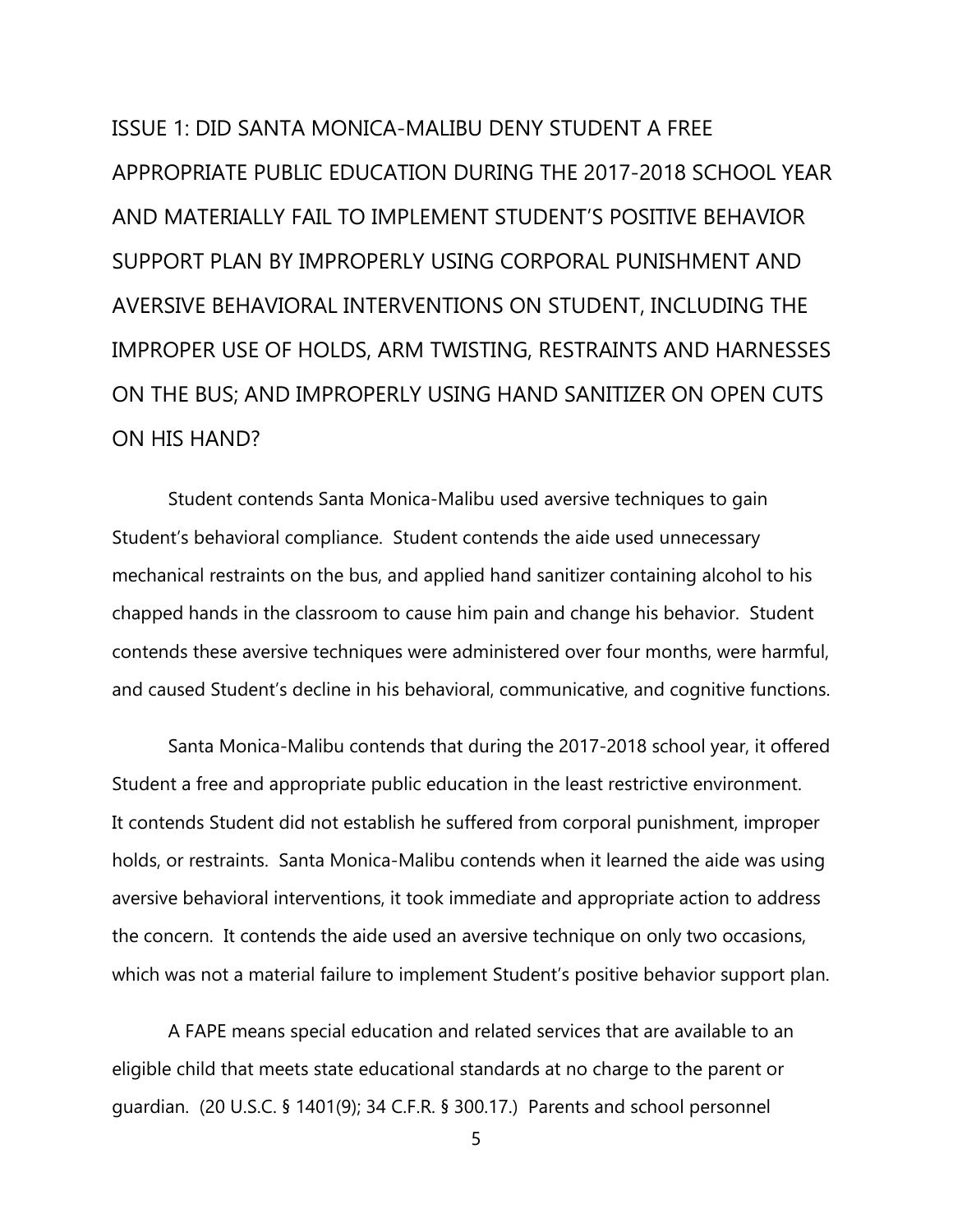develop an individualized education program, referred to as an IEP, for an eligible student based upon state law and the IDEA. (20 U.S.C. §§ 1401(14), 1414(d)(1); and see Ed. Code, §§ 56031,56032, 56341, 56345, subd. (a) and 56363 subd. (a); 34 C.F.R. §300.501.)

In general, a child eligible for special education must be provided access to specialized instruction and related services which are individually designed to provide educational benefit through an IEP reasonably calculated to enable a child to make progress appropriate in light of the child's circumstances. (Board of Education of the Hendrick Hudson Central School Dist. v. Rowley (1982) 458 U.S. 176, 201-204; Endrew F. v. Douglas County School Dist. RE-1 (2017) 580 U.S. \_\_\_ [137 S.Ct. 988, 1000].)

When a disabled child's behavior impedes the ability to learn, the IEP team shall consider the use of positive behavioral interventions, supports, and strategies to address the behavior. (20 U.S.C. §§ 1414(d)(3)(B)(i); Ed. Code, § 56341.1, subd. (b)(1).)

A disabled child's education is more effective when positive behavioral interventions and supports are provided to address the child's learning and behavioral needs. (20 U.S.C. § 1400(c)(5)(F); Ed. Code, § 56520, subd. (a)(3).)

Students who exhibit serious behavioral challenges shall receive appropriate and timely assessments and positive supports and interventions. (20 U.S.C. §§ 1400 et seq., Ed. Code, § 56520, subd. (b)(1).) Behavioral supports and strategies must be used and administered in a manner that allows for physical freedom and social interaction, respects a student's dignity and personal privacy, and ensures a student's placement in the least restrictive environment. (Ed. Code, § 56520, subd. (b)(3).)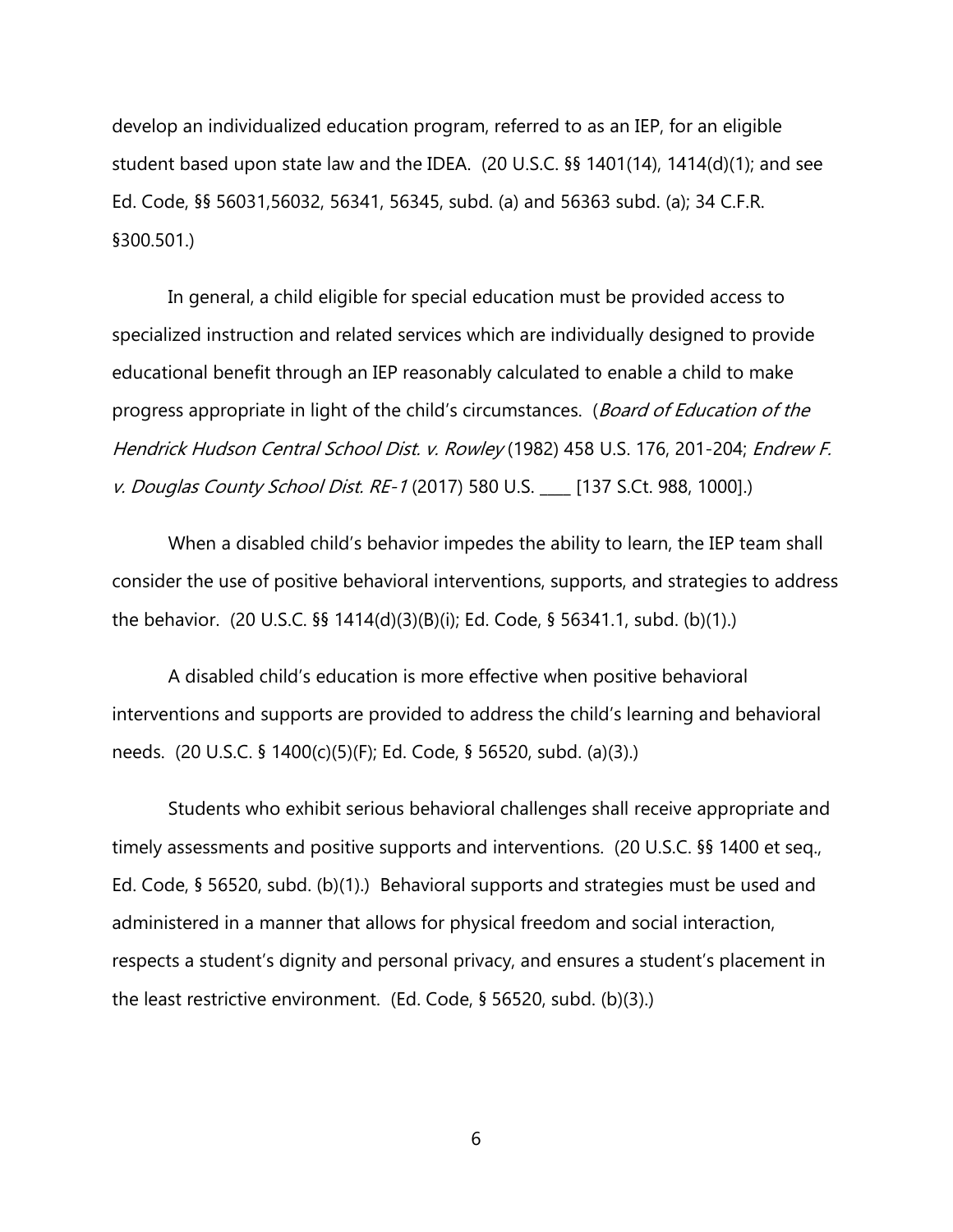Public and non-public schools must "provide an appropriate and meaningful educational program in a safe and healthy environment for all children regardless of possible physical, mental, or emotionally disabling conditions." Some disabled children have significant behavioral challenges that adversely impact their ability to learn. (Ed Code, §§ 56520 (a)(1) & (2), 56521.)

There were three behavior support plans in effect during August 2017 through January 2018:

- March 1, 2017 positive behavior support plan and behavior support report, included in the March 3, 2017 IEP;
- October 2, 2017 updated positive behavior support plan, included in the IEP of the same date; and
- December 11, 2017 updated positive behavior support plan, included in the IEP of the same date.

Student did not claim these positive behavior support plans were not appropriate. Student alleges Santa Monica-Monica failed to materially implement his positive behavior support plans with fidelity. Student alleges that when his behavioral aide used aversive techniques to gain behavioral compliance, causing him pain, this material failure to implement denied him a FAPE.

### MATERIALITY STANDARD FOR FAILURE TO IMPLEMENT STUDENT'S IEP

To provide a FAPE, special education and related services must be provided in conformity with the pupil's appropriately developed IEP. Only material failures to implement the IEP are a violation of the IDEA. A "material failure" occurs when the difference between the services required in a student's IEP and the services actually provided goes beyond just a "minor discrepancy." A student is not required to suffer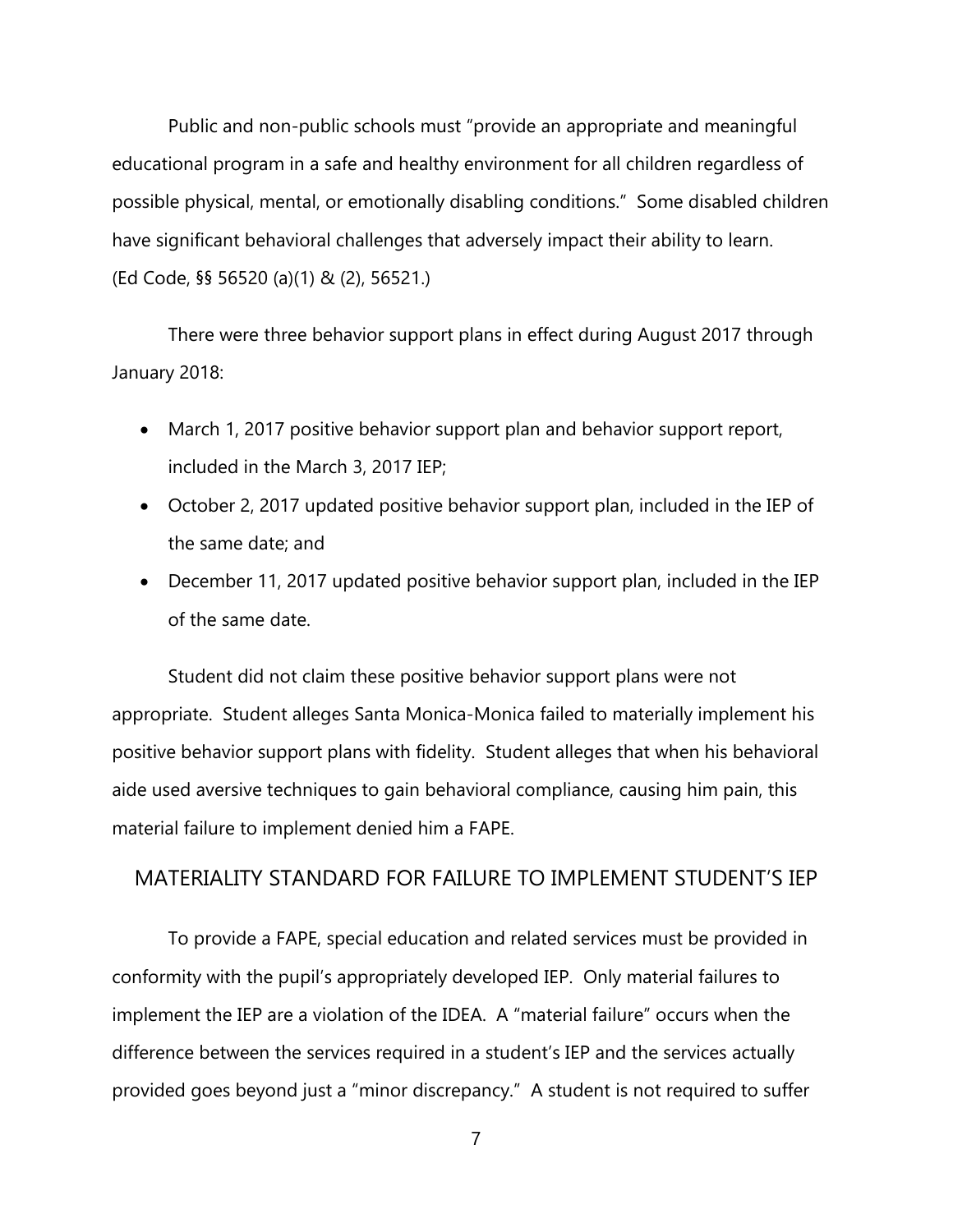demonstrable educational harm to prevail. The student's educational progress, or lack of it, is probative of whether there is more than just a "minor shortfall" in the services provided. (Van Duyn v. Baker School Dist. (9th Cir. 2007) 502 F. 3d 811, 822 (Van Duyn); 20 U.S.C. §§ 1401(9)(D), 1414(d), 1415(f)(3)(E)(i).)

Under Van Duyn v. Baker School Dist., supra, 502 F. 3d 811, 822, the standard for determining whether there is a material failure to implement Student's IEP is to compare the behavior support services required by Student's IEP with the behavior support services actually provided to Student.

# THE TARGETS AND METHODS OF STUDENT'S 2017 POSITIVE BEHAVIOR SUPPORT PLANS

Elizabeth Sciutto was Santa Monica-Malibu's Board Certified Behavior Analyst who helped develop Student's IEPs for October and December 2017. She provided consultation, coaching, training, and modeling to his aide. She explained the purpose of a behavior support plan is to identify categories of problem behaviors, the antecedents that trigger the behavior, and the consequences that result from the behavior, which are maintained over time. A behavior support plan hypothesizes the function of a behavior, and develops a socially acceptable replacement behavior that serves the same function as the maladaptive behavior. The behavior support plan identifies the replacement behavior to teach the student, reinforcement strategies staff should use to reward a student's appropriate use of the replacement behavior, and the appropriate way for staff to respond in the event a problem behavior continues.

According to Ms. Sciutto, applied behavioral analysis standards dictate that punishment and aversive techniques be administered only as a crisis intervention measure intended to reduce unpredictable behavior. Punishment and aversive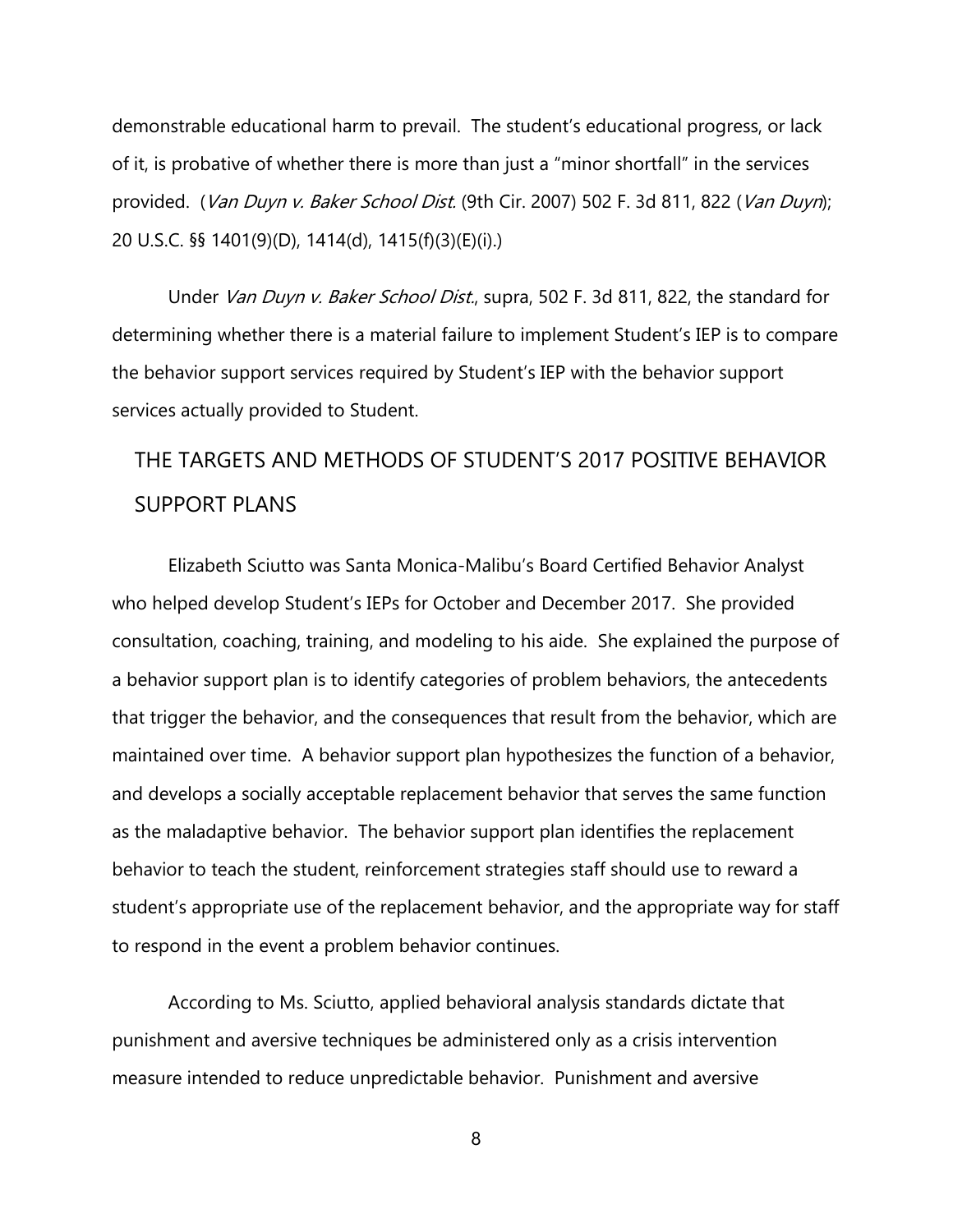techniques tend to have detrimental effects over time, are less effective, and can cause harm to a student. Ms. Sciutto did not include any aversive behavioral techniques in the plan she developed for Student because that would be a punishment, which is less effective and causes harm to a child over time. If an aide uses a behavioral strategy that is not provided for in the behavior support plan, then the aide is not using techniques endorsed under the applied behavior analysis approach to behavior modification.

According to Ms. Sciutto, if a student does not have a crisis intervention plan, then an aide can only use holds or restraints if the student with a high risk level experiences a crisis. Individuals with crisis prevention and intervention training can use holds and restraints in these rare circumstances. A student is in crisis when they exhibit major assaultive behavior, self-injurious behavior, major destruction to property, or other serious maladaptive behavior, such as eloping from the campus. Ms. Sciutto explained that according to applied behavioral analysis protocols, crisis prevention intervention trained staff may use a "team transport hold" in which staff place their hands on a student's arm, shoulder, or back to escort the student, but not to carry the student. If there is no crisis intervention plan, or the plan does not call for the use of restraints or holds, then school staff must complete a behavioral emergency report to be circulated to school administrators and parents, to discuss further steps. (Ed. Code, § 56521.1.)

Ms. Sciutto explained that a five-point harness used on a bus is referred to as a mechanical restraint. Although the harness meets the technical definition of a restraint, it is not considered to be a restraint if it is used by trained staff to keep a student safe from a seizure risk, or another safety use while transported on the bus. If the five-point harness is used to restrain a student but its use is not included in the behavior support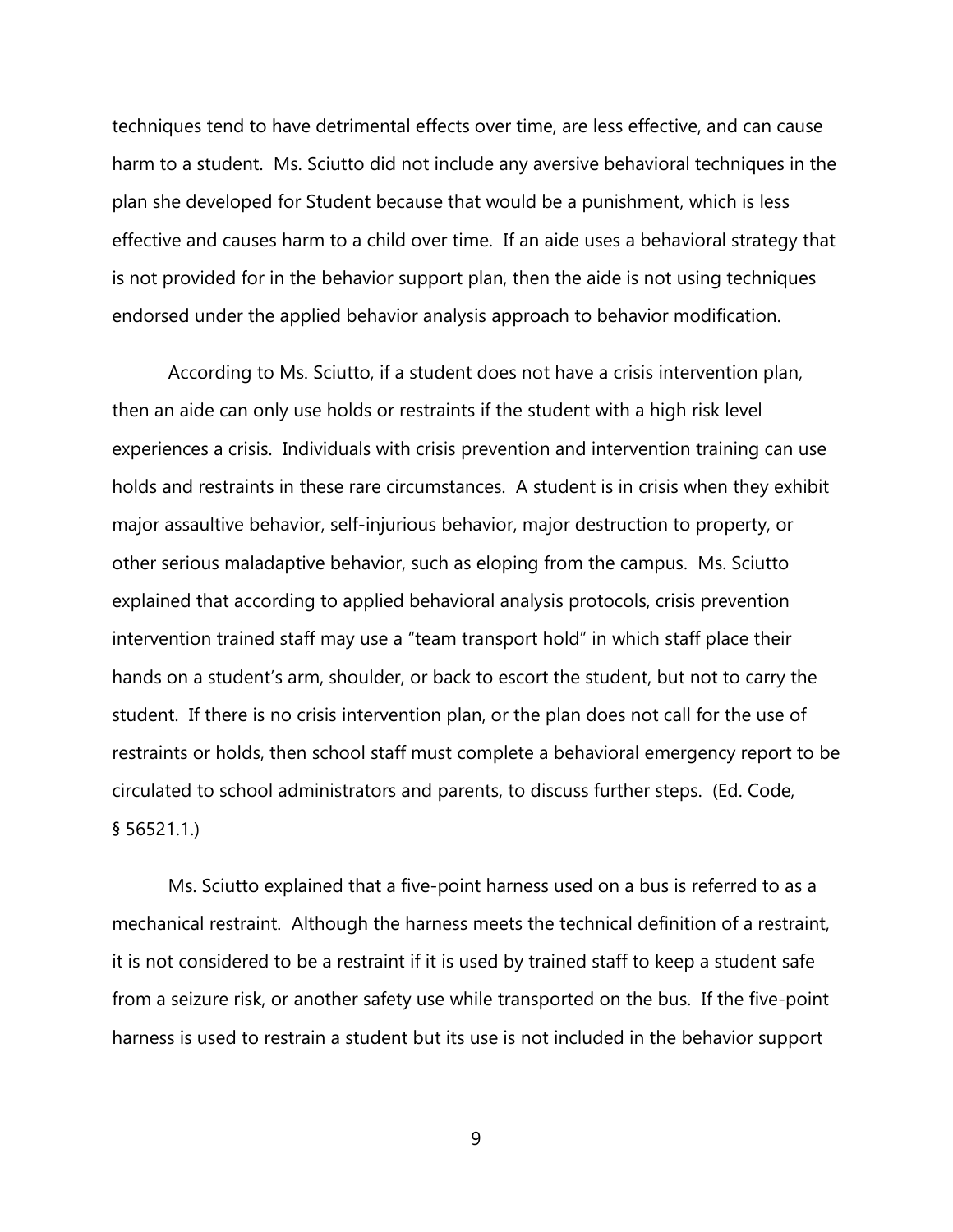plan, and there was a lack of other safety measures, then a behavioral emergency report should be written up each time it is used.

Student's 2017 positive behavior support plans did not provide for the use of a harness on the bus. Ms. Sciutto did not believe that the use of a five-point harness on a bus was a significant intervention. However, Ms. Sciutto believed that if an aide used a harness simply to make the bus ride easier, then that would be a misuse of the harness. Restraints and holds are not a substitute for using applied behavior analysis strategies.

Ms. Elizabeth Schwandt is a Board Certified Behavior Analyst who consulted and worked privately with Student. She similarly opined that while students can learn to improve behavior with aversive techniques, that the progress made is temporary. Aversive techniques create unintended consequences, can cause harm to the student, should only be used with great training and care, and only be used if the aim is to remove a risk of harm to the child, such as removing a self-injurious behavior. Aversive techniques can cause disruption in learning and memory, lead to a generalized fear of the person using the techniques, and cause increased aggression and escape related behavior.

Ms. Schwandt reviewed Student's educational and behavioral records. She reviewed his 2017 positive behavior support plan. Student had typical behaviors for a child with autism, an intellectual disability, and a speech and language impairment. All three 2017 positive behavior support plans had straight forward classroom strategies. The interventions to be used when Student's behaviors escalated were giving praise, reinforcing good behavior, and calming strategies.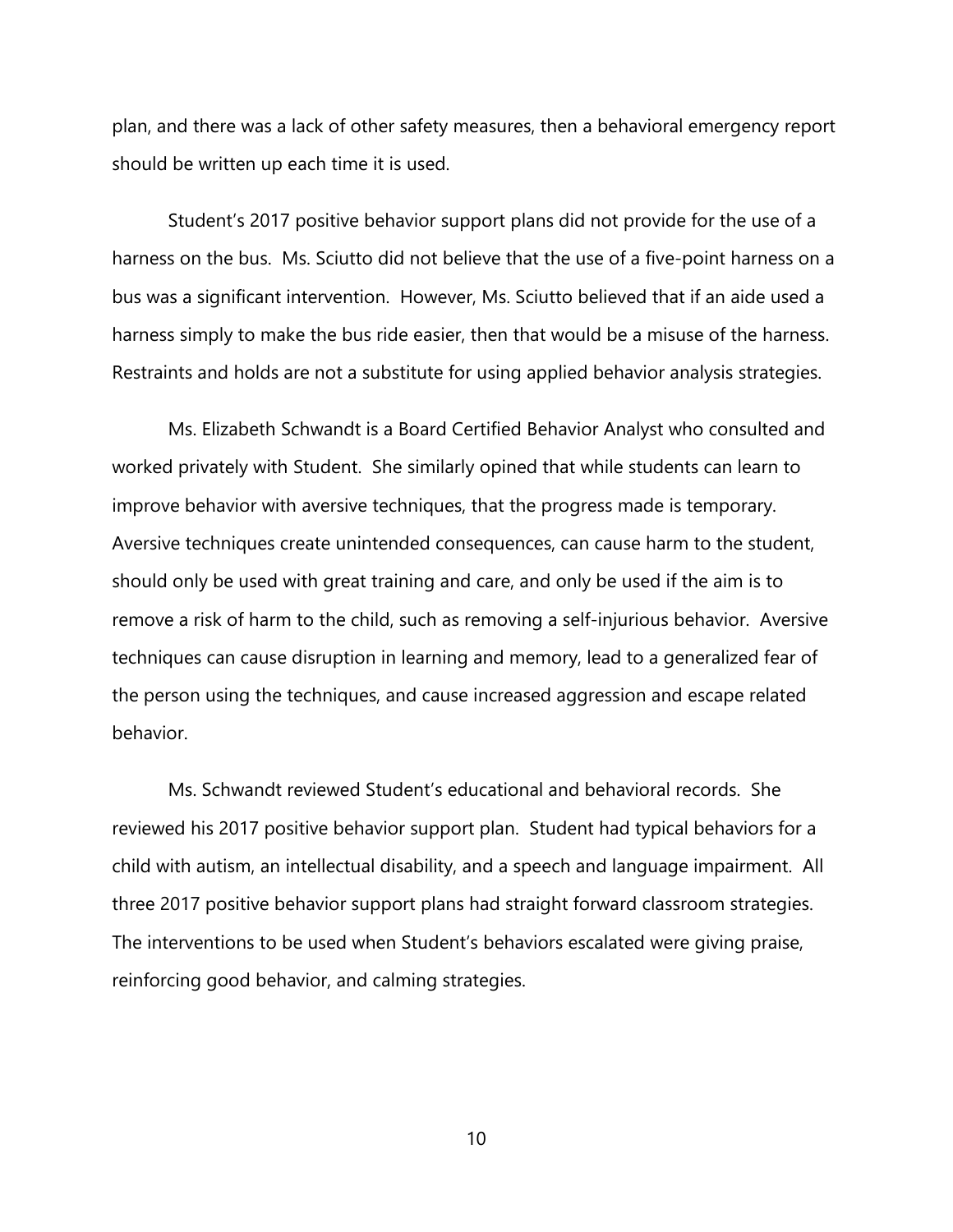#### STUDENT'S MARCH 3, 2017 POSITIVE BEHAVIOR SUPPORT PLAN

On March 3, 2017, Student's IEP team developed a new IEP and a new positive behavior support plan to address his aggressive and self-injurious behavior, which interfered with his learning, posed a danger to himself or others, disrupted instruction, and reduced the amount of time he spent on a task. It provided for the application of scientifically based applied behavior analysis intervention techniques to target an unwanted behavior and replace it with a desired behavior, using positive modalities such as encouraging requests, providing choices, and earning tokens for completing a task. There were no holds, restraints, or aversive behavioral techniques or corporal punishment provided for in this positive behavior support plan. Student did not have a crisis intervention plan.

Student's March 3, 2017 IEP addressed his behavioral challenges and provided him with placement in the life skills class for 83 percent of his school day. His IEP provided services and supports including the consultation of a behavior invention specialist for 120 minutes per month to implement his positive behavior support plan. His IEP provided him a behavioral aide six hours per day, on the bus, in the classroom, and across all settings to help prevent his self-injurious and aggressive behavior. His behavior aide would implement his positive behavior support plan, collect data, assist with developing his plan and social skills, and support Student to follow classroom routines and rules, and maintain on task behaviors. The behavior intervention specialist would implement the procedures in his behavior support plan, modify one or more interventions if necessary, create new procedures when necessary, and collect data and analyze it.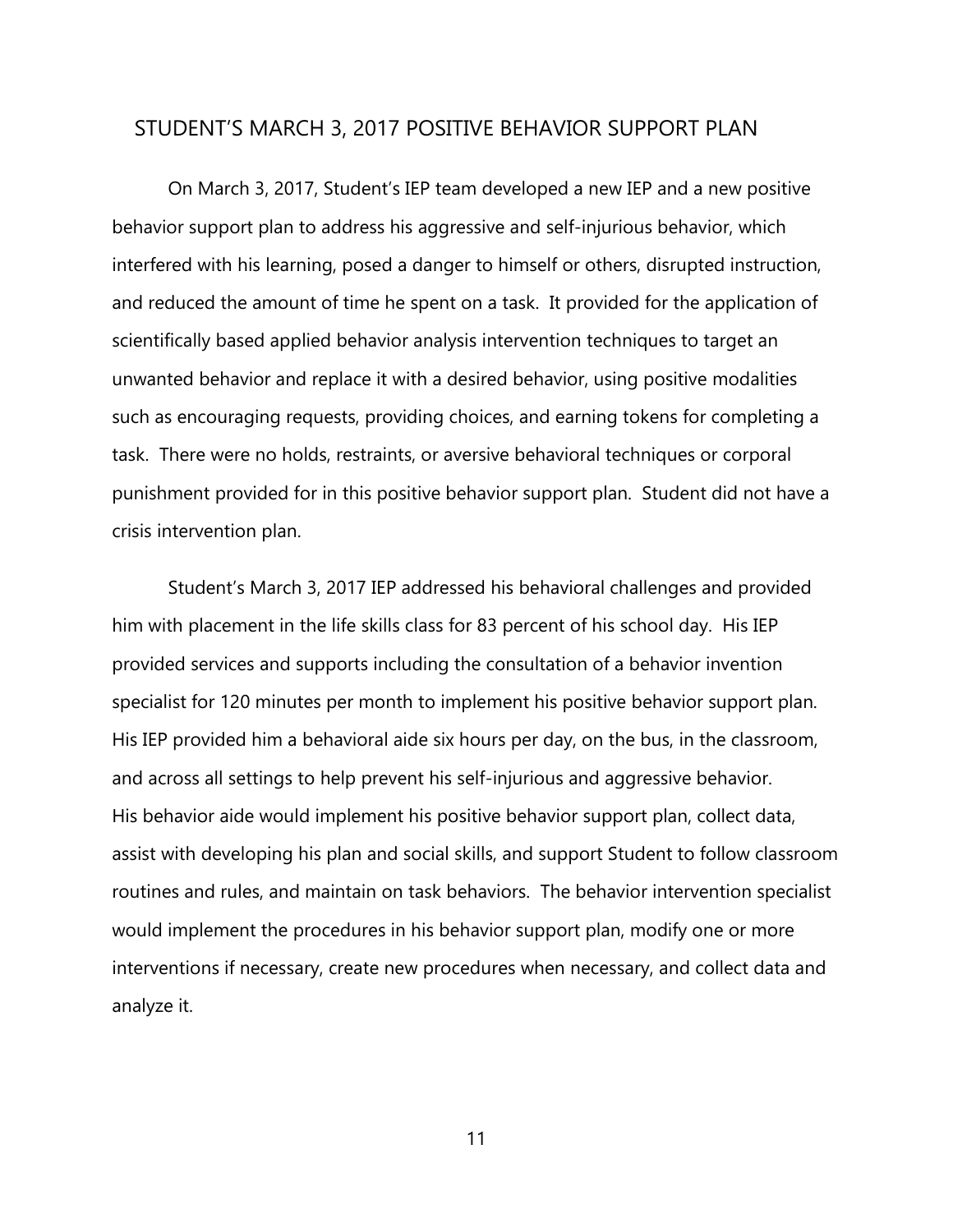Student's positive behavior support plan used evidence-based procedures to address his need to request access to tangible items, and his escape and elopement behavior. It used differential reinforcement of alternative behavior, functional communication response, combined with choices, stimulus fading in, and use of multiple schedules of reinforcement to create the setting for Student to request a break from tasks. His aide would place a "work first" picture card on the table, and then tell Student to work first, before a break. The aide would give Student picture cards with two preferred activities, and Student could choose one after he completed his task. The aide would provide Student with "errorless learning," a method of teaching procedures designed so the learner does not make mistakes, using discrete trial training to teach him the targeted IEP goals. Staff would praise Student for each correct response and give him a token. Staff would encourage Student to ask for a break. Staff would use a behavior log and graphs to monitor Student's progress.

Student's positive behavior support plan provided him instructions, guidance, choices, breaks, and tokens. If he became aggressive to avoid a task, staff would block his aggression with a hand-over-hand prompt. Staff would direct him to complete a task, and withhold his access to breaks, praise and tokens until the task was completed. If he became self-injurious to avoid a task, staff would block his actions, remove the activity, and guide Student to ask for more time for a break before transitioning back to the educational activity.

Student's level of behavioral function was summarized in a March 1, 2017 Behavioral Learning through Instructional Support Services progress report. Student demonstrated improvement. His target behavior was his self-injurious and aggressive behavior. His positive replacement behavior was compliance with instructions, and functional communication using signs or his communication device to request breaks or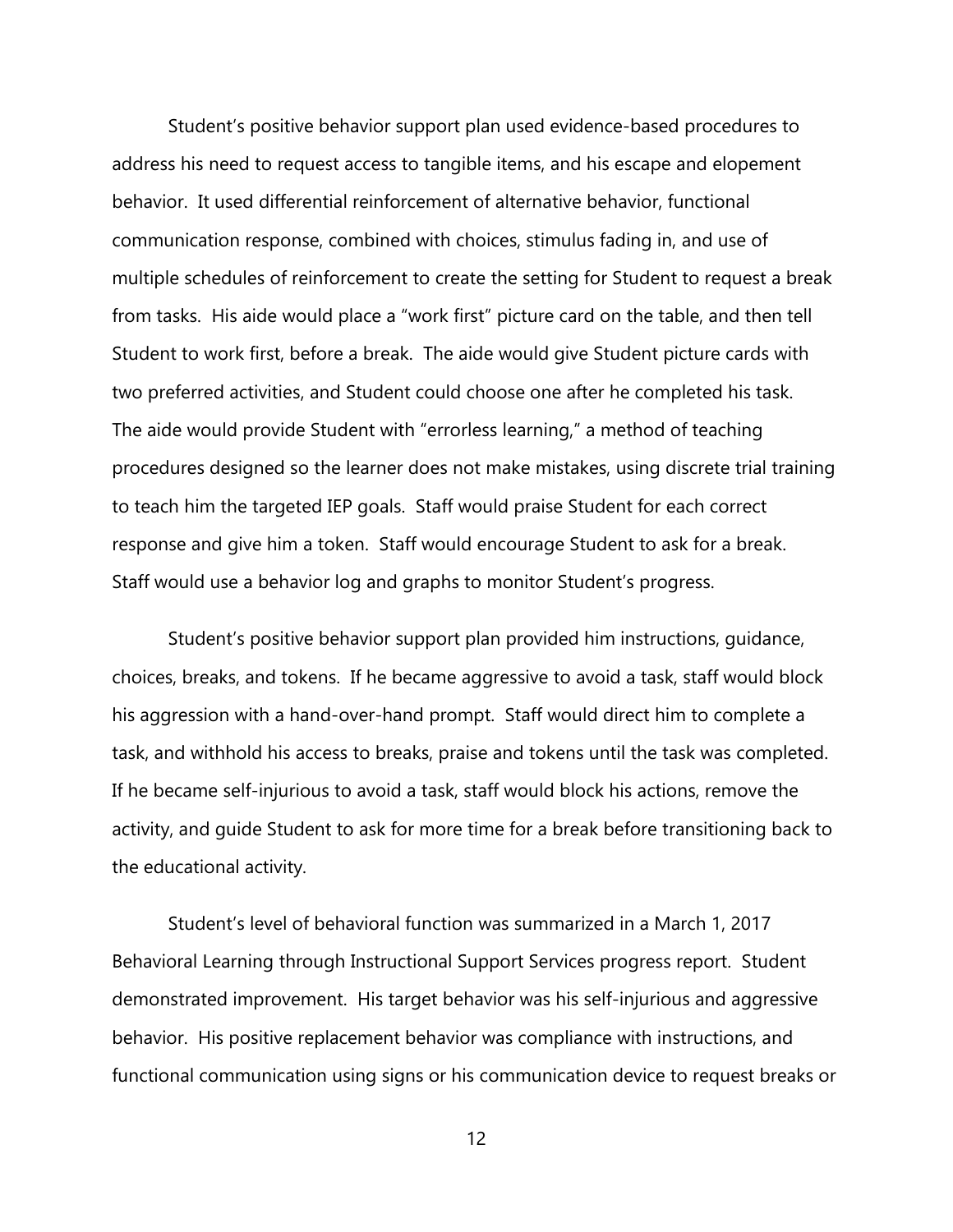a tangible item. Student met his compliance goal of paying attention to the teacher without maladaptive behavior for 11 minutes, with two prompts, 80 percent of the time. He partially met his goal for following classroom routines. Student engaged in self-injurious behavior, banging his head into a hard surface and hitting himself. He reduced his self-injurious behavior, and there were no incidents in the two months since January 9, 2017. This was an improvement since fall 2016, when Student had less than one episode per week. Student's identified aggressive behavior included grabbing someone's clothes, pulling hair, and biting a body part. Student had significantly reduced his aggressive behavior, and there were no incidents since January 11, 2017. This was a marked improvement since fall 2016, when Student showed aggression twice a week, and since June 2016, when Student showed aggression three to five times a day.

#### STUDENT'S OCTOBER 2, 2017 POSITIVE BEHAVIOR SUPPORT PLAN

On October 2, 2017, the IEP team developed a new positive behavior support plan, which identified new behaviors of non-compliance, and scratching and biting himself and others. It provided for the application of scientifically based applied behavior analysis intervention techniques to target an unwanted behavior and replace it with a desired behavior, using positive modalities such as encouraging requests, providing choices, and earning tokens for completing a task. There were no holds, restraints, or aversive behavioral techniques provided for in this positive behavior support plan. Student did not have an emergency intervention plan.

Student's positive behavior support plan used evidence-based procedures to address his need to request access to tangible items, and his escape and elopement behavior. It used differential reinforcement of alternative behavior, functional communication response, combined with choices, stimulus fading in, and use of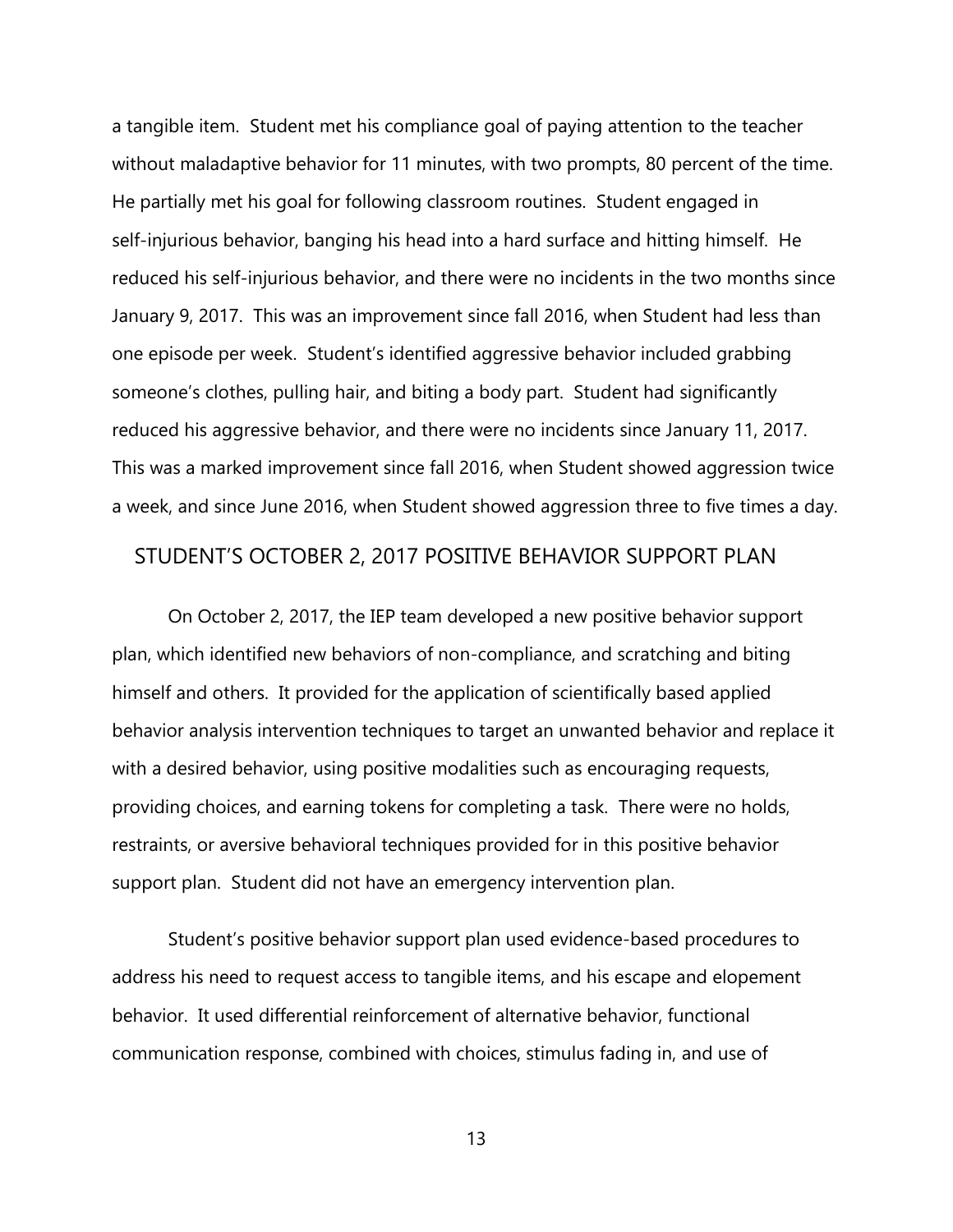multiple schedules of reinforcement to create the setting for Student to request a break from tasks. Staff would use a behavior log and graphs to monitor Student's progress.

Student's positive behavior support plan added new strategies. Staff would prime Student for a transition using his visual schedule. Staff would reinforce Student every 10 seconds. Staff would encourage Student to use sensory strategies such as hopping, getting squeezes while walking, and holding a 'koosh' ball. If needed, staff could provide Student access to a preferred toy for one to five minutes when he successfully transitioned to the next location on his picture schedule. Staff would provide Student a task and use errorless learning to teach Student his IEP goal. Staff would praise Student for every correct response and intermittently give him tokens for correct responses. Staff would encourage Student to make requests.

If Student became aggressive or self-injurious, the aide was to block his actions and minimize attention given. Staff was to present the augmentative alternative communication device and prompt Student to request what he wanted. He would be prompted to re-engage in the task, and when he re-engaged, he would be praised and earn tokens.

If Student became non-compliant during a transition, Staff would remove his preferred activity. Staff would hand Student his augmentative alternative communication device and prompt him to ask for what he wanted. Physical prompts would be used only as a last resort, and only if the safety of Student and others was at risk and he did not respond to less restrictive interventions. If Student did not transition, staff would bring his school work to him. Student would be provided with choices of items or activities throughout the day. Any request Student made for an item or activity would be reinforced.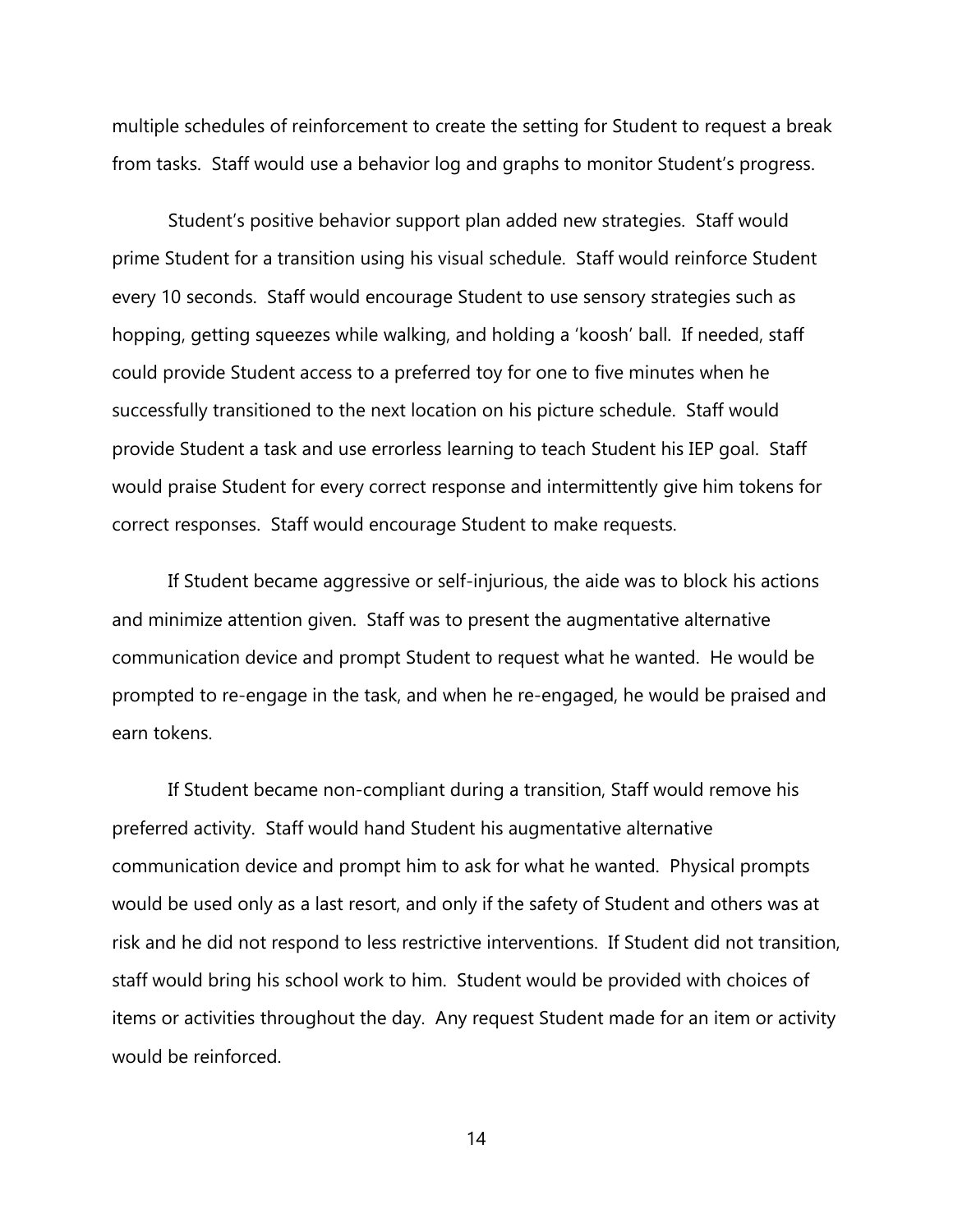Ms. Sciutto summarized Student's level of behavioral functioning for September 2017 in the October 2, 2017 progress report. Student independently transitioned to another task 78 percent of the time. Student did not have any self-injurious behavior during the month of September, but he acted aggressively approximately once every four hours. His maladaptive behaviors were decreasing to nearly zero. He was making progress toward transitioning independently to tasks, increasing compliant behavior in the classroom during a teacher-led activity, and he had limited progress in using his communication device to ask for something. However, he was not independent because he was could not request a desired item or activity.

#### STUDENT'S DECEMBER 13, 2017 POSITIVE BEHAVIOR SUPPORT PLAN

On December 11, and 18, 2017, Student's IEP team developed a new positive behavior support plan. Like the others, it provided for the application of scientifically based applied behavior analysis intervention techniques to target an unwanted behavior and replace it with a desired behavior, using positive modalities such as encouraging requests, providing choices, and earning tokens for completing a task. Again, there were no holds, restraints, or aversive behavioral techniques provided for in this positive behavior support plan. Student did not have a crisis intervention plan.

Student's level of behavioral function was summarized in this plan, showing a new pattern of variability and spikes in behavioral events. He rarely engaged in self-injurious behavior, but did so nine times between October 2, 2017, and December 13, 2017. Four of those instances occurred on November 30, 2017, and three occurred on December 1, 2017.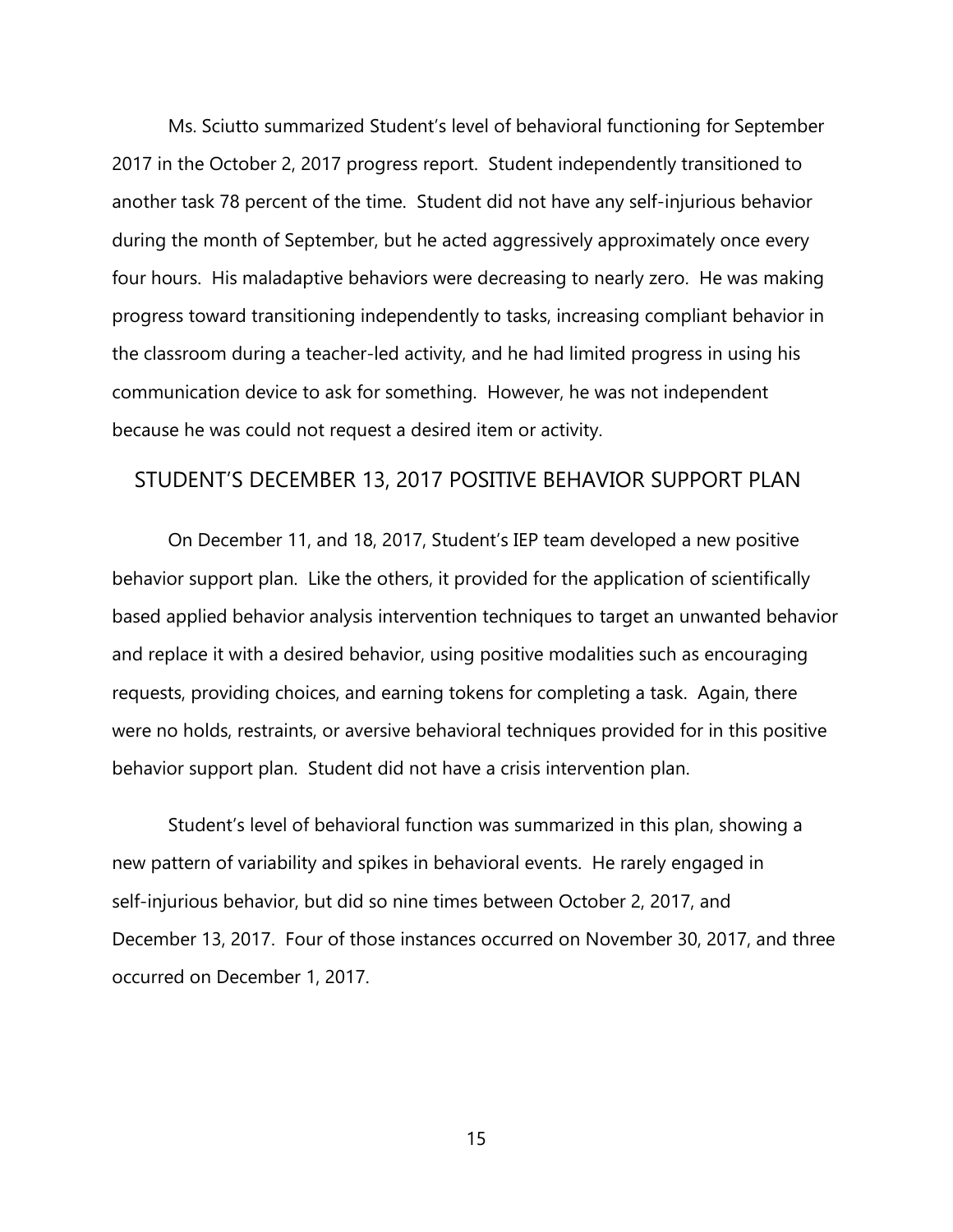There was a spike in Student's aggression. Between September 6, 2017, and December 13, 2017, Student's episodes of physical aggression increased and occurred 71 percent of the time he was in school, equal to seven times or less per school day. On difficult days, Student became aggressive between 10 and 50 times per day.

There was a spike in Student's non-compliance. Between September 6, 2017, and December 13, 2017, Student's episodes of non-compliance increased to 78 percent of the time, equal to five times or less per school day. On difficult days, Student became non-compliant between 10 and 50 times per school day.

Student met and exceeded his goal for transitioning from preferred to non-preferred activities with three to four prompts. He made progress toward his safety goal. Student made progress toward identifying the emotions happy, sad, angry, tired, and hungry associated with the "feelings folder" in his communication device. He required adult prompting to use his visual schedule to follow class routines. Student made inconsistent progress toward maintaining compliance with a teacher-led activity for 15 minutes without engaging in maladaptive behavior.

The December 13, 2017 positive behavior support plan did not change any protocols, but added more behavioral consultation hours. The IEP team increased to 60 minutes a month the services of the behavior intervention specialist to consult with the parents, teachers, and school and outside providers working with Student in school and in the home. The purpose was to promote consistency among the professionals and Parents using problem behavior intervention strategies.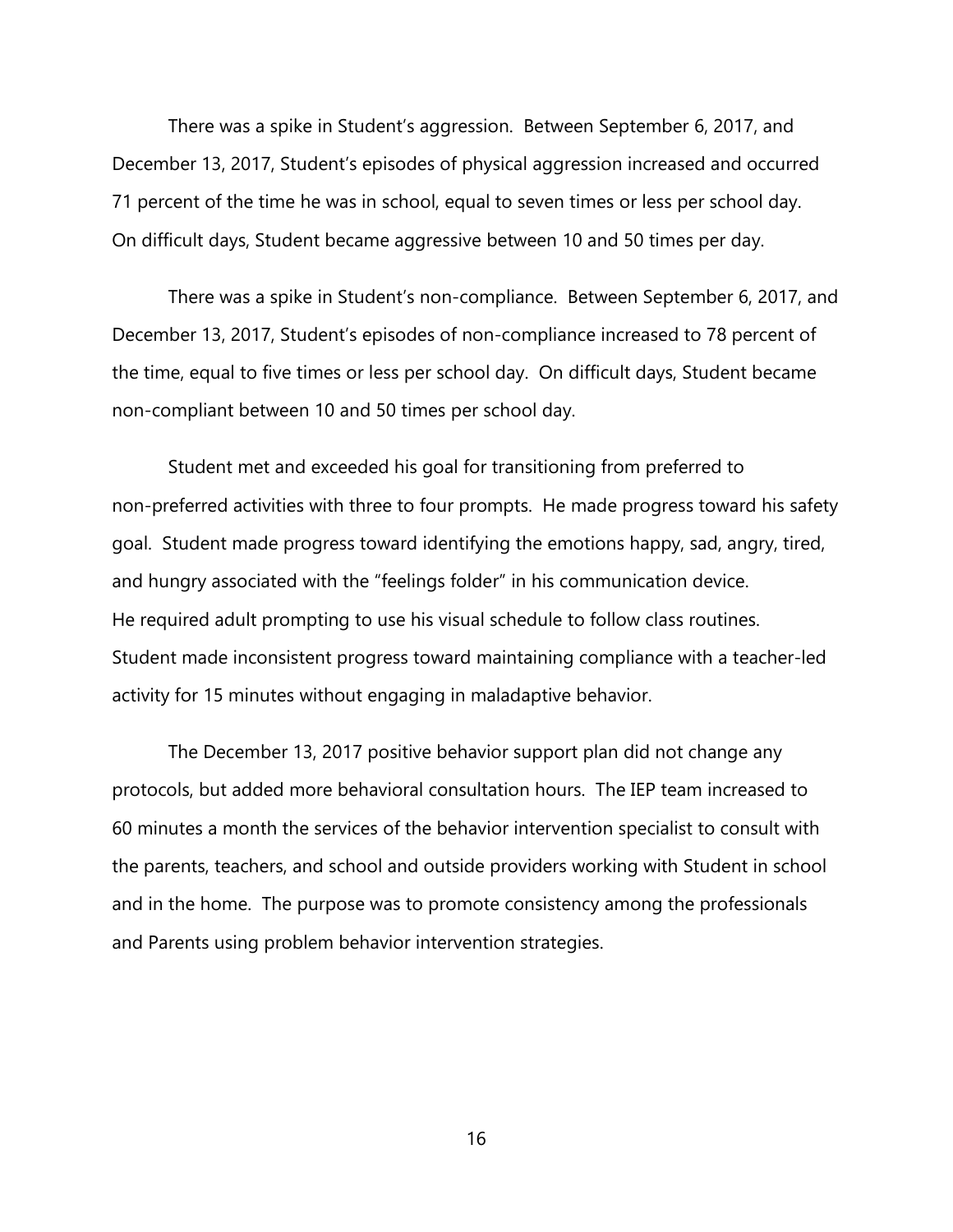# BEHAVIOR SUPPORT THE AIDE PROVIDED FROM AUGUST 22, 2017 TO JANUARY 31, 2018

"Emergency interventions must only be used to control unpredictable, spontaneous behavior that poses clear and present danger of serious physical harm to [the disabled student] or others, and that cannot be immediately prevented by a response less restrictive than the temporary application of a techniques used to contain the behavior." (Ed Code, §56521.1, subd. (a).) Emergency interventions must not be used to substitute the disabled student's "systematic behavioral intervention plan that is designed to change, replace, modify or eliminate a targeted behavior." (Ed. Code, § 56521.1, subd. (b).)

Emergency interventions must not be used for longer than necessary to contain the behavior. If the prolonged use of emergency interventions is needed, then school staff shall involve the schoolsite administrator. (Ed. Code, §56521.1, subd. (c).) School staff may only use force which is reasonable and necessary under the circumstances. (Ed. Code, §56521.1, subd. (d)(3).)

When school staff uses emergency interventions on a disabled student, the parents must be notified within one schoolday, if appropriate, to prevent the emergency interventions from being used in lieu of "planned, systematic behavioral interventions." (Ed. Code, §56521.1, subd. (e).) "A behavioral emergency report shall immediately be completed and maintained in the file of the [disabled student]." The behavioral emergency report shall include:

- the disabled student's name and age;
- the setting and location of the occurrence;
- the name of staff and others involved;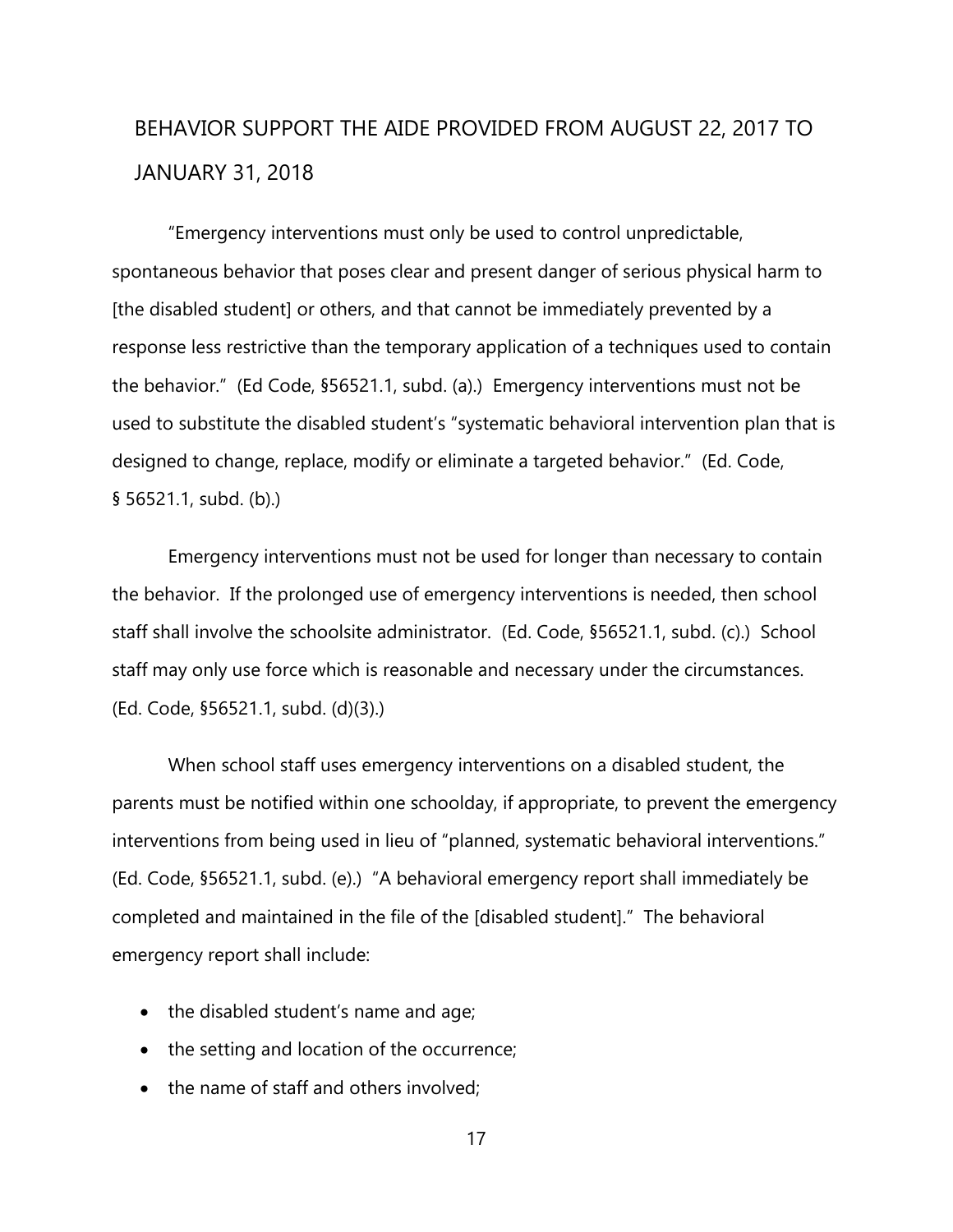- a description of the occurrence and the emergency intervention which was used, and a statement regarding the existence of the student's systematic behavioral intervention plan; and
- details of injuries to the disabled student and/or others.

(Ed. Code, § 56521.1, subd. (e)(1)-(5.)

The behavioral emergency report must be forwarded immediately to a designated responsible administrator for review. When the disabled student has a positive behavioral intervention plan and a previously unseen behavior emerges or a previously designed intervention proves ineffective, the behavioral emergency report must be referred to the IEP team for a determination of whether the incident justifies a need to modify the positive behavioral intervention plan. (Ed. Code, § 56521.1, subds. (f), (h).)

Aversive behavioral interventions are negative consequences or stimuli used to change a student's problematic and disruptive behavior that impedes his ability to access his education. (Bryant v. New York State Educ. Dept. (2d Cir. 2012) 692 F.3d 202, 207.)

A public or non-public, non-sectarian school shall not authorize, order, consent to, or pay for interventions designed or likely to cause physical pain. (Ed. Code, § 56521.2, subd. (a)(1).) Methods and procedures to eliminate a student's maladaptive behavior must not cause pain, trauma, or be deemed unacceptable under Education Code section 49001, defining and prohibiting corporal punishment. (Ed. Code, § 56520, subd. (a)(4).)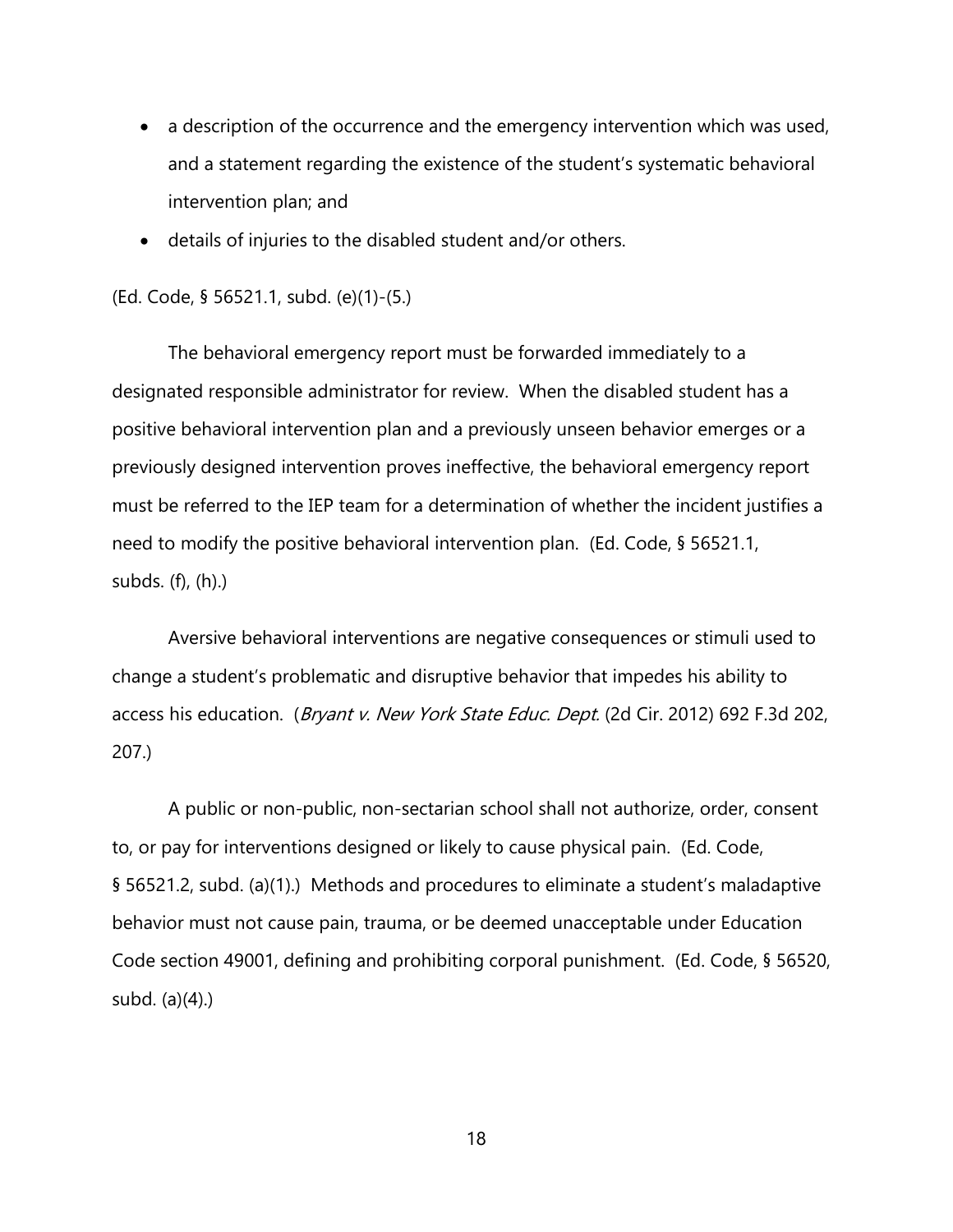Education Code section 49001, subdivisions (a) and (b), define corporal punishment as the willful infliction of physical pain on a student, and prohibit a school employee or contractor from inflicting corporal punishment on a student. It is not considered corporal punishment when a school employee or contractor only uses an amount of force reasonable and necessary to "quell a disturbance threatening physical injury to persons or damage to property, for purposes of self-defense, or to obtain possession of weapons or other dangerous objects which the student controls."

#### INCIDENTS OF IMPROPER USE OF HOLDS AND HARNESS ON THE BUS

The 2017-2018 school year began on August 22, 2017. Beginning September 2017 through January 31, 2018, there were approximately 19 incidents when Student's paraeducation aide, Galit Gottlieb, used emergency behavioral and aversive techniques on Student on the bus, which were not part of Student's three applicable positive behavior support plans. Ms. Gottlieb placed Student in a mechanical restraint on the bus at least 15 times when it was not required for his safety or the safety of others, making these uses inappropriate. Ms. Gottlieb grabbed Student's wrists and pushed his hands into the bus seat until they were red. Ms. Gottlieb grabbed at Student forcefully enough for her to feel a shaking vibration. Ms. Gottlieb pulled and twisted Student's arm. She skipped steps in Student's behavior support plans and overreacting by harnessing and grabbing Student in situations that were not behavioral emergencies. Ms. Gottlieb reluctantly admitted using the harness on Student three to four other times. This is inferred to be in addition to the 15 Ms. Silvestre identified. Thus, Ms. Gottlieb did not file 19 required behavioral emergency reports.

The testimony of Santa Monica-Malibu's bus driver, Ernestine Silvestre, was very convincing. She established that Ms. Gottlieb did not follow Student's IEPs positive behavior support plans in a material way. There were no behavioral or medical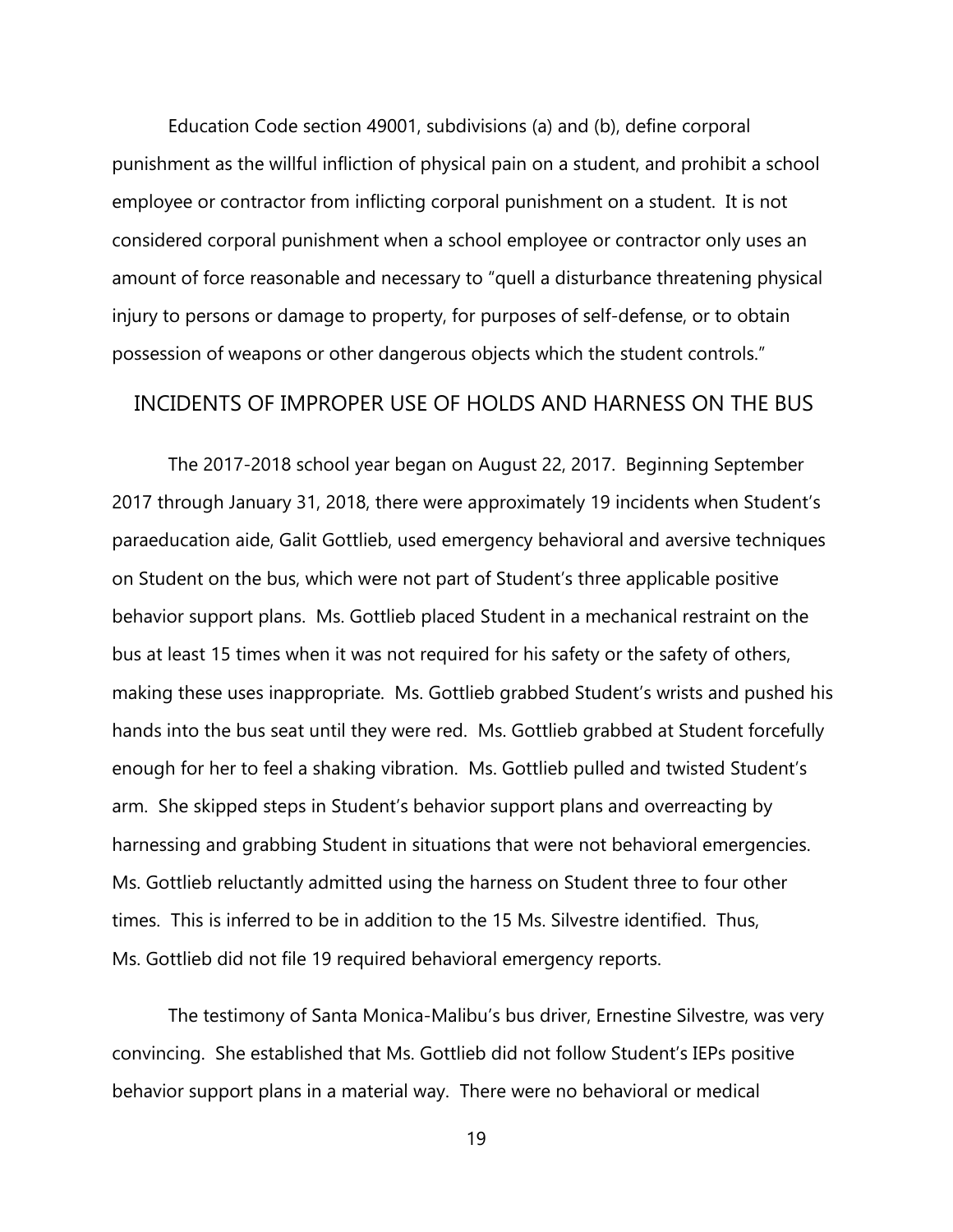emergencies affecting Student on the bus when Ms. Gottlieb buckled him into the five-point harness, and aggressively grabbed him, between September 2017 and January 2018.

Ms. Silvestre was visibly shaken, tearful, and upset when she described how she saw Ms. Gottlieb act toward Student. She appeared sincere and earnest when recalling the events. Ms. Silvestre answered questions with spontaneous and emotional responses. Her answers were not rehearsed, guarded, or calculated. In her 23 years as a school bus driver, she had never been upset about any aide's conduct with a student until she saw Ms. Gottlieb's conduct. In those 23 years, this was the first time she reported an aide's behavior to her supervisor and to administration. Ms. Silvestre went out of her way to follow up and report Ms. Gottlieb's actions to several people over the course of several months. Ms. Silvestre's testimony was corroborated by other witnesses, email messages, video tapes, and documents. Therefore, considerable weight is given to her testimony.

Ms. Silvestre first noticed Ms. Gottlieb act very roughly with another student having a tantrum, when she twisted and pulled that student's arm upward. Ms. Silvestre had an uninterrupted view of Ms. Gottlieb from the "pupil mirrors" she used on the bus to scan the students. Ms. Gottlieb and Student sat two rows behind her.

Ms. Silvestre described Student's progressive behavior on the bus at the beginning of the school year. Student was a lovable boy who came onto the bus easily and kissed her. He wore a seatbelt every day, and it was not difficult to get him buckled up. If he became upset or grabbed at her while getting seated, she helped him get settled by saying, "Look at me." Then he would relax and smile and allow himself to be buckled in his seat belt. Ms. Silvestre said Student was easy to redirect when he became aggressive.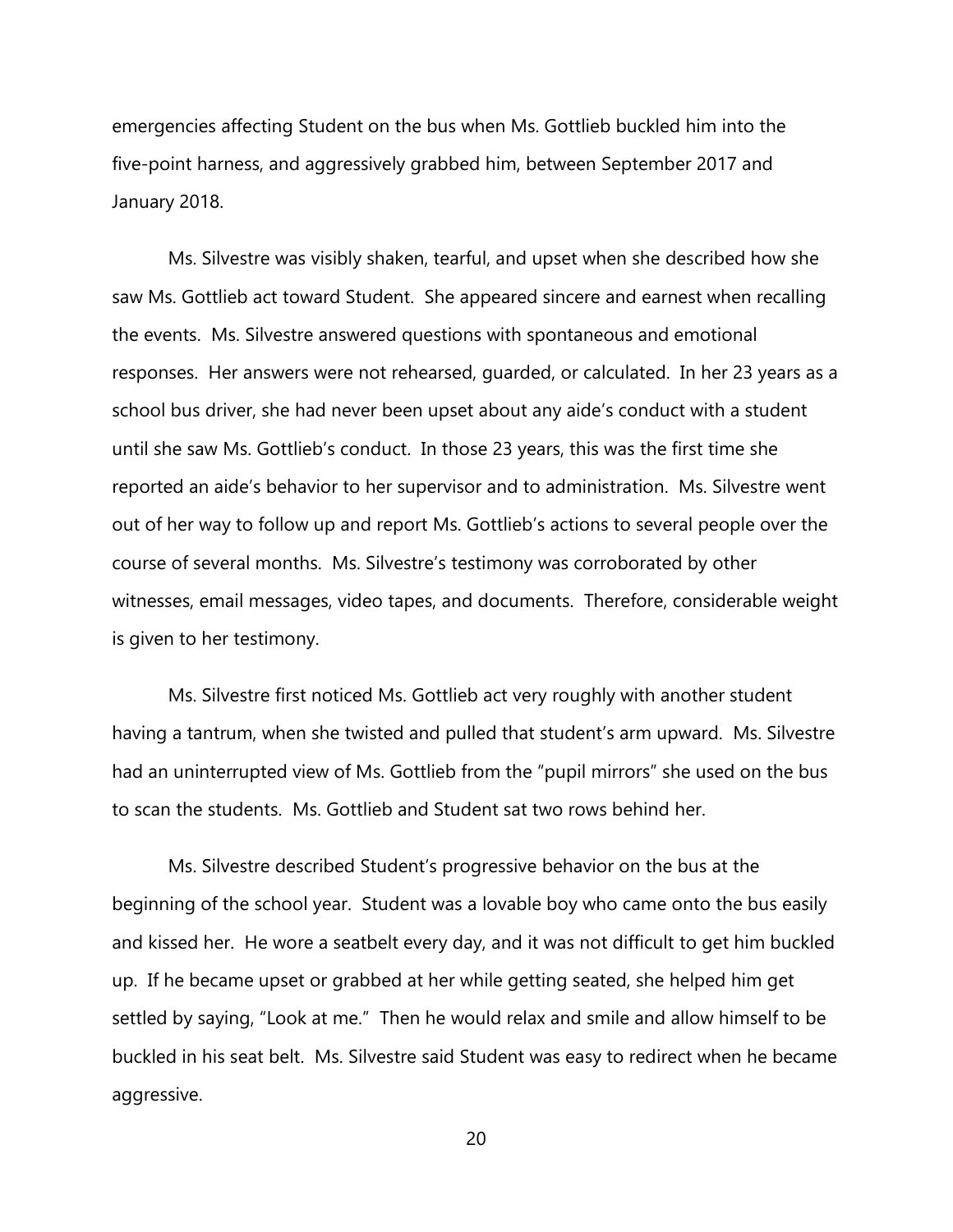Beginning September 2017, Ms. Silvestre observed Ms. Gottlieb become more aggressive toward Student, place unnecessary demands on him, and cause his behavior to escalate. By October and November 2017, she saw Ms. Gottlieb routinely strap Student in the mechanical harness on the bus in the morning, shortly after leaving Parents' house when they were out of view. Ms. Gottlieb then removed the harness shortly before arriving to school. In the afternoon, Ms. Gottlieb similarly strapped Student in the harness shortly after they left the school parking lot, and removed it shortly before arriving back at Parents' house.

Ms. Silvestre recalls seeing Ms. Gottlieb strap Student in the harness in October 2017 once or twice, and in November 2017 every day for one to two weeks, then once every other day for two weeks. This is approximately 15 times. On the bus, Ms. Silvestre questioned Ms. Gottlieb multiple times about whether the use of the harness was on Student's IEP. Ms. Silvestre finally stopped Ms. Gottlieb from using a harness by limiting her access to it. Ms. Silvestre reported that she even ejected Ms. Gottlieb from the bus once because Ms. Gottlieb needed to calm down.

Ms. Silvestre did not think Student required a harness any of the times Ms. Gottlieb used it. Ms. Silvestre observed Ms. Gottlieb provoking and agitating Student constantly, becoming easily frustrated with him. Once Student dropped his backpack, and Ms. Silvestre saw Ms. Gottlieb yank Student forcefully. She felt a shaking vibration form the force of the movement. She also saw Ms. Gottlieb grab Student's arm once. At least once, Ms. Silvestre saw Ms. Gottlieb grab Student's wrists, twist him to the left, and push his hands down, which she thought was unnecessary because he had his harness on. Ms. Silvestre recalled seeing red marks on Student's wrists and hands. She recalled Student made uncomfortable facial expressions when he saw Ms. Gottlieb. Student did not like or feel comfortable with Ms. Gottlieb.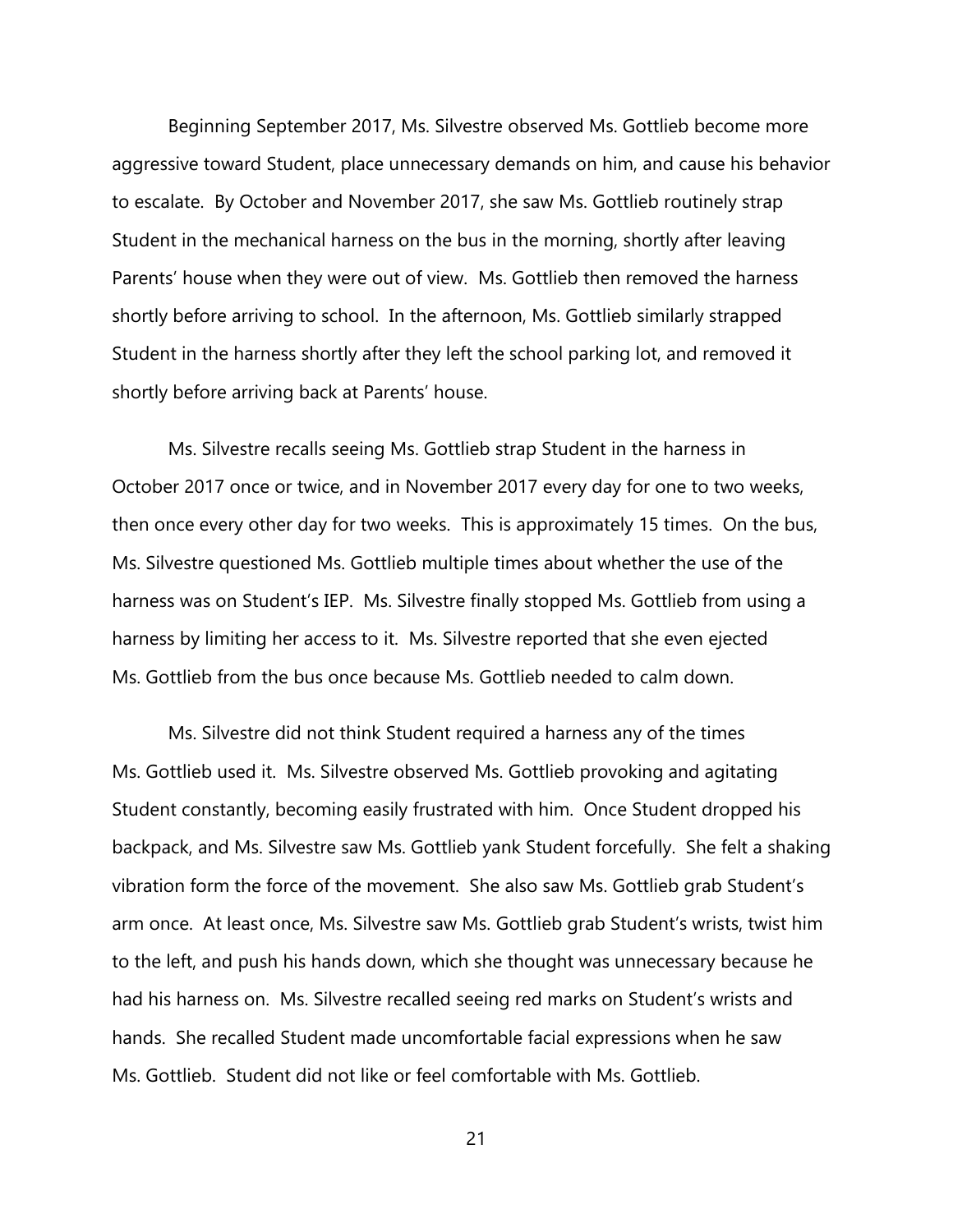Ms. Silvestre spoke to Student's mother near the end of November or early December 2017 about Ms. Gottlieb.

Ms. Silvestre's bus ride was always videotaped. Her supervisor Mr. Neil Abrahamson had access to the tapes. Ms. Silvestre activated a red button a total of three times, once on three different days during the fall semester, to "bookmark" the moments she wanted the video to capture Ms. Gottlieb's behavior. Ms. Silvestre spoke to her supervisor to review these three videos with him. Only one video properly recorded, from January 24, 2018.

On January 24, 2018. Ms. Silvestre reported an incident on the bus that morning to Mr. Neil Abramson, her supervisor. Later that day, they watched the video. Ms. Silvestre recalled the video showed Student did not present a risk of harm to himself or to others when Ms. Gottlieb strapped Student into a mechanical harness when there was no behavioral emergency. Student reacted by repeatedly taking his shoes off. Ms. Gottlieb repeatedly asked him to put his shoes on. Student became agitated and grabbed her hair. Ms. Silvestre pulled the bus over to the side of the road. Ariana Brewer, the other aide on the bus, helped remove Ms. Gottlieb's hair from Student's tight grasp.

After Ms. Silvestre spoke to Mr. Abramson, she went to the special education administrative office and reported her concerns to Ms. Jennifer Engle, an administrative assistant. Ms. Engle immediately sent an email dated January 24, 2018, to Kris Vegas, program coordinator, memorializing Ms. Silvestre's concerns that Ms. Gottlieb was "manhandling and irritating" Student. Ms. Silvestre reported Ms. Gottlieb "grabs his hands" like she is hurting him, and once saw Ms. Gottlieb "twisting his arm in what appeared to be a painful way." The email reported Ms. Silvestre's opinion that Student could easily be strapped into his seatbelt by the driver. Ms. Gottlieb appeared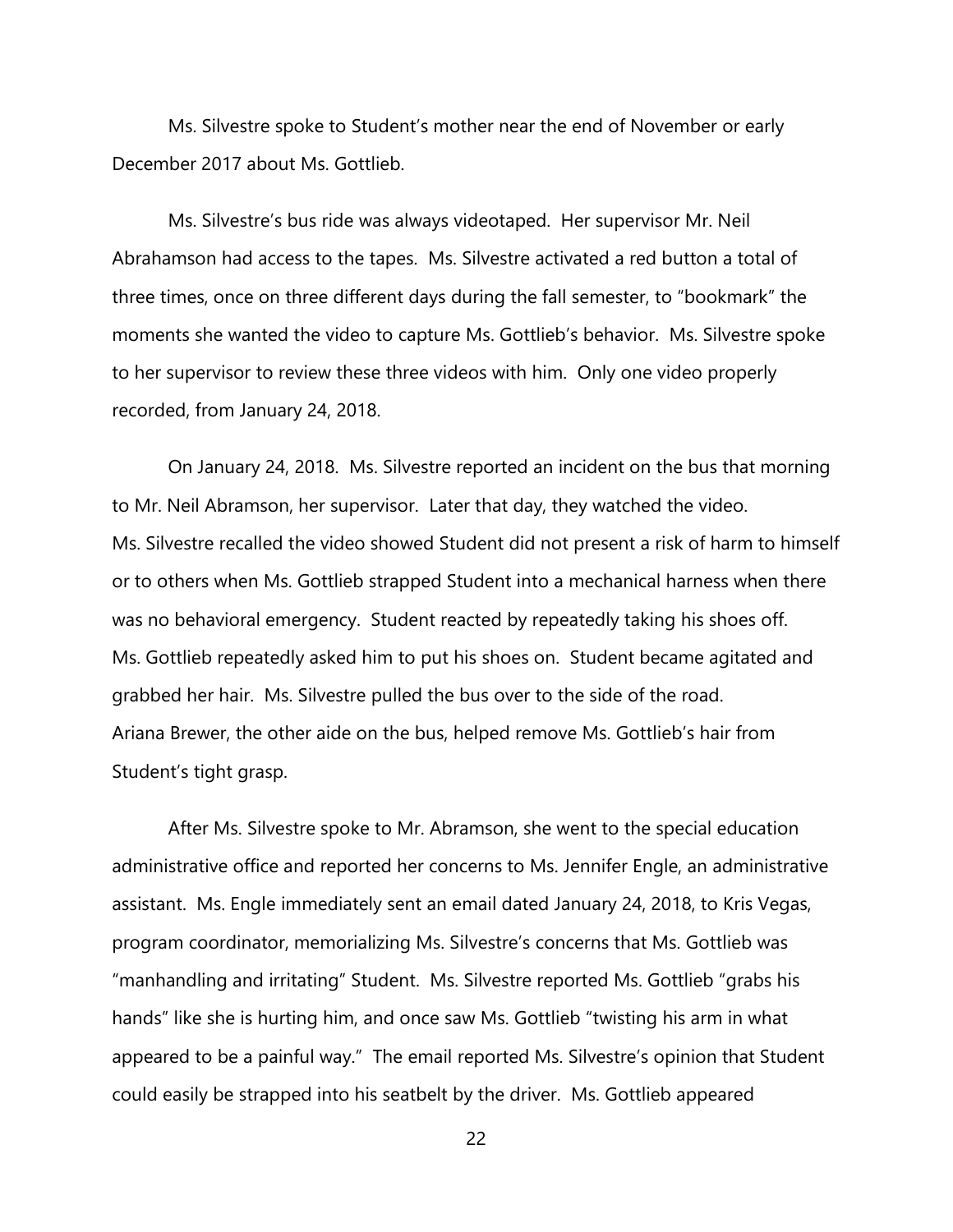"frustrated" with Student, "speaking harshly." Ms. Gottlieb's abrupt manner seemed to exacerbate Student's behaviors. Ms. Silvestre also reported to Ms. Engle that she heard from a classroom aide that Student was "afraid of hand sanitizer bottles," and Ms. Gottlieb "has been seen putting the bottle on the desk to scare him into behaving." At hearing, Ms. Silvestre commented that she reported even more inappropriate behaviors than the email detailed.

Ms. Gottlieb reported the January 24, 2018 bus incident on a January 25, 2018 behavioral emergency report, with the help of Ms. Sciutto. Ms. Gottlieb admitted she didn't file any other emergency behavioral reports during the 2017-2018 school year.

After Ms. Sciutto saw the videotape, she believed Ms. Gottlieb had not been truthful when reporting the events. Ms. Gottlieb claimed there had been a behavioral emergency which required the harness, but the videotape disputed her version. Ms. Gottlieb claimed she strapped Student into the five-point harness for his own safety. She claimed Student was continually escaping from his seat, so she strapped him into the mechanical restraint. The video was viewed by Ms. Silvestre, Mr. Abrahamson, program supervisor Kris Vegas, and Ms. Sciutto. They concluded that Ms. Gottlieb gave them false information when she completed the behavioral emergency report for that incident.

Ms. Silvestre reported these events five or six times to her supervisor Mr. Abrahamson, two to three times to Mr. Vegas, twice to Ms. Engle, and at least once to another administrator, Sean Sandoval. Ms. Silvestre was reassigned to another bus route by the end of January, after she spoke to Ms. Engle. After that time, Student and Ms. Gottlieb were no longer on her route. Ms. Silvestre's reports about Ms. Gottlieb's concerning behavior was corroborated by the testimony of Ms. Engle and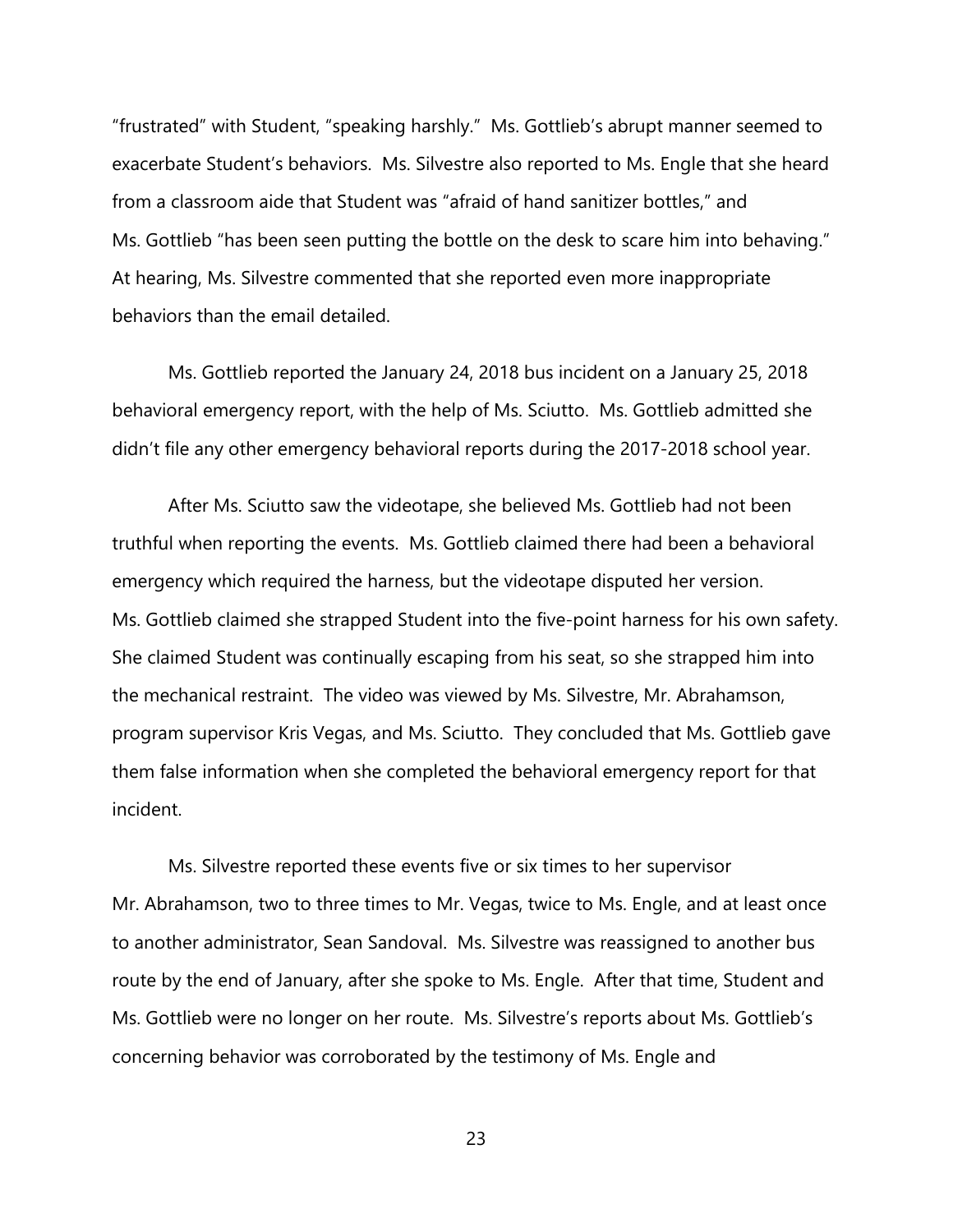Mr. Abramson, and supported by subsequent email and a video of one bus incident they watched.

Ms. Sciutto explained that a five-point harness, or mechanical restraint, is used as a safety measure for a child during a behavioral emergency, which includes harm to himself or others, or involves a medical emergency, such as epilepsy. She did not believe using a five-point harness in itself was aversive, and that it depended on the circumstances.

Ms. Sciutto was surprised Ms. Gottlieb was using a harness on the bus because it was not part of Student's positive behavior support plan. Ms. Gottlieb told Ms. Sciutto the bus driver was no longer letting her use the harness on Student because that was not part of his behavior support plan. Ms. Sciutto understood this to mean Ms. Gottlieb had been using the harness on the bus. Ms. Sciutto retrained Ms. Gottlieb. Ms. Sciutto also asked the transportation department to allow Student to use toys or snacks on his one-hour bus ride to help distract him.

Ms. Gottlieb worked as Student's paraeducation aide during the 2016-2017 and 2017-2018 school years. Ms. Gottlieb was not a credible witness and exhibited an overly dramatic demeanor. The tone and expression of her voice sounded rehearsed when she denied any wrong doing. During her testimony, Ms. Gottlieb frequently burst into dramatic tears claiming she did nothing wrong. She insisted the other witnesses who testified against her were making up the accusations because they did not want to work as hard as she worked in the classroom. Ms. Gottlieb claimed the bus driver who saw her act aggressively with Student simply did not like her.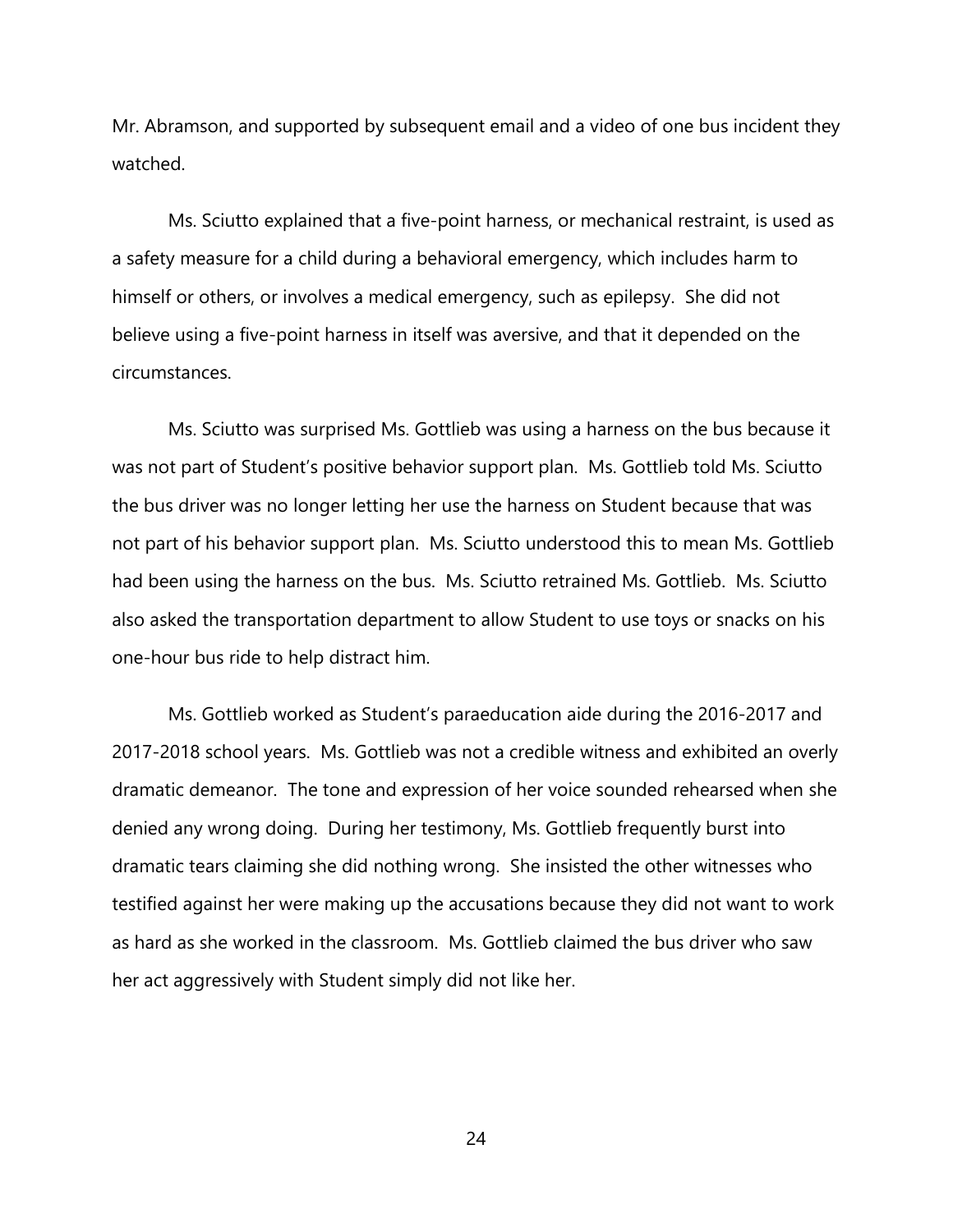Ms. Gottlieb also initially denied ever using a harness on Student during the bus ride, but then claimed she used it once when staff required her to write a behavioral emergency report. Then she provided false information when she completed the behavioral emergency report. When confronted directly, Ms. Gottlieb reluctantly admitted using the harness on Student three to four other times, but never filing a behavioral emergency report.

# INCIDENTS OF AIDE'S IMPROPER USE OF HAND SANITIZER IN THE CLASSROOM

On October 5, 2017, Abraham Ucan, a paraeducation aide 3, observed Ms. Gottlieb using hand sanitizer on Student and re-directed Ms. Gottlieb from applying it. Mr. Ucan was in Student's classroom with a clear view of Ms. Gottlieb, yelled at her, and stopped her from using hand sanitizer on Student as a consequence for his non-compliant and task avoidant behavior. Mr. Ucan was concerned about Ms. Gottlieb's tone and mannerisms because it did not look or feel right. He watched Student react to the hand sanitizer, and realized Student did not want her to use it.

When he yelled, Ms. Ernst and Lindsey Stermner, paraeducation aides, looked at him. He told Ms. Ernst he saw actually saw Ms. Gottlieb use the hand sanitizer on Student's hands. Ms. Ernst thanked him for re-directing Ms. Gottlieb, because she saw Ms. Gottlieb do it too, but froze and didn't know what to do.

That evening, Mr. Ucan wrote an email to Ms. Sciutto to document his concerns about Ms. Gottlieb. His email stated he had to "redirect a colleague from using hand sanitizer as a consequence for a student's non-compliance behavior, a corporal punishment when the student has broken skin on his fingers." Mr. Ucan urged that all paraeducation aides "should only implement [applied behavior analysis]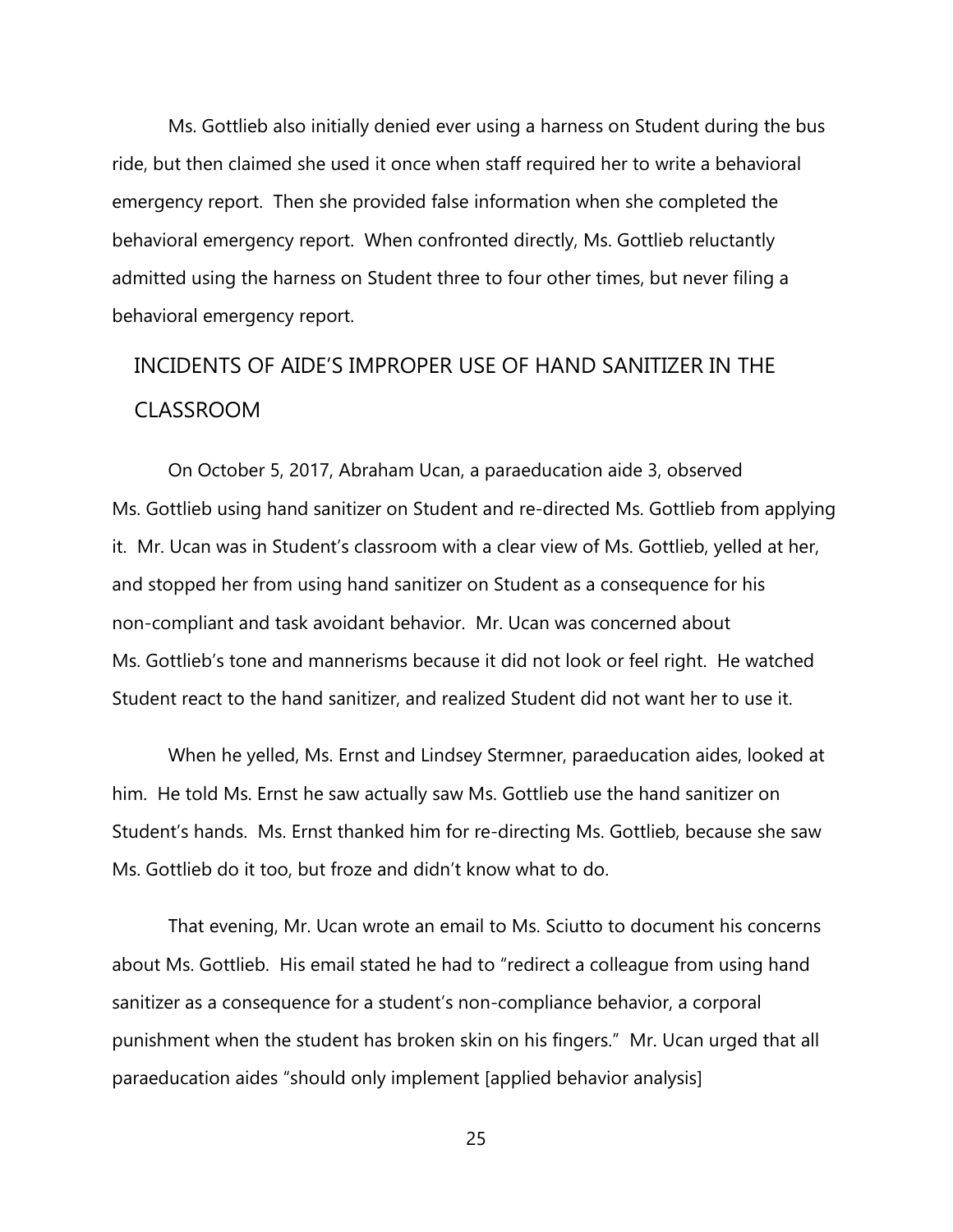strategies. . . . And this is not the first time this has happened, only the first I witnessed." Mr. Ucan asked for more training for all the paraeducators.

Ms. Sciutto was responsible for training the paraeducators. She did not see Ms. Gottlieb apply or threaten to apply hand sanitizer to Student's hand. However, she wrote in an October 10, 2017 email that Ms. Gottlieb was quick to use partial or full physical prompts on Student, to gain control or compliance. Ms. Gottlieb skipped through steps in the behavior support plan. Ms. Gottlieb did not chart behavior contemporaneously and did not keep her clipboard with her, as required by applied behavior analysis protocols. Ms. Sciutto did not include aversive techniques in Student's positive behavior support plan. She would never put hand sanitizer on a child with broken, cracked skin because it would cause harm.

Mr. Ucan thought Ms. Gottlieb's actions were inappropriate. He thought she was using corporal punishment because it would cause pain on Student's obviously cracked skin on his fingers. Mr. Ucan thought it was cruel because the hand sanitizer contained alcohol. Mr. Ucan knew Student's hands were cracked, especially at the cuticles, because he had helped wash Student's hands at the sink during that time frame. He never saw Ms. Gottlieb use hand sanitizer for a proper purpose, such as wiping to clean hands before and after bathroom breaks or nutrition and lunch.

At hearing, Mr. Ucan testified he did not actually witness Ms. Gottlieb using the hand sanitizer on October 5, 2017, but rather just saw her hold up the bottle as a threat to Student. Mr. Ucan was emphatic he would not allow Ms. Gottlieb to apply the hand sanitizer on Student. Mr. Ucan felt it looked like corporal punishment because there had been a request made of Student, so putting hand sanitizer on him was an intended physical punishment for non-compliance.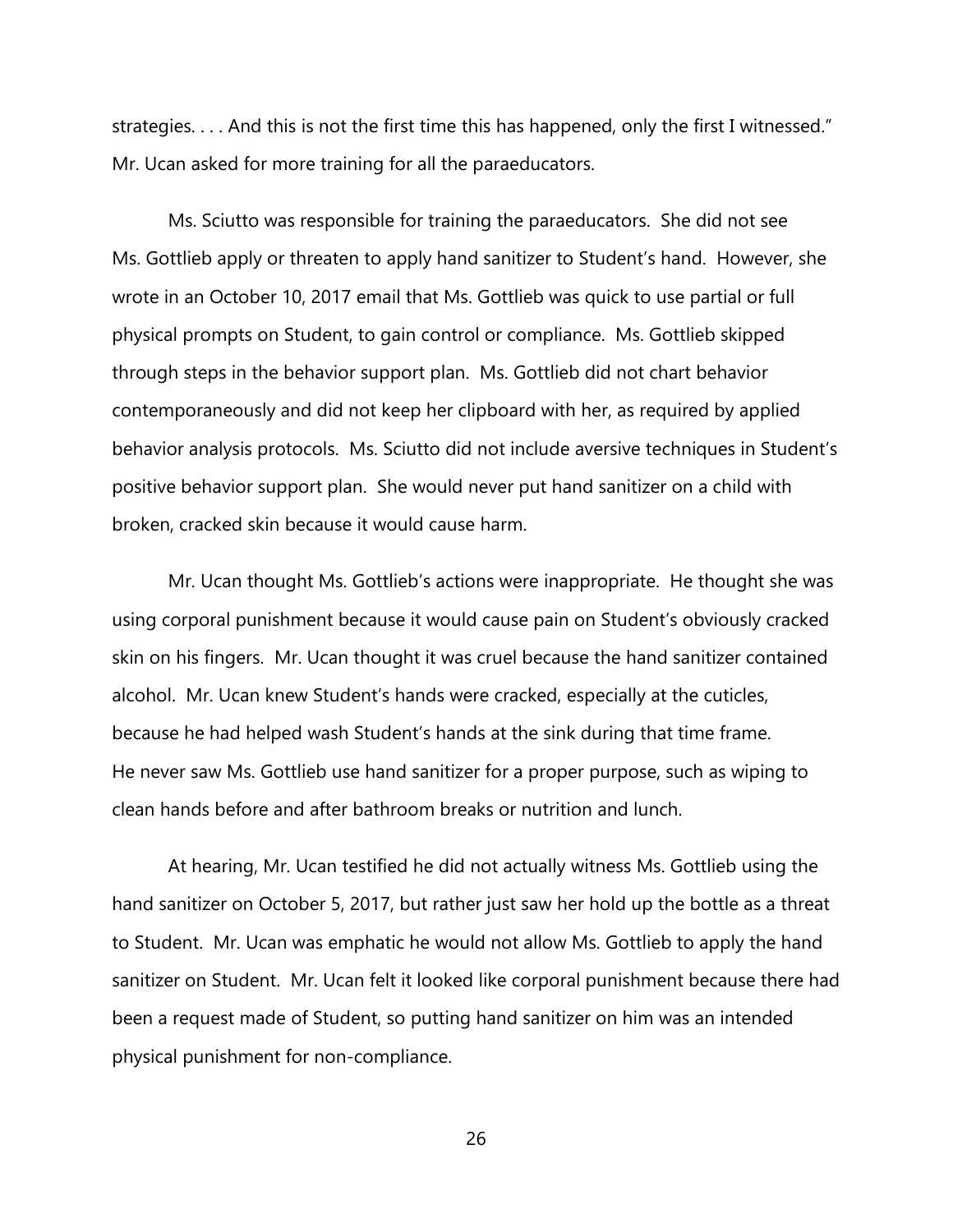However, when Ms. Ernst interviewed all the classroom staff to create a log about Ms. Gottlieb, Mr. Ucan affirmed he actually saw Ms. Gottlieb had used hand sanitizer on Student's hands as an aversive consequence several times before, and it was not an applied behavior analysis approved strategy.

In analyzing the discrepancy between Mr. Ucan's testimony at hearing, with his earlier contemporaneous verbal comments to Ms. Ernst, his email to the behavior supervisor, and his log of events compiled for an investigation, the statements and emails he made closest to the events are determined to be more accurate and are therefore more persuasive. Mr. Ucan wrote, "It is not the first time it happened, but the first time I saw her do it." The contemporaneous email documented that Mr. Ucan saw Ms. Gottlieb use hand sanitizer on Student's hands as a punishment. The email reflected Mr. Ucan's experience closer to the event, was a more reliable recollection of what he saw, and is therefore more persuasive.

Another factor establishing that Mr. Ucan saw Ms. Gottlieb actually use hand sanitizer on Student was the log of events Ms. Ernst compiled when she interviewed the classroom staff at the principal's request, in January 2018. Ms. Ernst's log notes memorialized that between September 2017 and November 27, 2017, Mr. Ucan told her he saw Ms. Gottlieb put hand sanitizer on Student's hand as a punishment; he yelled across the room for her to stop; and reported it to Ms. Sciutto. The log did not detail how many times Mr. Ucan saw Ms. Gottlieb do so during that period of time, but he saw it at least once, and then yelled to stop it from happening again. Mr. Ucan went on personal leave from December 2017 to April 2018 and was not in the classroom.

Regarding the period from October 5, 2017 through January 31, 2018, on October 5, 2017, Ms. Ernst heard Mr. Ucan yell at Ms. Gottlieb to stop using hand sanitizer on Student. Ms. Ernst confirmed that Ms. Gottlieb temporarily stopped using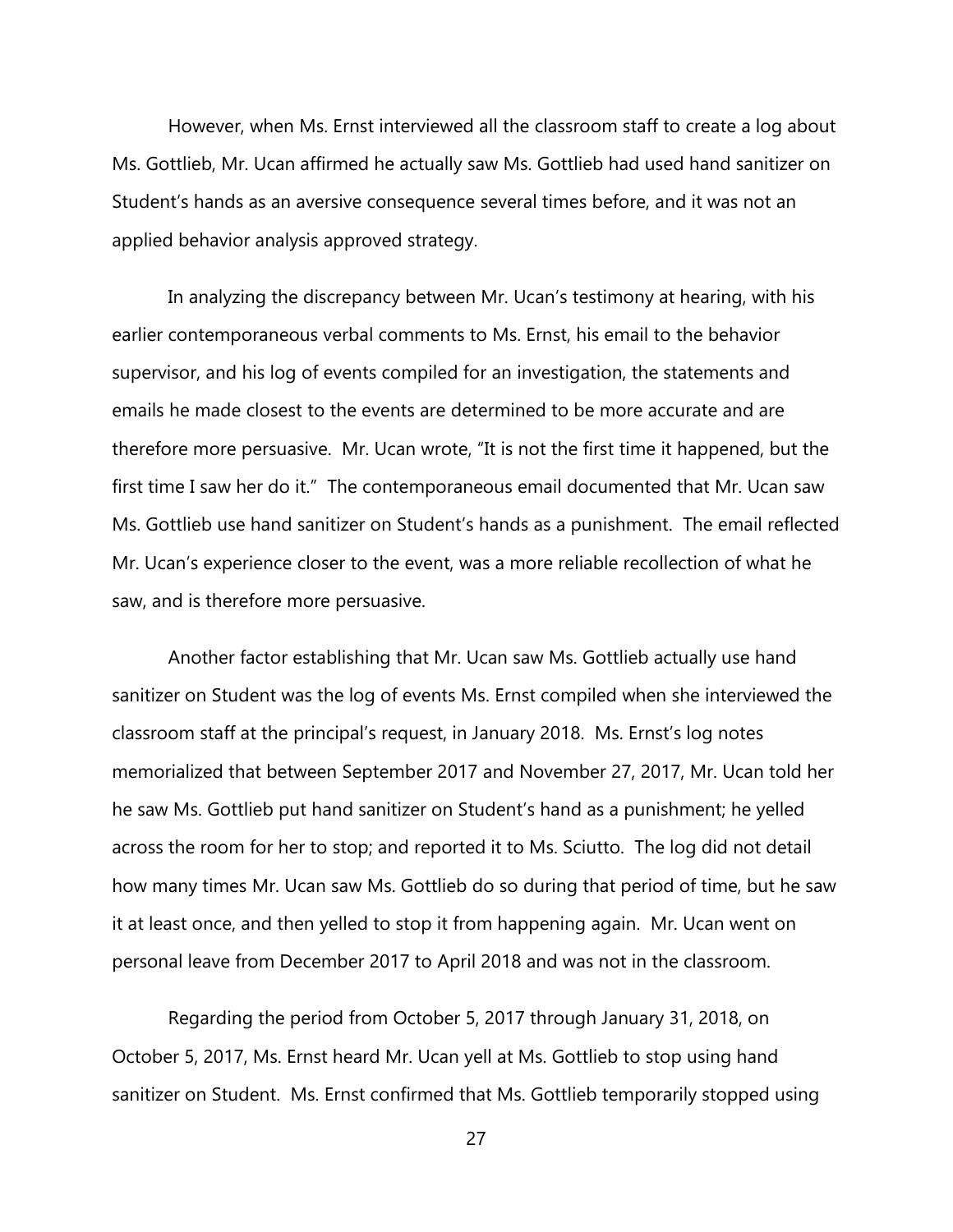the hand sanitizer as a threat when Mr. Ucan was working in the classroom, but began using it again at least by January 18, 2018, when Mr. Ucan was on personal leave.

Ms. Ernst recalled multiple times when Ms. Gottlieb held up the hand sanitizer bottle up, and Student would behave. Ms. Ernst believed Student behaved better because Ms. Gottlieb had used the hand sanitizer on him in the past, and he was afraid of it.

Ms. Ernst spoke to Student's mother more than three times, when Ms. Gottlieb threatened Student with using hand sanitizer.

On January 19, 2018, Ms. Ernst emailed Ms. Sciutto and Lakin Crane, another teacher who sometimes mentored Student's classroom teacher, that Ms. Gottlieb was using hand sanitizer in the classroom as a threat and punishment on Student's and his sibling's dry, chapped hands. Ms. Ernst confirmed that all the adults in the class knew about this. She identified multiple witnesses including a speech assistant, behavior consultant Ms. Stermner, and paraeducators Mr. Ucan, Ms. Brewer, and April Stewart.

Ms. Ernst also spoke to the principal Dr. Pam Herkner, who requested she create a log of what the other paraeducators in the classroom observed Ms. Gottlieb do. Ms. Ernst interviewed them and they had witnessed Ms. Gottlieb hold up the hand sanitizer to show it to Student.

The log entries began with Mr. Ucan witnessing Ms. Gottlieb applying hand sanitizer on Student between September 2017 through November 27, 2017, an unspecified number of times, but at least twice. Between January 15 and 19, 2018, a paraeducator identified as Rodney saw Ms. Gottlieb hold up the hand sanitizer, an unspecified amount of times, but at least once a day. On January 18, 2018, Ms. Ernst and the speech assistant, identified as Liz, saw Ms. Gottlieb hold the hand sanitizer over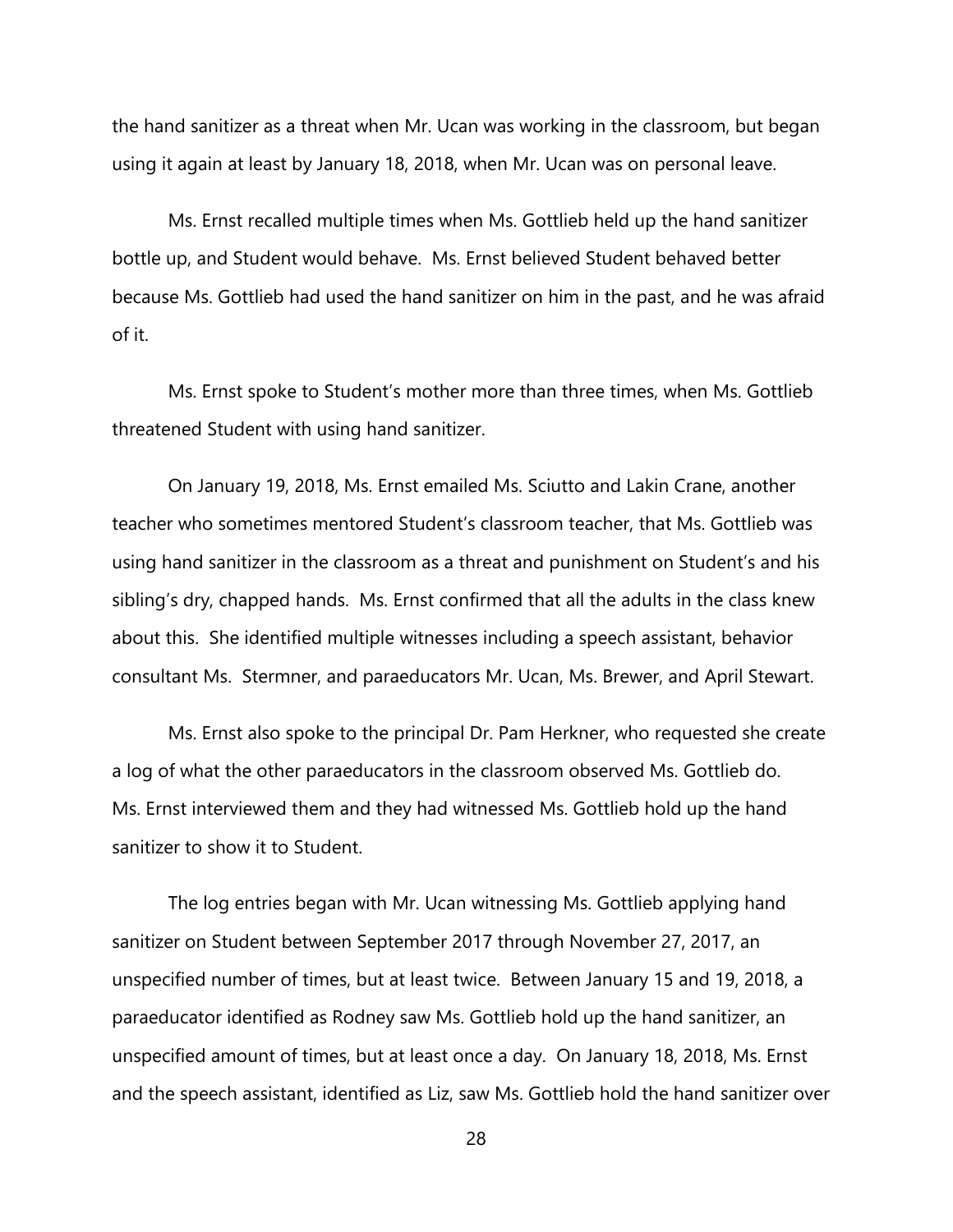Student threatening to squirt him, and then brag to the adults that all she had to do was hold the sanitizer bottle up and Student would behave. On January 22, 2018, Ms. Gottlieb told the speech assistant she only had to apply the hand sanitizer for Student to behave. On the same day, Ms. Stewart saw Ms. Gottlieb hold up the hand sanitizer toward Student.

Ms. Ernst also recalled that the speech assistant had also seen Ms. Gottlieb apply the hand sanitizer on Student, but did not know the date.

Ms. Crane recalled reading Ms. Ernst's January 19, 2018 email that Ms. Gottlieb was using hand sanitizer on Student's cracked hands. Ms. Crane immediately conducted her own investigation that morning. She went to the classroom and asked the paraeducation aides what they saw. Mr. Ucan told Ms. Crane that Ms. Gottlieb used hand sanitizer on Student's hands to gain compliance. Mr. Ucan explained how Ms. Gottlieb used it as a consequence and punishment, because it would hurt their chapped hands. He told Ms. Crane that he saw Ms. Gottlieb do it, and told her to stop. Ms. Crane heard about the incidents on the bus when Ms. Gottlieb was videotaped. Ms. Crane reported her findings to principal Dr. Pam Herkner the same day. One week later, Ms. Crane called child protective services to report Ms. Gottlieb's actions.

Ms. Ernst's interviews and log entries, and Ms. Crane's interviews, and witness testimony established Ms. Gottlieb applied hand sanitizer directly to Student's hands three times, and threatened Student with using it at least 15 times.

Regarding the use of the hand sanitizer, like with the harness on the bus, Ms. Gottlieb was not a credible witness and exhibited an overly dramatic demeanor. The tone and expression of her voice sounded rehearsed when she denied any wrong doing.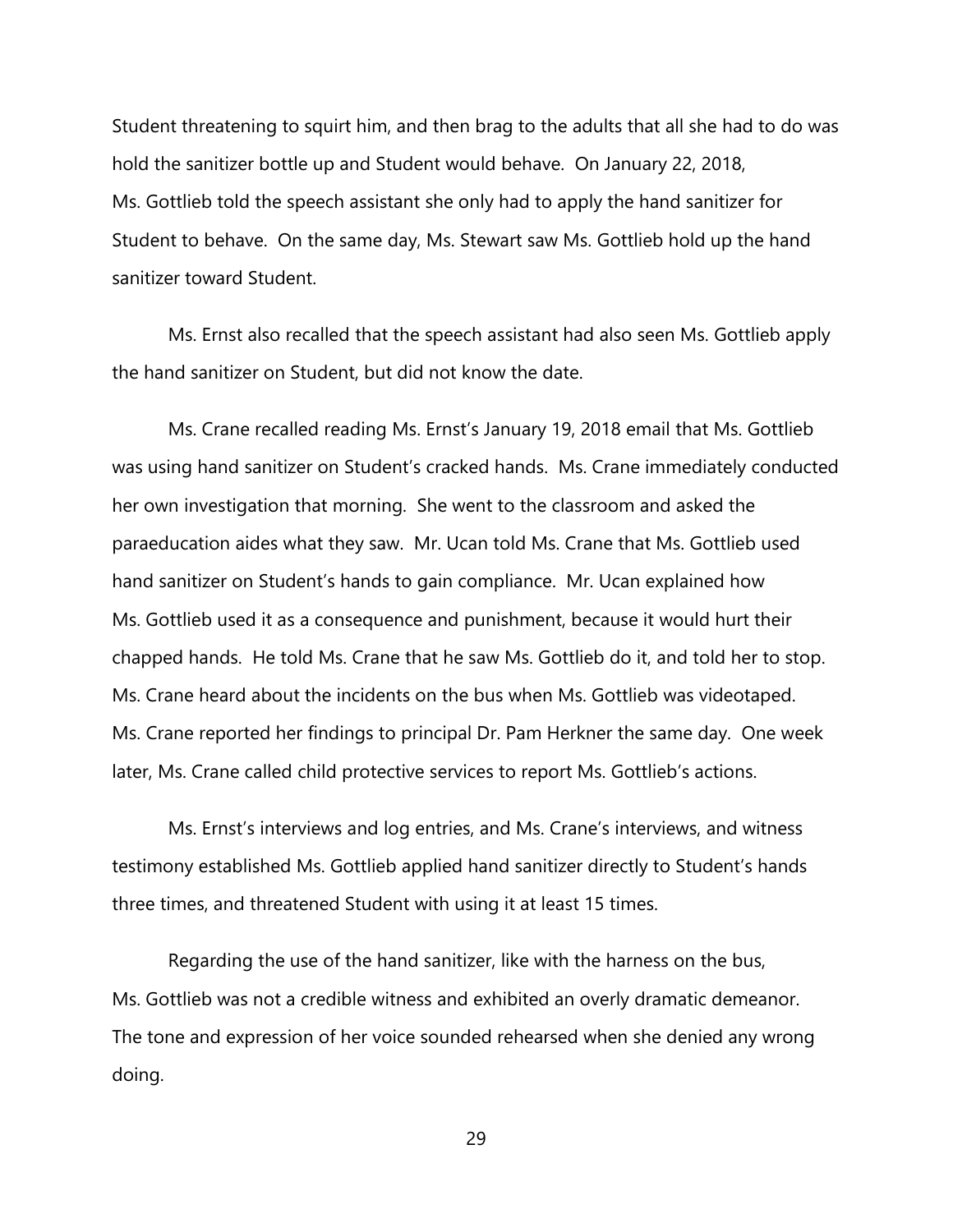Ms. Gottlieb lied multiple times at hearing, and repeatedly contradicted her own testimony. She claimed she never used hand sanitizer in the classroom. She claimed she never saw hand sanitizer in the classroom. Minutes later, she did remember seeing hand sanitizer in the classroom, and had actually used it to clean the Student's hand up to four times a day for several weeks when a classroom sink was broken. Ms. Gottlieb claimed she could not remember anything unusual about her interactions with Student during the 2017-2018 school year. She claimed she never thought about her interactions with Student. She showed no remorse for or acknowledgment of her actions.

### USE OF AVERSIVE BEHAVIORAL TECHNIQUES

"[T]he materiality standard does not require that the child suffer demonstrable educational harm in order to prevail. However, the child's educational progress, or lack of it, may be probative of whether there has been more than a minor shortfall in the services provided." (*Van Duyn, supra*, 502 F. 3d 811, at 822.) Thus, if a student does not receive the needed reading instruction and there was a resulting shortfall in the student's reading performance, "that would certainly tend to show that the failure to implement the IEP was material." Van Duyn, supra, 502 F. 3d 811, at 822, emphasized that IEPs are clearly binding under the IDEA, and nothing changes the school's obligation to provide services "in conformity with" students' IEPs. (20 U.S.C. §§ 1414(d)(3)(F), 1415(b)(3).)

Student suffered educational detriment by the material failure to implement his IEP as his behavioral problems escalated due to the aversive behavioral techniques used on him.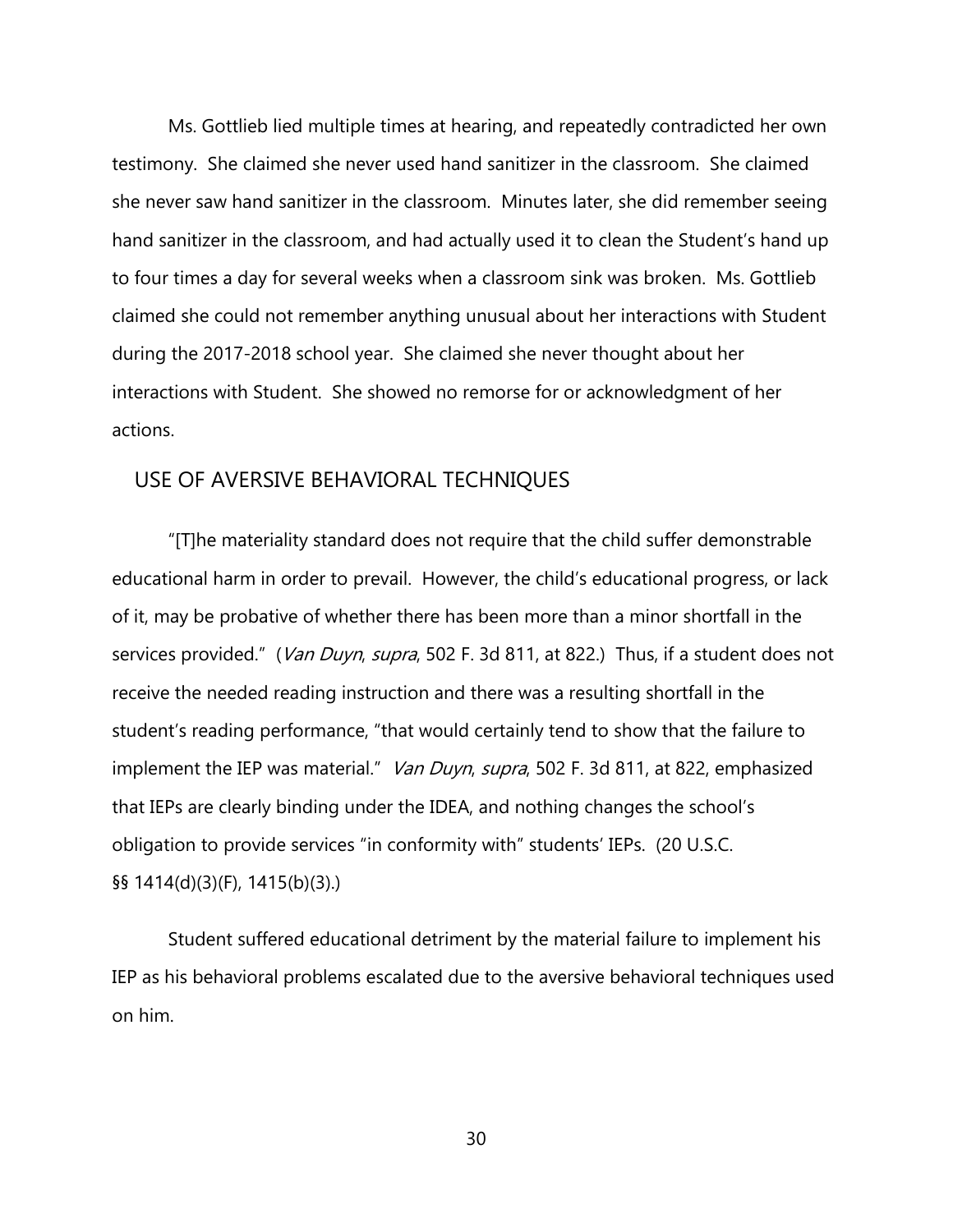His behavioral problems continued to escalate during spring 2018, when his home service providers refused to work with him. The incidence of behavioral emergency reports dramatically increased. All of them involved Student being aggressive to staff at home and at school, which required them to put him in a transport hold to safety.

At the May 21, 2018 IEP team meeting, the IEP team discussed Student's behavior support plan and bus safety. Parents agreed to allow the five-point harness if it was not overused. The IEP team discussed a plan if there was a disruption at the end of the day and it became too dangerous for Student to be on the bus. Parents agreed to pick him up at school.

By fall 2018, Student's behavior deteriorated significantly. The life skills class constructed a calming corner with a padded floor and padded walls. Student started biting through his aides' gloves and protective sleeves in a ravenous way. Between October 2018 and January 2019, his classroom teacher filed up to 40 behavior emergency reports. Many behavioral incidents were clustered on the same day. For example, on October 31, 2018, Student's classroom teacher filled out six behavioral emergency reports involving staff holds and transports. On November 1, 2018, his classroom teacher filled out eight behavioral emergency reports involving staff holds and transports. On November 2, 2018, his classroom teacher completed seven behavioral emergency reports, involving holds. On January 7, 2019, there were nine incidents before 9:00 AM, and six more during the day. Staff usually held him one to two minutes and transported him to his calming corner, with ultimate success.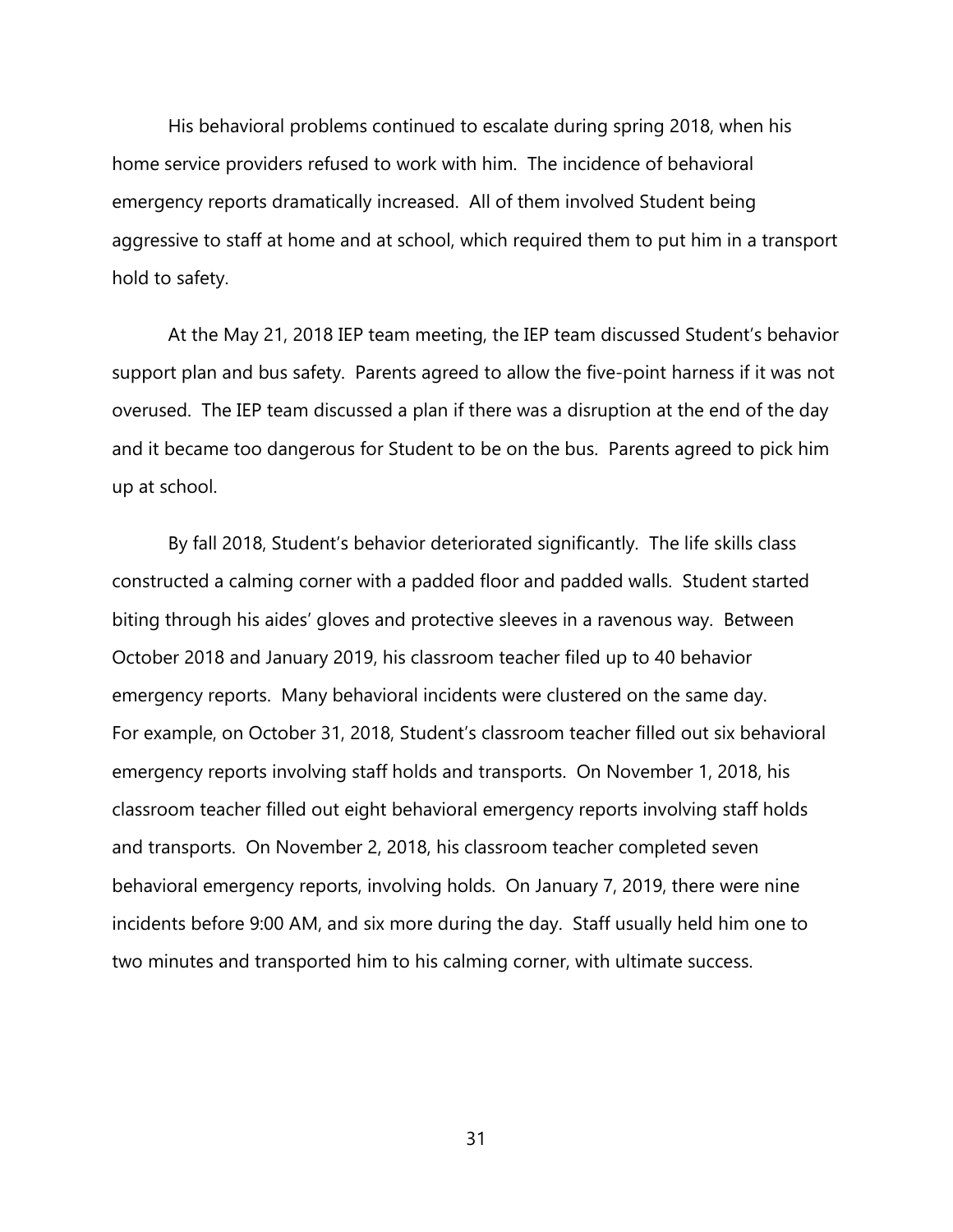Student's December 20, 2018 IEP provided him with two behaviorally trained aides, a ratio of 2:1. The behavior consultation increased to 180 minutes a month with Parents and his classroom teacher, and 30 minutes weekly with his behavior aide and other providers.

Student's February 27, 2019 IEP provided him with two behaviorally trained aides, but began to build flexibility into using one aide for 1800 minutes a day, and one for 900 minutes a day.

Santa Monica-Malibu placed Student at the non-public school Academy for Advancement for Children with Autism for the 2019 extended school year, to see if it would be an appropriate placement and program for him. Student's August 22, 2019 IEP formalized his placement there. Parents agreed to the IEP, placement and related services. Student presented little evidence of Student's progress or lack of progress at this placement. Student presented no evidence that the non-public school placement was not appropriate. By late December 2019, Student had made some slight behavior progress, and was finally behaviorally stable enough to take the bus to his non-public school. Additionally, Student's aides were ready to remove their neoprene arm guards, but Parents wanted the staff to keep them on.

Although *Van Duyn, supra*, 502 F. 3d 811, at 822, does not require demonstrable harm for Student to prevail, the overwhelming weight of the evidence established that Student's behavior, cognitive function, and functional speech significantly deteriorated due to the sustained use of aversive techniques.

Elizabeth Schwandt, Student's expert witness, was a Board Certified Behavior Analyst with a Master's degree in Curriculum Design in Special Education from American University. She was a Doctoral Student in Clinical Child Psychology at the Reiss Davis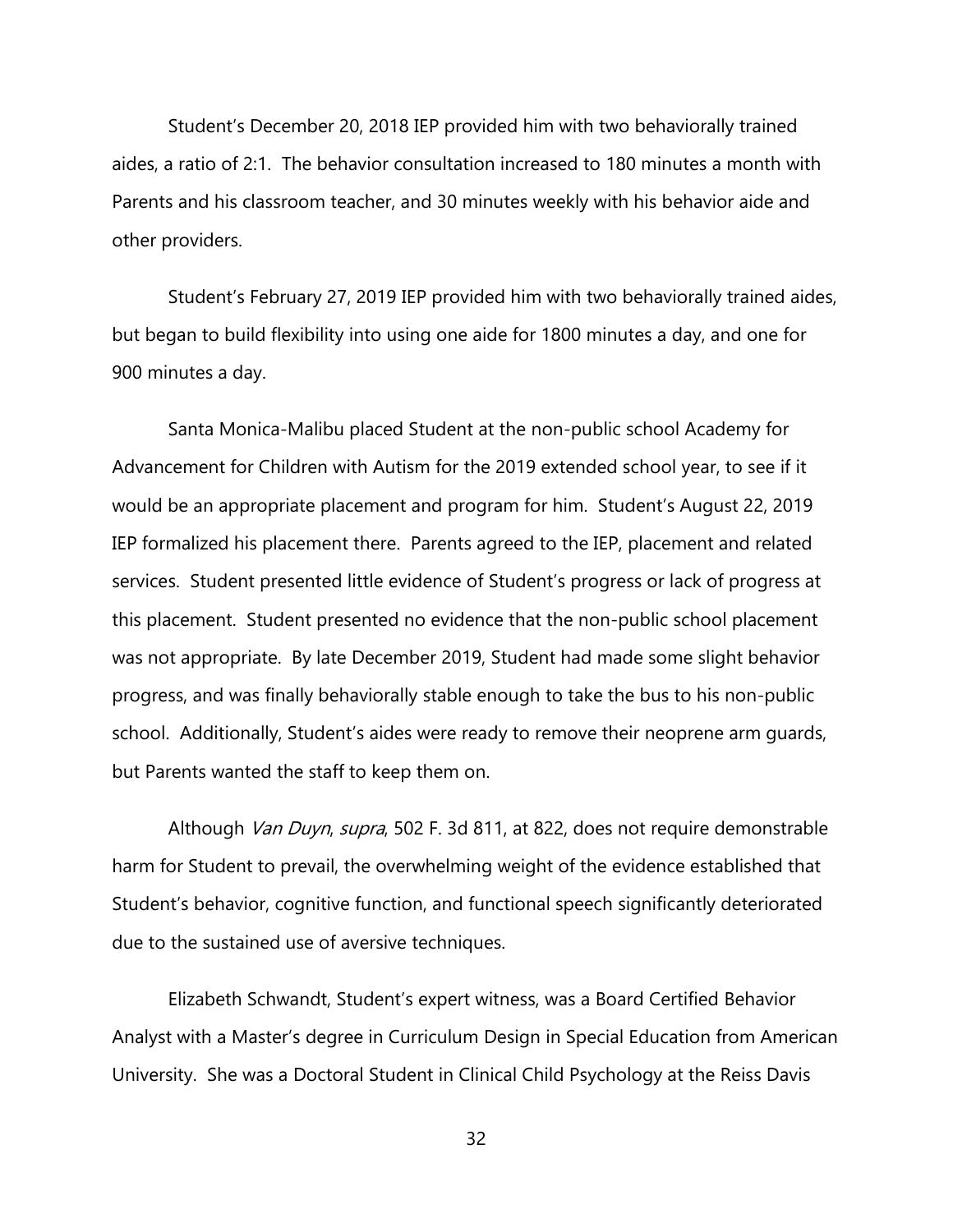Graduate Institute. Ms. Schwandt was a well-credentialed behaviorist who was deemed an expert witness in the field of assessing trauma in developmentally delayed children. She testified as an expert witness for the Department of Social Services in Massachusetts, and served as a professional advisor for many mental health agencies in Massachusetts and Connecticut. The scope of her practice provided clinical supervision and training to schools, hospitals, and home-based programs, for assessment and functional communication training, with a specialty in complex behavioral disruptions among individuals with low communication skills. Most often, those individuals had neurological disorders with a diagnosis of autism, intellectual disability, or traumatic brain injury that affects their communication function.

Although Santa Monica-Malibu stipulated that Ms. Schwandt be deemed an expert in the assessment of trauma in children with developmental disabilities, it challenged the weight of her testimony because she did not conduct a standardized assessment and prepare a written report. However, Ms. Schwandt could not conduct a standardized assessment for trauma, because it does not yet exist. She is currently developing the gold standard assessment tool for assessing trauma in young, non-verbal developmentally disabled children. She is educating staff at hospitals and school districts across the country how to make such early assessments of trauma in those settings.

Ms. Schwandt's conclusions about Student were related to her specialized expertise of trauma assessment in non-verbal developmentally disabled children. Ms. Schwandt's clinical research and experience focused on neurobiological models of assessment and school-based behavioral intervention for children with early developmental trauma and interruption. Her dissertation studies included designing an assessment tool to screen the co-morbid conditions of trauma and developmental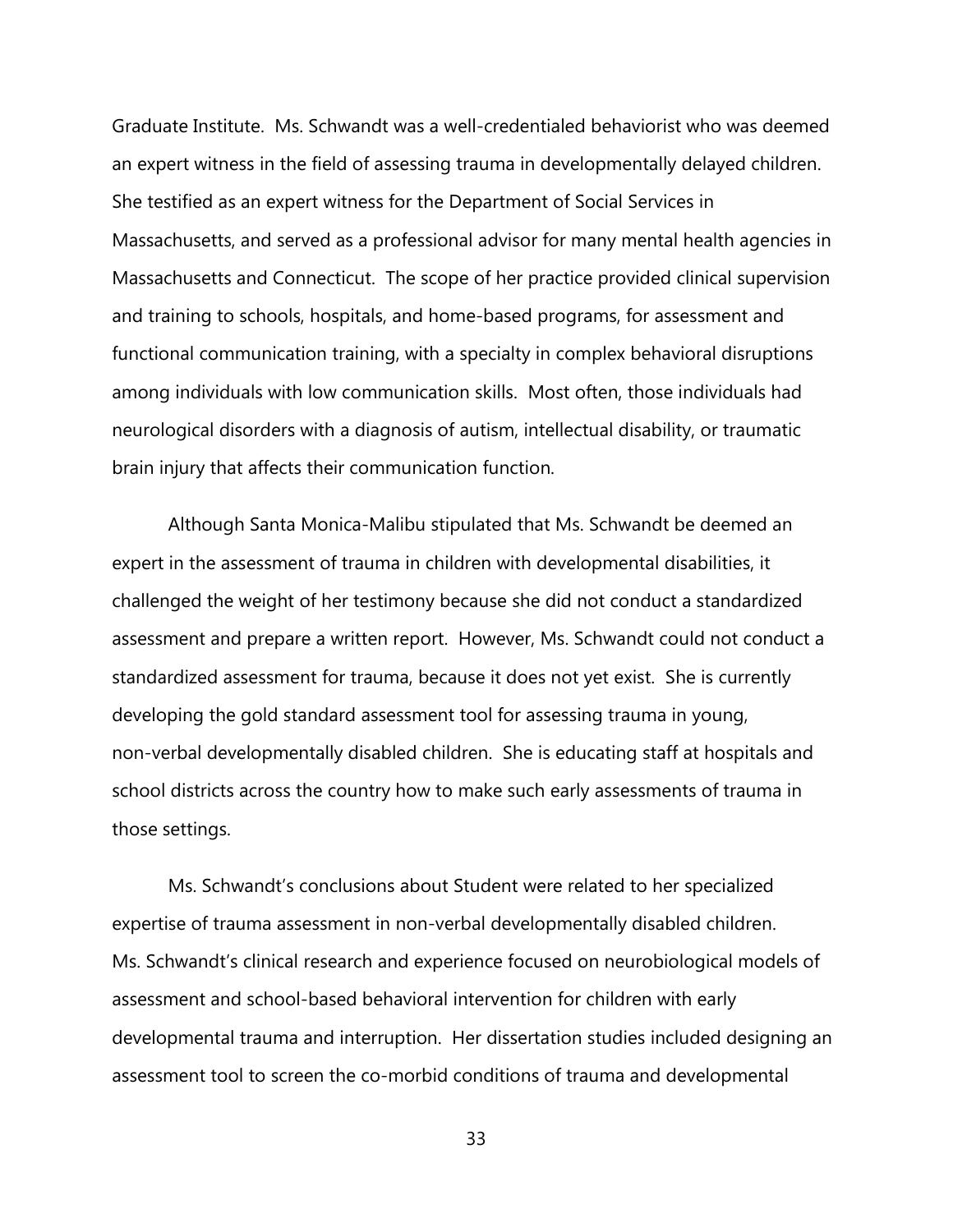disabilities. In many cases, the children were non-verbal. She worked with 750 pediatricians collecting data to help detect trauma, which would manifest as dysregulation, behavioral disturbance, and somatic symptoms affecting appetite and sleep. Therefore, Ms. Schwandt's education, training extensive specialization in the field of diagnosing trauma in non-verbal developmentally disabled children, bolsters her testimony. Her opinions as an expert witness in her field are given considerable weight.

Ms. Schwandt first met Student in the spring of 2018, after his home and community based providers refused to work with him due to his escalating aggressive and maladaptive behaviors. Student was biting, pulling hair, trying to escape rooms, and not transitioning well from a preferred task to a provider-directed task. Ms. Schwandt initially spoke with Parents for four and a half hours, before meeting Student and observing him in his home and her clinic, for two hours each. She reviewed Student's educational records, including his many behavioral emergency reports during the spring 2018 to the present. Ms. Schwandt had spent over 30 hours reviewing Student's educational, behavioral, and home agency records. Ms. Schwandt was not paid for her assessment and consultation with Student, or for her testimony.

She particularly reviewed Student's positive behavioral support plans and progress reports for 2017-2018 school year. She described Student's behavioral profile as having challenges with a predicable developmental behavioral trajectory. The positive behavioral methods listed in his behavioral support plans included praise when he performed tasks well, and calming strategies when his behavior escalated. She noted Student had a significant decrease in communication intent and attempts, a significant increase in aggression toward both Parents, disrupted sleep and appetite, and many attempts to elope from the family home.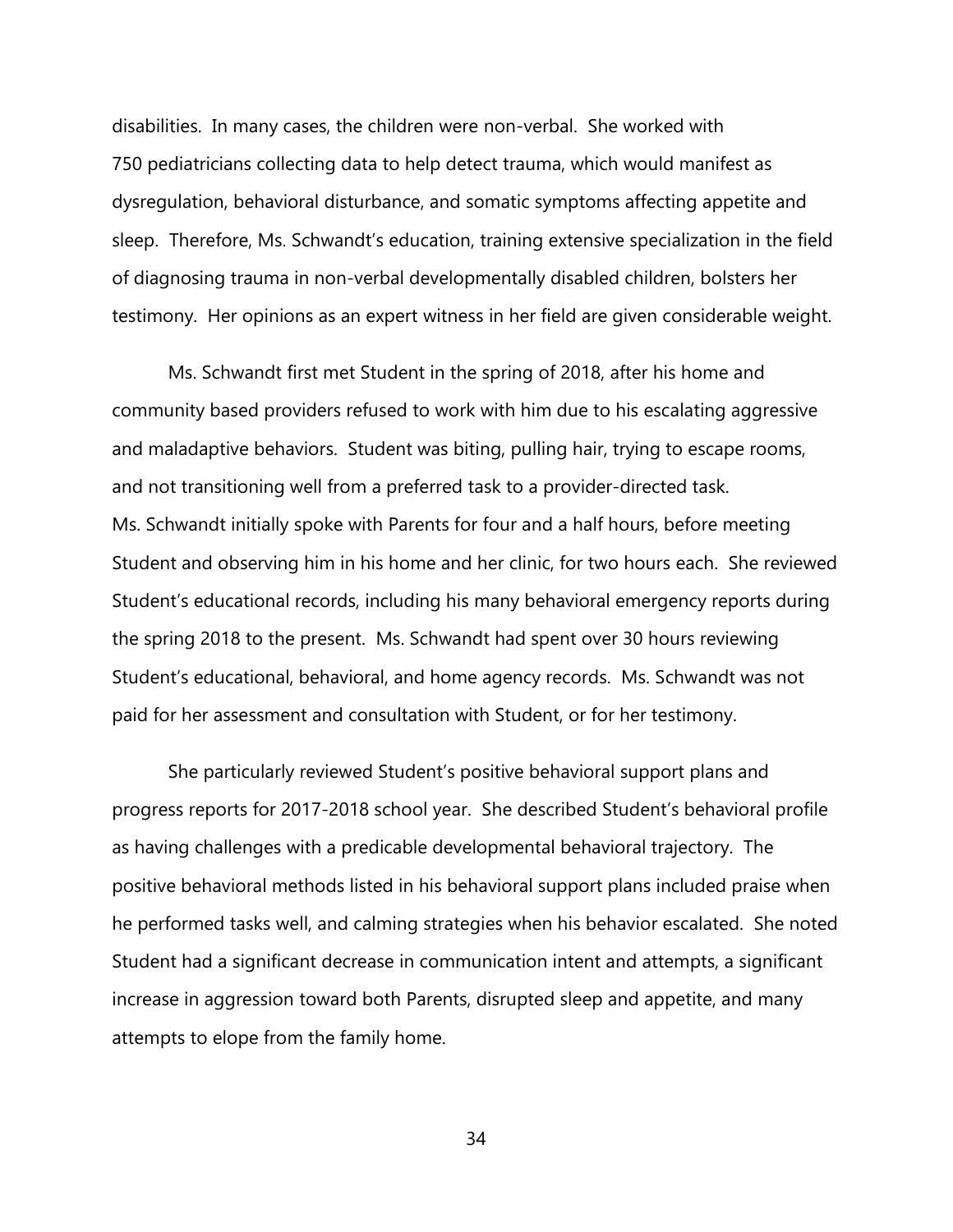Ms. Schwandt saw Student again in November 2019 for two hours to evaluate how he was progressing in his new IEP non-public school placement at the Academy for Advancement of Children with Autism. In November 2019, Student's behavior was improving, the paraeducators working with him were ready to stop using their protective neoprene arm guards, but Parents were concerned for their safety. By December 2019, Student made some progress managing his behaviors and began transitioning back to taking the school bus with an aide. No other information was provided about how Student was progressing at his new non-public school. Student presented no evidence his new non-public school was not an appropriate FAPE placement. The non-public school placement was a product of IEP team collaboration and agreement, and Parents were actively involved in its development.

Ms. Schwandt spent a total of 30 hours meeting with the family, reviewing all the records in Student's and Santa Monica-Malibu's exhibit binder. She was familiar with Student's level of behavioral functioning since pre-school. She opined he had a consistent profile and projected trajectory, with typical behaviors, straight forward classroom strategies, and moderate levels of support, based on his March 2017 and October 2017 behavior support plans. By his December 11, 2017 behavior support plan, his trajectory shifted, and his baseline behaviors showed greater inconsistency in skills he had previously achieved. The interventions used in his classroom included praising him, reinforcing good behavior, and calming strategies when he escalated his behavior. These strategies were still very similar to the March and October 2017 behavior support plans.

By April 2018, Student's behavior escalated, he began ravenously biting through his aide's clothes, requiring gloves and protective sleeves when working with him. Ms. Schwandt opined Student was processing significant stressors as a non-verbal child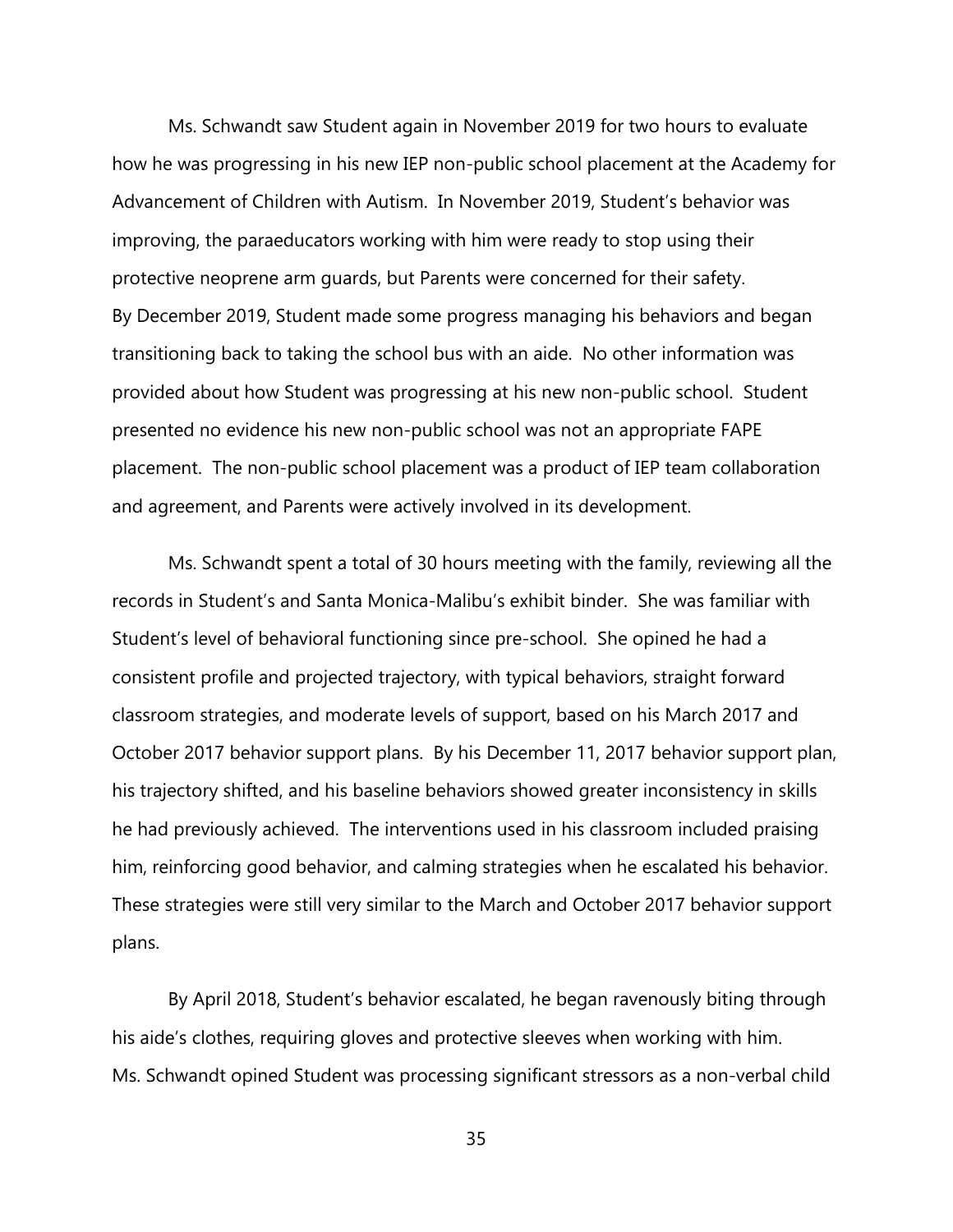with autism and intellectual disability. By the May 11, 2018 IEP, Student's behavior was taking a toll on the classroom, with a level of aggression and elopement far beyond the life skills program's focus. Staff were directed to clear the classroom when Student escalated. The IEP team ordered additional safety equipment, of the type more usually used in a residential treatment facility.

Ms. Schwandt opined that beginning May 2018 and continuing into the 2019 calendar year, there was a significant negative change in Student's developmental trajectory. This was not a predictable trajectory, and the most likely explanation for Student's increase in aggression was that he was trying to avoid contact with someone he was afraid of and avoid a painful stimulus. He was trying to remove himself from people he was afraid of. He lost underlying trust with the caregivers who were helping him. He had lower levels of communication than he did in pre-school. The most logical explanation was that Student experienced trauma as a non-verbal child, and did not have the ability to get help or support for his trauma. Ms. Schwandt did not believe Student's behavioral changes were caused by staff turnover, his gastrointestinal issues, or his tooth abscess. Those were not plausible explanations for such a catastrophic cascade of behaviors.

Ms. Schwandt did not assess Student in language, pragmatics, or intellectual functioning. She did not diagnose him with trauma or post-traumatic stress disorder. Nor did she prepare a written report of her assessment of Student. However, she testified at length in a detailed, knowledgeable, and convincing manner. The behavioral characteristics Student exhibited were closely aligned with the pattern of behaviors and catastrophic changes manifested by a non-verbal child with autism and intellectual disability when there was a significant traumatic event.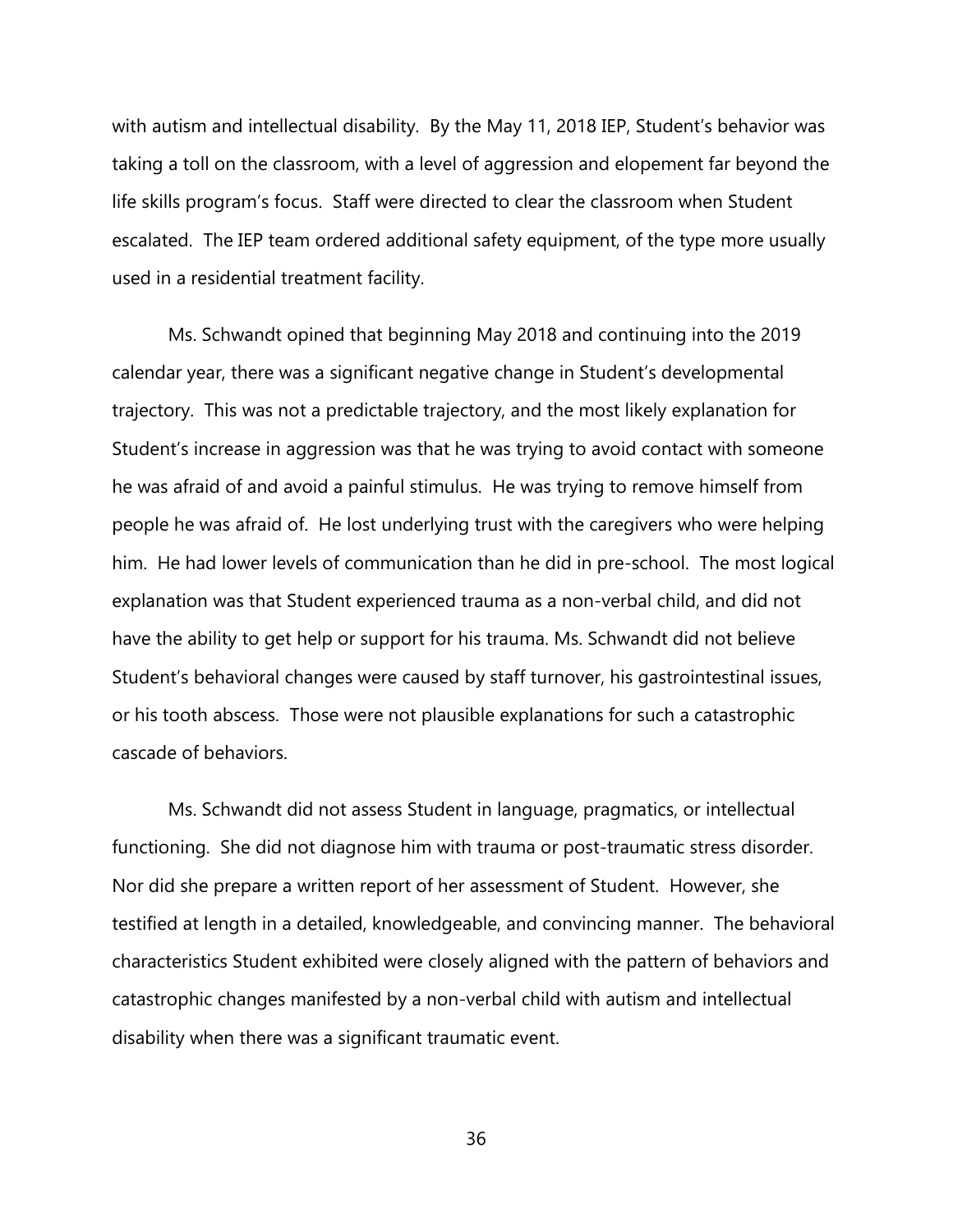Ms. Schwandt believed that the repeated use of aversive techniques, and the length of time Student was exposed to the aversive techniques, were the most likely cause of his trauma, his behavioral, cognitive, and functional communication loss and regression. This conclusion was based upon her lengthy review of Student's records, meeting with him, and talking to professionals and the family. The effects of his trauma were amplified because of his dual autism and intellectual disability and his inability to communicate. The trauma reshaped his expectations of his basic safety. The trauma disrupted his core skill building, reduced his overall cognitive ability, and his ability to make and retain new memories. With a disrupted memory, he could not use new skills. This was reflected in his reduced compliance, communication skills, and communicative intent. Student's functional communication was a fragile skill at the core of his academic program, and this significant change in his trajectory affected his ability to access his curriculum.

Ms. Schwandt's expert opinion that Student suffered from trauma caused by Ms. Gottlieb's repetitive aversive techniques was persuasive. Her expert opinion that Student required a Pivotal Response Training program to ameliorate his educational loss was convincing.

In comparing what Student's positive behavior support plans required to what Ms. Gottlieb provided, there was a material failure to implement Student's IEP. His positive behavior support plans had straightforward strategies including praise, reinforcing good behavior, and calming strategies when he was agitated, and his behaviors were improving until Ms. Gottlieb started using aversive techniques. None of Student's positive behavior support plans included behavioral emergency techniques, aversive behavioral techniques, or corporal punishment to help him manage his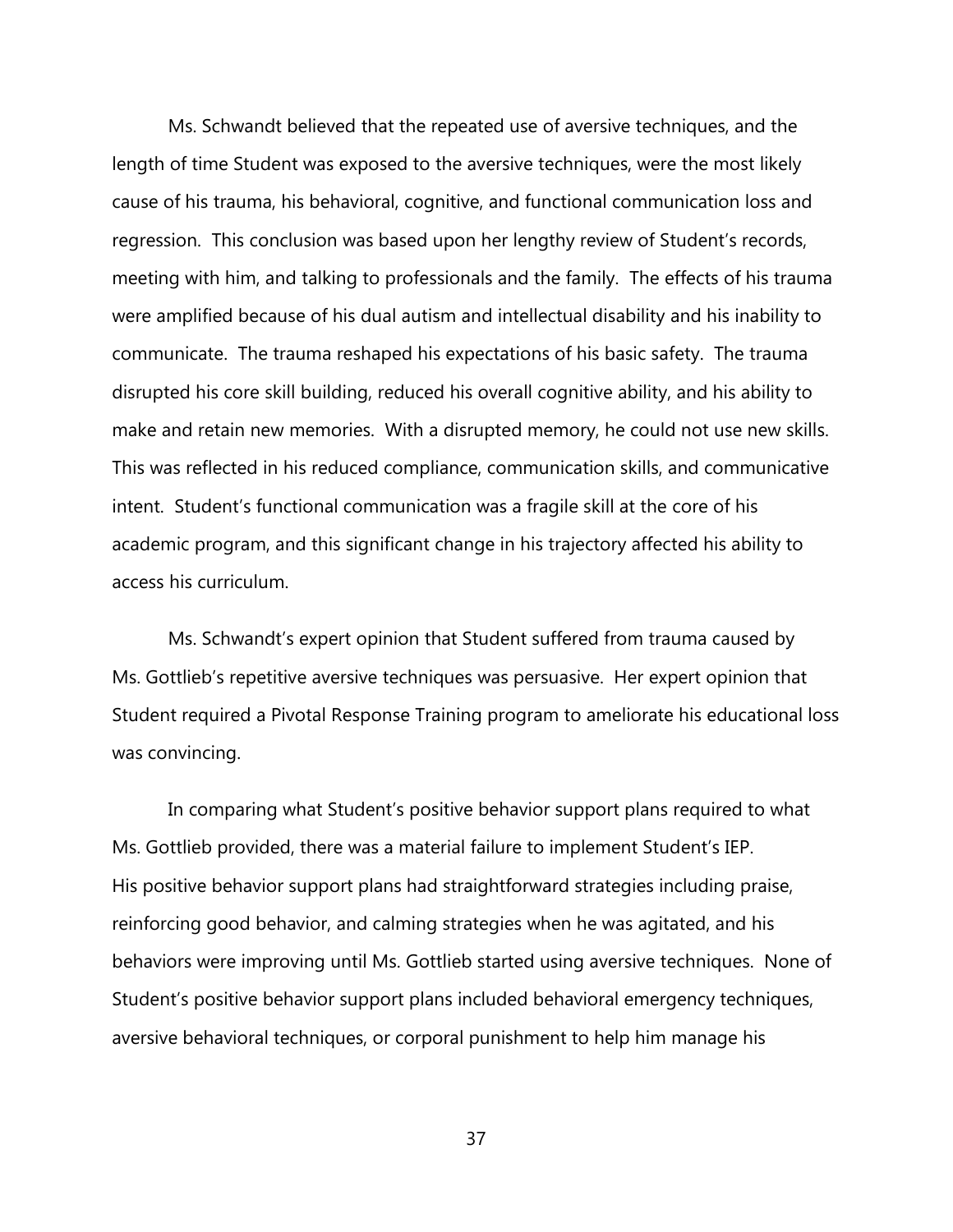behavior. He did not require a behavioral emergency plan at any of his three 2017 behavior support plans.

The overwhelming weight of the evidence established that between September 2017, and January 2018, on the bus, Ms. Gottlieb did not use the strategies required by Student's positive behavior support plans and IEPs. Instead, she inappropriately used harnesses, holds and restraints on the bus, emergency interventions, aversive techniques, and corporal punishment to gain compliance, when there was no emergency crisis. She used more force than necessary under the circumstances. The emergency interventions were not provided for in his behavior support plans and IEPs. The testimony, emails, videos, and behavioral emergency reports established that the failure to implement Student's IEP was material.

The failure to implement Student's positive behavior support plans and IEPs was material because between 15 and 19 times, Ms. Gottlieb put Student in a five-point harness on the bus when there was not a behavioral emergency. Ms. Gottlieb intended to restrict Student's physical freedom.

The failure to implement Student's positive behavior support plans and IEPs was material because Ms. Gottlieb grabbed Student's wrists and pressed his hands into the seat, leaving red marks on his wrists and hands. Ms. Gottlieb yanked Student forcefully causing the bus to vibrate. Ms. Gottlieb pulled and twisted and pulled Student's arm.

The overwhelming weight of the evidence established that between September 2017 and January 2018, in the classroom, Ms. Gottlieb did not use the strategies required by Student's positive behavior support plans and IEPs. Instead, she inappropriately used hand sanitizer directly on his hand with cracked skin, knowing it would cause pain. Ms. Gottlieb continued to threaten to use it on Student,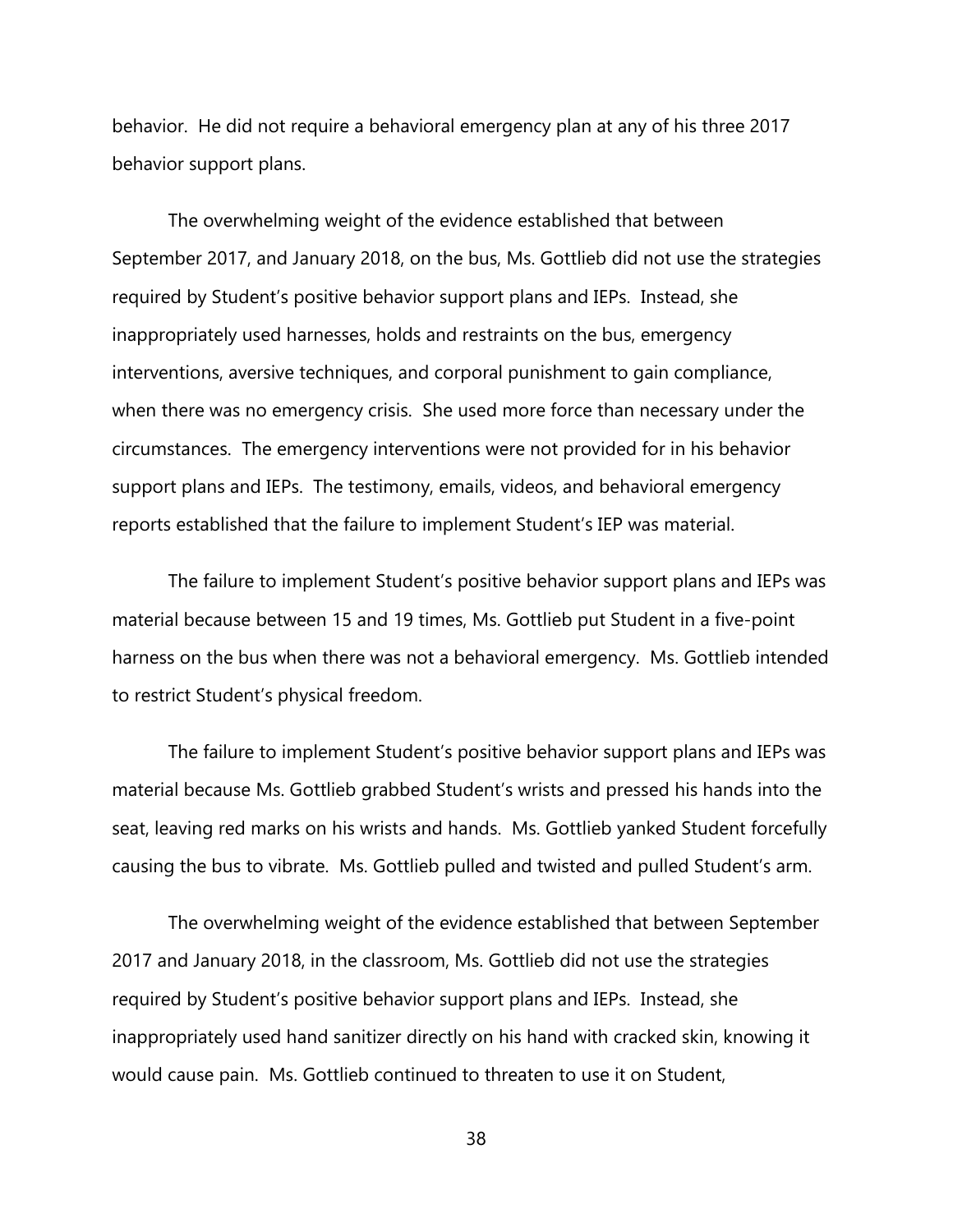approximately 18 other times, knowing he would comply because he did not want to experience pain from having it on his hands. Ms. Gottlieb used it as an aversive technique, and as corporal punishment to cause pain and gain his compliance, when there was no emergency crisis. The aversive techniques were not provided for in his IEPs. This was a material failure to implement Student's IEPs.

The overwhelming weight of the evidence established that the failure to implement Student's positive behavior support plans and IEPs was material, as corroborated by the testimony of witnesses and the written emails several paraeducation aides wrote at or near the time they witnessed Ms. Gottlieb use hand sanitizer on Student directly, and also threatened to use it on him. Ms. Gottlieb bragged to many paraeducation aides in the room that all she had to do was hold up the hand sanitizer bottle and Student would become compliant.

These factors convincingly established that Ms. Gottlieb intended to cause pain and gain behavioral compliance numerous times, when there were no justifiable factors. She did not apply hand sanitizer on his hands for the purpose of keeping his hands clean. There were no circumstances justifying its use as a behavioral emergency. She used more force than was necessary. The failure to implement Student's IEP and positive behavior support plan is material because Ms. Gottlieb intended to cause pain, actually caused pain, used aversive techniques and corporal punishment.

The interviews and log Ms. Ernst created, and interviews Ms. Crane conducted, establish that Ms. Gottlieb directly administered hand sanitizer onto Student's chapped hands at least three times, and threatened Student with using it at least 15 times. Ms. Gottlieb used hand sanitizer for an aversive purpose based on the account from multiple classroom witnesses who described her speech, tone, expressions, gestures, conduct, and demeanor while she was using the hand sanitizer.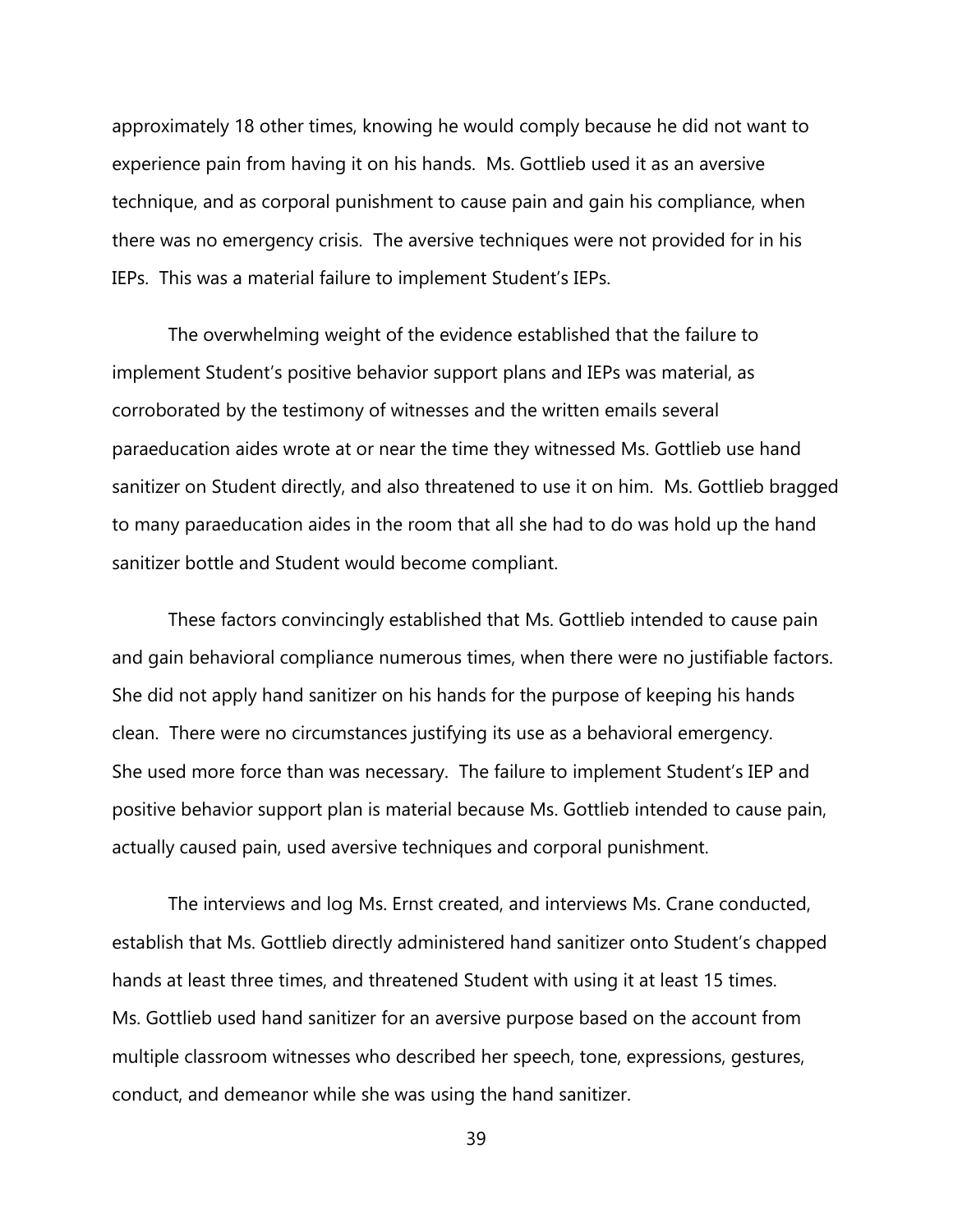Therefore, Santa Monica-Malibu denied Student a FAPE because it materially failed to implement Student's positive behavior support plans when Ms. Gottlieb used emergency behavioral techniques, aversive techniques, and corporal punishment on Student 37 times, both on the bus and in the classroom, between September 2017 and January 31, 2018. Ms. Gottlieb skipped past essential, sequential, progressive steps in Student's behavioral support plans, did not contemporaneously chart her notes, and did not follow applied behavior analysis protocols. Ms. Gottlieb applied aversive behavioral techniques that were not part of Student's positive behavior support plans. She should have used aversive behavioral techniques only as a crisis intervention plan. Ms. Gottlieb used aversive behavioral techniques when there were no behavioral emergencies. Ms. Gottlieb did not file the required behavioral emergency reports, and thus her actions were not valid emergency interventions. She used more force than necessary under the circumstances. Ms. Gottlieb intended to cause pain, trauma, and fear, to gain compliance, and therefore she used corporal punishment. Those aversive techniques and application of corporal punishment had negative consequences on Student, and caused him pain and trauma. The repeated use of these techniques caused Student educational, communicative, cognitive, and behavioral harm and regression. The harm and regression were not caused by changes in direct classroom staff, gastrointestinal pain, or dental pain. For these reasons, Santa Monica-Malibu materially failed to implement Student's positive behavior support plans during the 2017-2018 school year.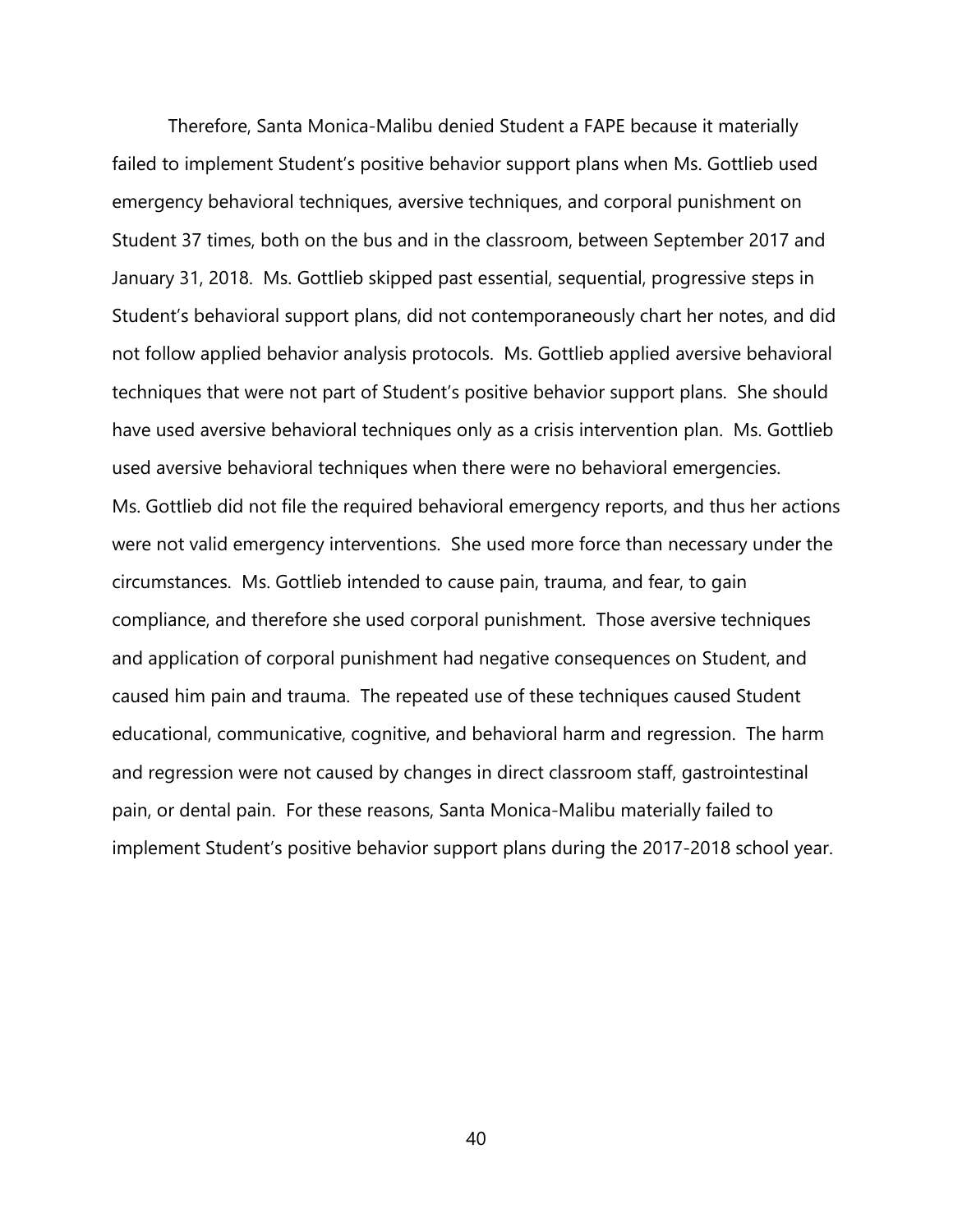ISSUE 2: DID SANTA MONICA-MALIBU DENY STUDENT A FAPE DURING THE 2017-2018 SCHOOL YEAR WHEN ITS PERSONNEL, CLASSROOM AIDES, TEACHERS, AND MULTIPLE ADMINISTRATORS OBSERVED OR LEARNED OF STUDENT'S AIDE'S USE OF CORPORAL PUNISHMENT AND AVERSIVE BEHAVIORAL TECHNIQUES, AND FAILED TO STOP, INTERVENE, PREVENT AND/OR REPORT SUCH ABUSE?

Santa Monica-Malibu's September 23, 2019, Motion to Dismiss claims for lack of jurisdiction did not challenge Issue 2 and therefore was not addressed in the Order to Dismiss Issues 3, 4, 5 and 6. The ALJ did not dismiss Issue 2 prior to the hearing because OAH does not have a method for summary judgment. During the hearing, the ALJ heard and received evidence potentially relevant to Issue 2. At the conclusion of the hearing, the ALJ determined that the evidence presented for Issue 2 focused on employment matters and criminal and civil law, and not the IDEA. After notice and an opportunity to be heard, both parties presented written closing briefs regarding whether Issue 2 should be dismissed for lack of OAH jurisdiction.

Student contends Santa Monica-Malibu staff repeatedly failed to stop Ms. Gottlieb from harming Student over a four-month period and therefore denied him educational opportunity. Student argues that should the ALJ determine Issue 2 was duplicative because the remedies requested were the same as for Issue 1, then the ALJ should make a ruling that no further relief could be granted as to Issue 2. Student argues such a ruling would establish that Student had exhausted his administrative remedies, as required by Fry v. Napoleon Community Schools (2017) [137 S.Ct. 743, 197 L.Ed.2d 46], allowing for Student to proceed in other legal arenas.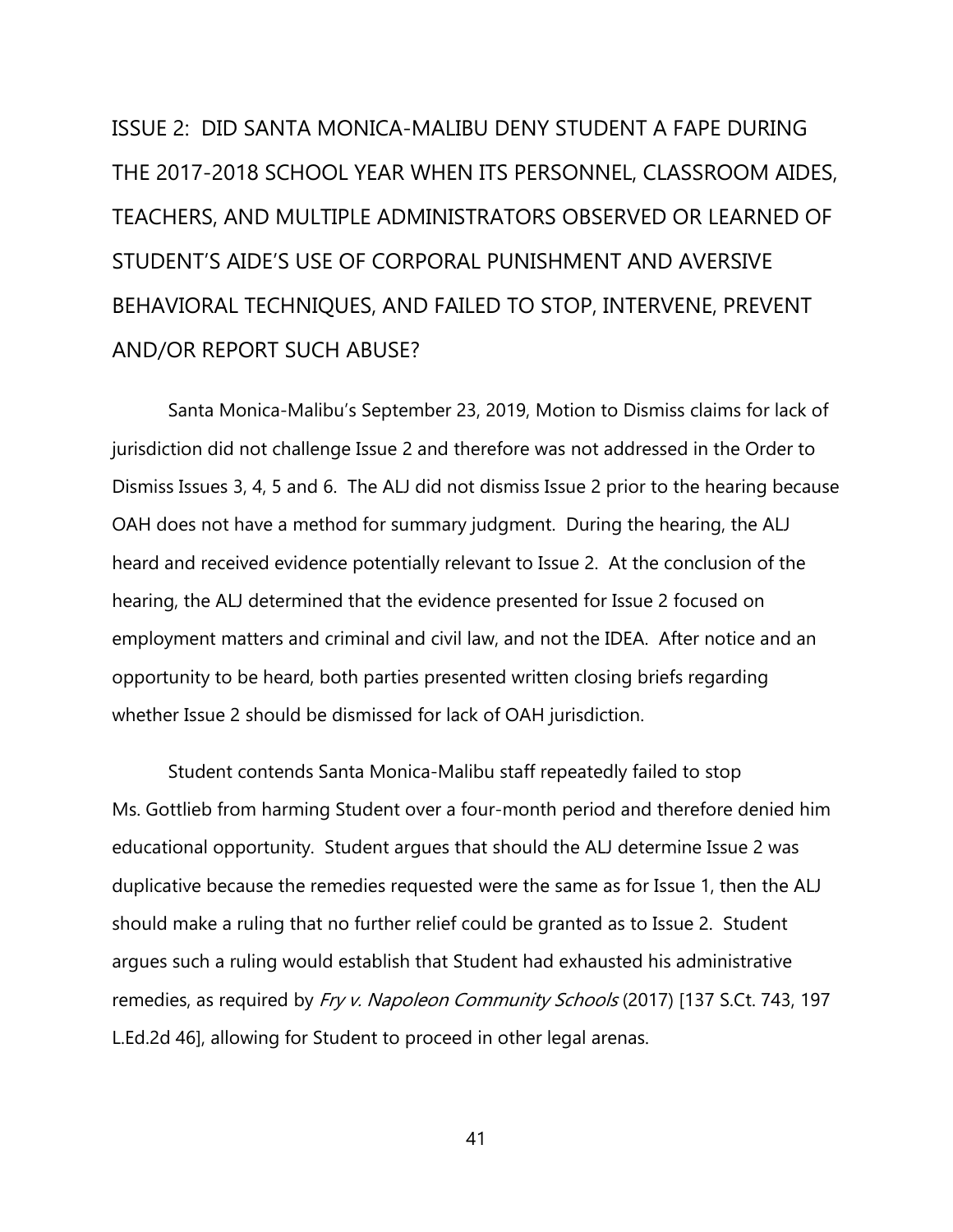Student alternatively argues that without such a ruling, the ALJ must reach Issue 2 on the merits, as other ALJs have determined that the failure to stop abuse constitutes a denial of FAPE. Student cites *Beaumont Indep. Sch. Dist.*, 162 SE 0214, 114 LRP 41599 (SEA TX 08/28/14), for the proposition that use of behavioral interventions, including corporal punishment, which was not specified in the non-verbal student's IEP, denied the student a FAPE. Student also cites In re: Student with a Disability, 2014-01, 114 LRP 34648 (SEA MT 03/18/14), as holding that a school district denied a disabled student a FAPE when it failed to sufficiently address allegations that a special education teacher abused the disabled student.

Santa Monica-Malibu contends it cannot be a mandated reporter under the Penal Code. The Penal Code defines child abuse, mandated reporters, and unlawful corporate punishment. In essence, Santa Monica-Malibu asserts Issue Two is outside the IDEA and, therefore, OAH's jurisdiction.

OAH only has jurisdiction to hear matters brought under the IDEA (20 U.S.C. § 1400 et. seq.) to "ensure that all children with disabilities have available to them a free appropriate public education," and to protect the rights of those children and their parents. (20 U.S.C. § 1400(d)(1)(A), (B), and (C); see also Ed. Code, § 56000.) A party has the right to present a complaint "with respect to any matter relating to the identification, evaluation, or educational placement of the child, or the provision of a free appropriate public education to such child." (20 U.S.C. § 1415(b)(6); Ed. Code, § 56501, subd. (a) [party has a right to present a complaint regarding matters involving proposal or refusal to initiate or change the identification, assessment, or educational placement of a child; the provision of a free appropriate public education to a child; the refusal of a parent or guardian to consent to an assessment of a child; or a disagreement between a parent or guardian and the public education agency as to the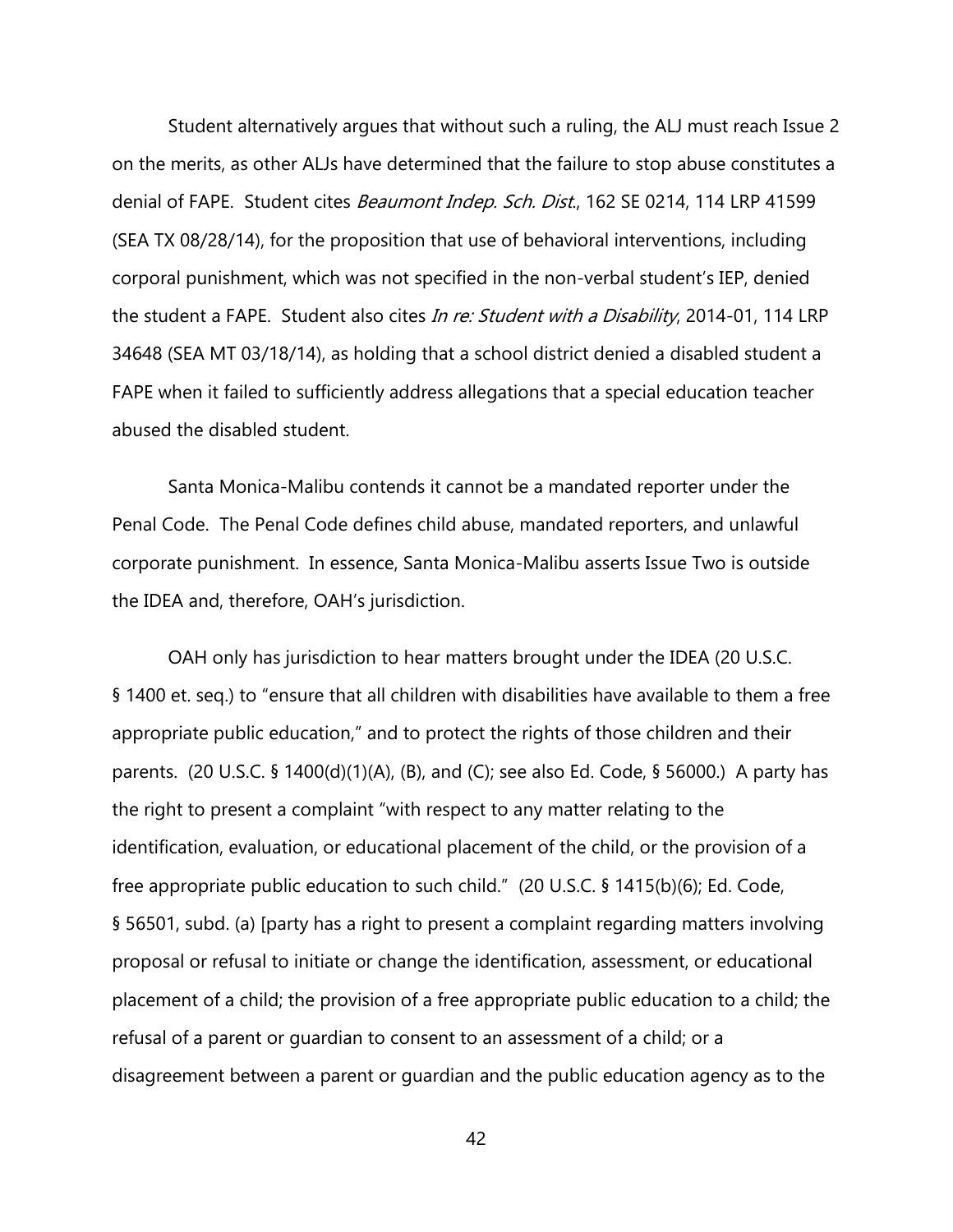availability of a program appropriate for a child, including the question of financial responsibility].) The jurisdiction of OAH is limited to these matters. (Wyner v. Manhattan Beach Unified School. Dist. (9th Cir. 2000) 223 F.3d 1026, 1028-1029.)

OAH does not have jurisdiction to decide claims based on section 504 of the Rehabilitation Act of 1973 (29 U.S.C. § 701 et seq.), section 1983 of title 42 United States Code, the Americans with Disability Act (42 U.S.C. §§ 1201, et seq.), or the Unruh Civil Rights Act (Civ. Code, § 51). OAH does not have jurisdiction to decide claims based upon criminal law. OAH does not apply Penal Code section 11166, and does not decide whether school personnel were mandated reporters pursuant to Penal Code section 11165.7. OAH does not have jurisdiction over child abuse proceedings pursuant to the Welfare and Institutions Code. Finally, these proceedings are not the proper venue for school employment and union contracts, nor for school professional and paraprofessional licensing and certifications.

In determining whether Student seeks relief for the denial of FAPE, the ALJ must look to the gravamen of the complaint, as set out in Fry, supra, 137 S.Ct. at p. 746-748. The IDEA guarantees individually tailored educational services for disabled students. A complaint brought under the IDEA must seek redress for a school's failure to provide FAPE. The same conduct by the parties may violate other statutes in other venues. Thus, the ALJ must examine the substance, not the surface of the complaint., and should consider the diverse means and ends of statutes covering people with disabilities, including the history of the proceedings, to determine if the claim falls within the IDEA. (Fry, supra, 37 S.Ct. at p. 747.)

Fry established two other quidelines for determining whether an issue was brought under the IDEA or Title II of the Americans with Disabilities Act, when a school district denied a student's service animal equal access to her school program. In this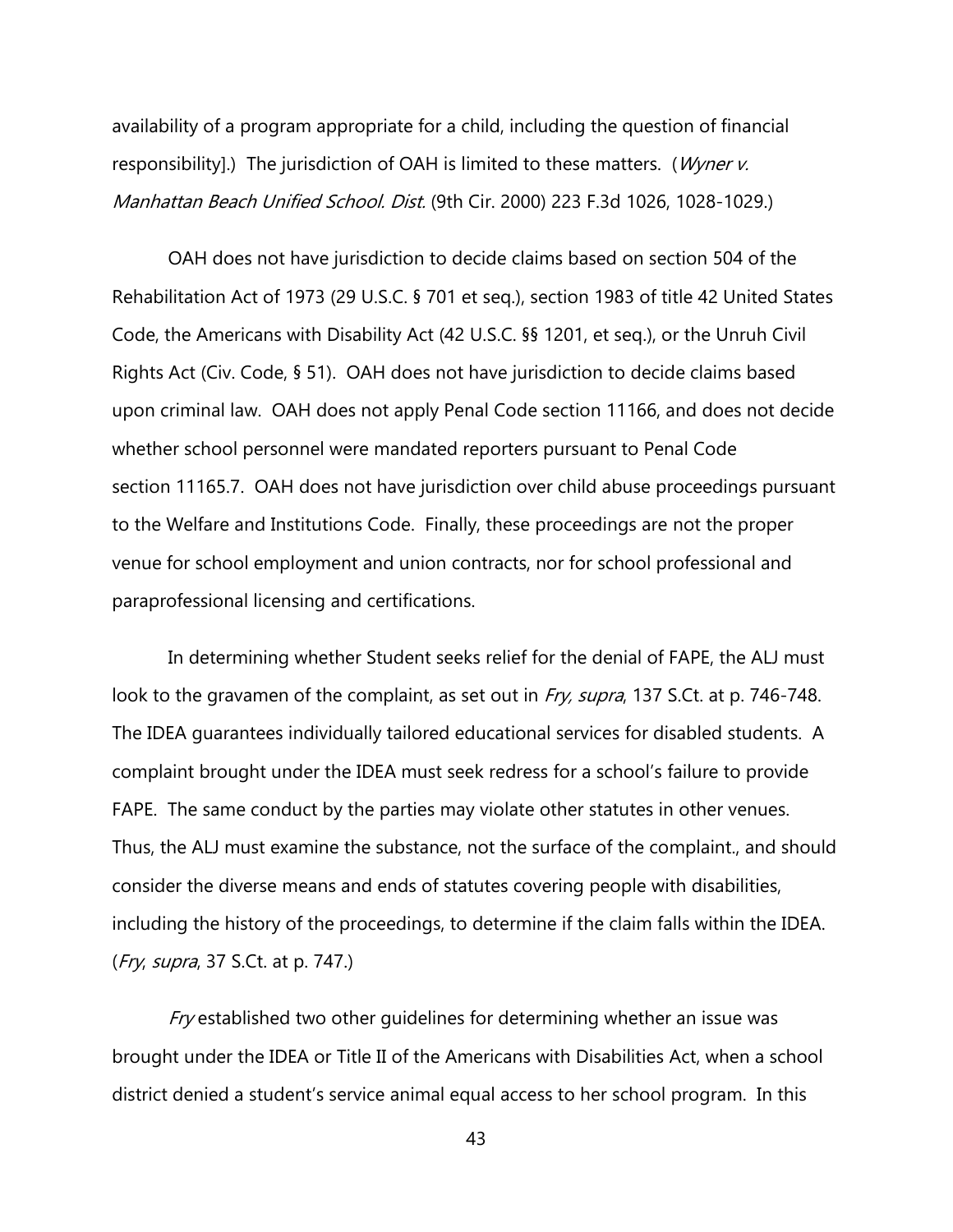case, those two other equal access guidelines are not relevant to determining whether Issue 2 is within OAH's jurisdiction.

In looking to the history of Student's complaint, a pattern emerges. Student's complaint initially alleged six issues. Issues 1 and 2 explicitly allege a denial of FAPE under the IDEA. Issues 3 and 4 explicitly alleged a violation of Title II of the Americans with Disabilities Act, and were dismissed by OAH. Issues 5 and 6 explicitly alleged violations of section 504 of the Rehabilitation Act of 1973, and were dismissed by OAH. Student's Proposed Resolution A appropriately requested compensatory educational programming, services, and supports to address educational loss and regression. Proposed Resolution B requested general and special damages under title 42 United States Code section 12133 and title 29 United States Code section 794(a), and was dismissed by OAH. Proposed Resolution C requested any and other damages as allowed pursuant to that federal law, and was dismissed by OAH. Proposed Resolution D requested reasonable attorneys' fees under those federal statutes, and was dismissed by OAH. Proposed Resolution E appropriately requested the costs of suit. Finally, Proposed Resolution F appropriately requested such other and further relief as the ALJ deems just and proper. Three of the six proposed resolutions seek remedies available under the IDEA, whereas the three that were dismissed were brought under non-IDEA law for the purpose of exhausting all available legal remedies. Student seeks additional relief from other courts and venues.

Unlike Issue 1, Issue 2 does not relate to the identification, evaluation, or educational placement of Student, or the provision of a FAPE to Student. It does not relate to the proposal or refusal to initiate or change the identification, assessment, or educational placement of Student; the provision of a FAPE to Student; the refusal of a parent or guardian to consent to an assessment of Student; or a disagreement between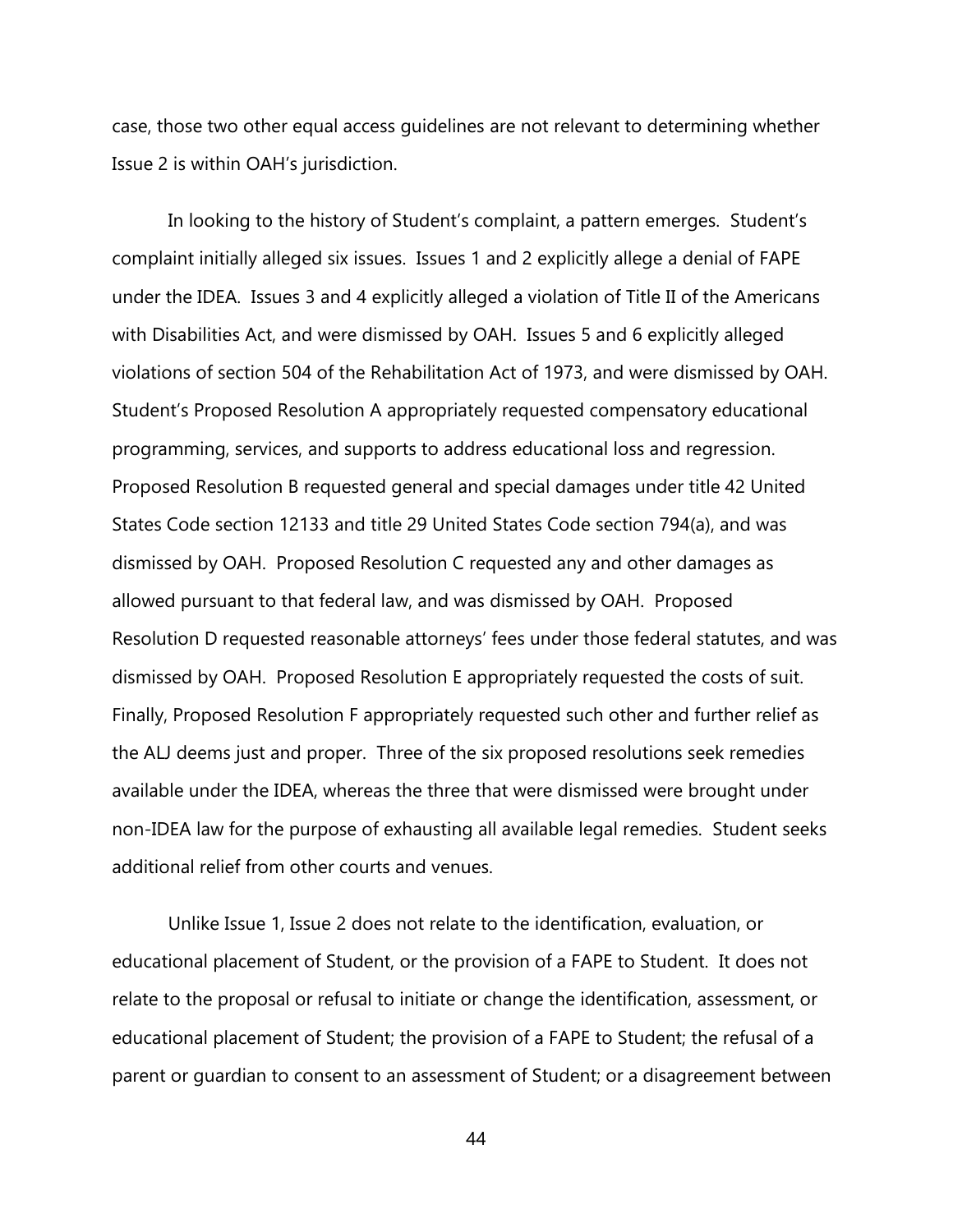a parent or guardian and the public education agency as to the availability of a program appropriate for Student, including the question of financial responsibility. Under Wyner, OAH's jurisdiction is limited to these issues.

In Issue 2, Student asks OAH to conclude that Santa Monica-Malibu denied Student a FAPE because first, its staff knew its aide used corporal punishment and aversive techniques on Student, and second, staff failed to stop, intervene, and/or report the alleged abuse to either the police department or child protective services. Corporal punishment and aversive techniques are defined in the Education Code. However, Student used the conjunctive "and" when alleging staff saw and failed to stop, intervene, and/or report abuse. In Issue 2, Student does not challenge the adequacy of Student's educational program, and does not seek the available proposed resolutions of compensatory educational programming, services, and supports for a loss of educational benefit.

Instead, the gravamen of Issue 2 is that the staff failed to stop, intervene, and/or report "abuse" to law enforcement or child protective services. Issue 2 relies on the same alleged aversive actions as Issue 1, but the focus is significantly different. Issue 1 asserts that the aversive techniques used by staff caused Student harm, while Issue 2 asserts that the failure to stop or report the aversive techniques to law enforcement or child welfare authorities caused the harm. Issue 1 addresses the same events but focuses on Student's behavior support plans and IEPs. Issue 2 focuses on failures to report suspected child abuse to police and child welfare departments, a claim over which OAH has no jurisdiction.

While the Education Code does define corporal punishment and aversive techniques, it does not define mandatory reporter of abuse. The gravamen of Issue 2 does not challenge the adequacy of the Student's educational program under the IDEA.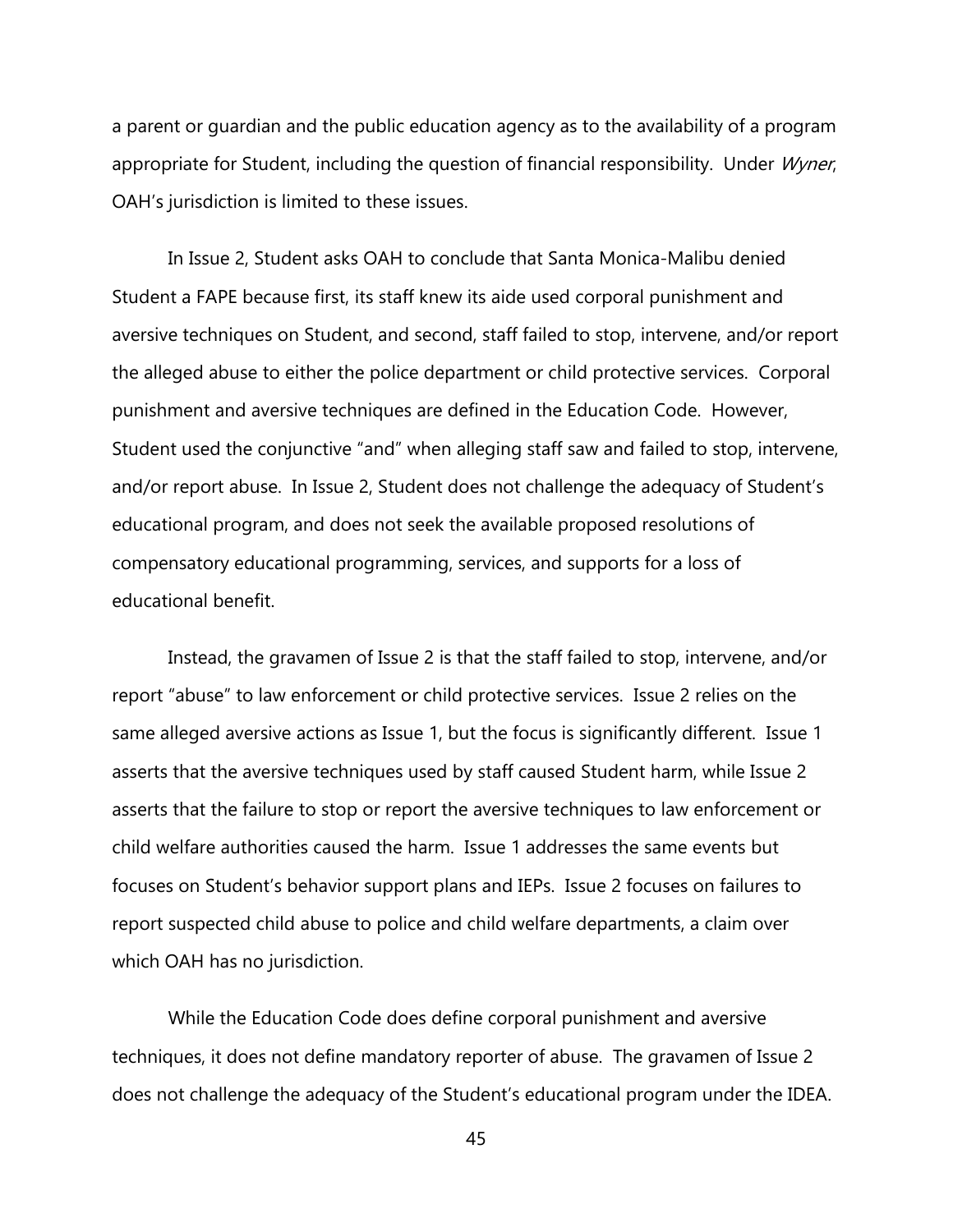The gravamen of Issue 2 does not seek redress for a denial of FAPE. Thus, the claim goes beyond the IDEA, as do the Proposed Resolutions B, C, and D, because under a  $Fry$ analysis, the gravamen of Student's Issue 2 is something other than the denial of the IDEA's core quarantee. (Id., 37 S.Ct. at p. 746.)

Student cites In re: Student with a Disability, 2014-01,114 LRP 34648 (SEA MT 03/18/14) as holding that a school district denied a disabled student a FAPE when it failed to sufficiently address allegations that a special education teacher abused the disabled student. That case is distinguishable, as student claimed the people who knew the teacher was restraining the student in a posture-supporting chair as a punishment did not report it to responsible district personnel, and that district personnel did not stop the unapproved use of the restraint, thereby denying the student a FAPE. The claim did not relate, as Student's Issue 2 does, to school employees failing to report the teacher to the police or child welfare departments.

Therefore, Issue 2 is dismissed for lack of jurisdiction.

#### CONCLUSIONS AND PREVAILING PARTY

Pursuant to California Education Code section 56507, subdivision (d), the hearing decision must indicate the extent to which each party has prevailed on each issue heard and decided.

Issue 1: Santa Monica-Malibu denied Student a FAPE when it materially failed to implement Student's positive behavior support plans between October 2017 and January 2018, when his behavioral aide used aversive techniques. Student prevailed on Issue 1.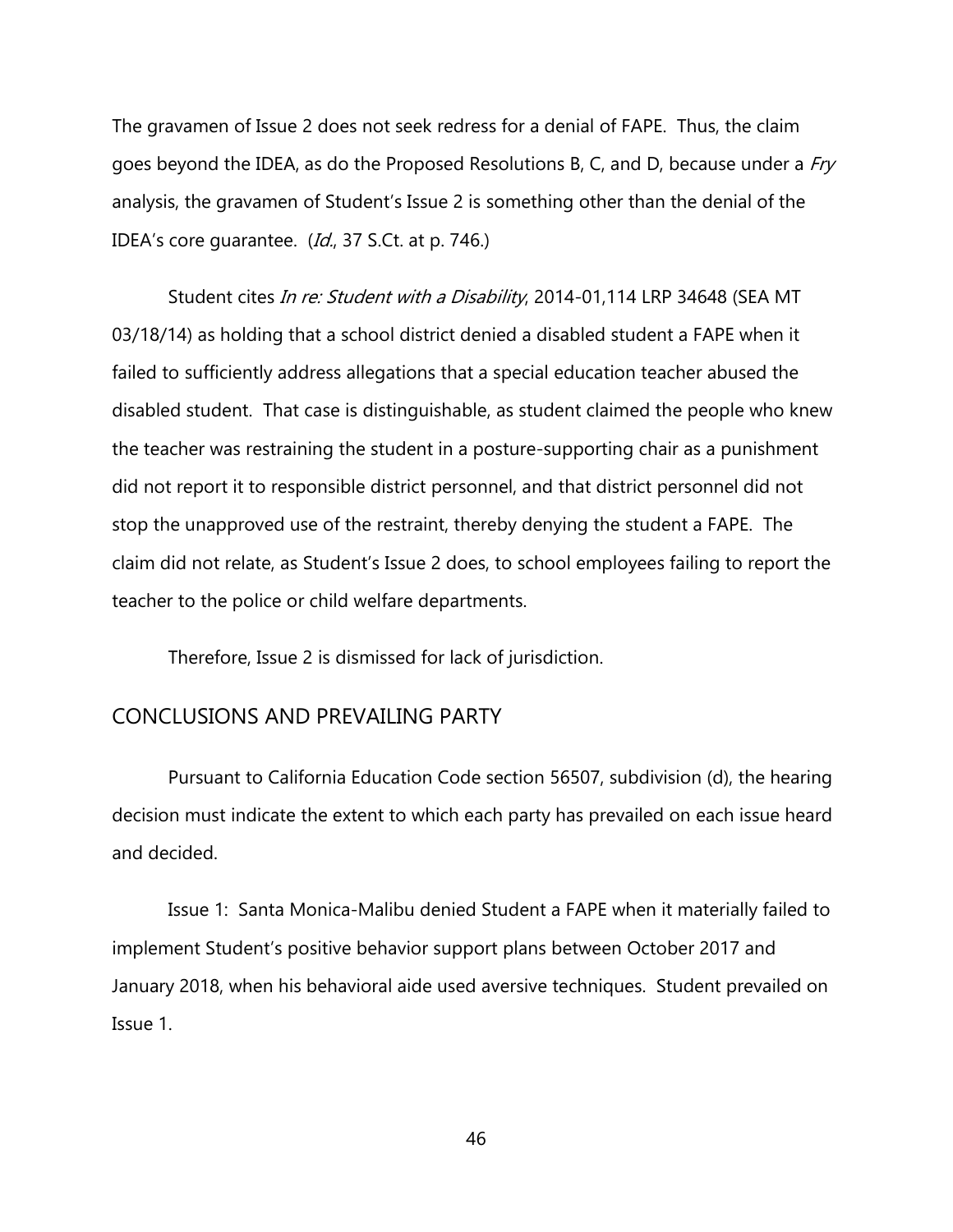Issue 2: OAH has no jurisdiction over Santa Monica-Malibu's personnel, classroom aides, teachers, and multiple administrators' failure to report the use of corporal punishment and aversive behavioral techniques by Student's aide, and failure to stop, intervene, and prevent, abuse, because it does not involve a claim under the IDEA. Issue 2 is dismissed.

#### REMEDIES

Student prevailed on Issue 1, proving Santa Monica-Malibu denied him a FAPE by materially failing to implement his IEP. As a proposed resolution, Student asks for compensatory education in the form of Santa Monica-Malibu funding Student and his family participating in the University of California, Santa Barbara Pivotal Response Training program for the next five years. Student requests Santa Monica-Malibu fund all costs related to the week-long assessment and training program, and 20 hours per month consultation for 60 months. Student seeks the ability to attend another national center of excellence in complex communication disorders, if the University of California, Santa Barbara is unavailable. Student also asks to be unilaterally placed at any non-public school or residential treatment center of Parents' choice, with Santa Monica-Malibu funding all costs, until the age of 22.

Remedies under the IDEA are based on equitable considerations and the evidence established at hearing. (Burlington v. Department of Education (1985) 471 U.S. 359, 374.) School districts may be ordered to provide compensatory education or additional services to a student who has been denied a FAPE. (Student W. v. Puyallup School District (9th Cir. 1994) 31 F.3d 1489, 1496.) The conduct of both parties must be reviewed and considered to determine whether relief is appropriate. (Id. at p. 1496.) These are equitable remedies that courts may employ to craft "appropriate relief" for a party. An award need not provide a "day-for-day compensation." An award to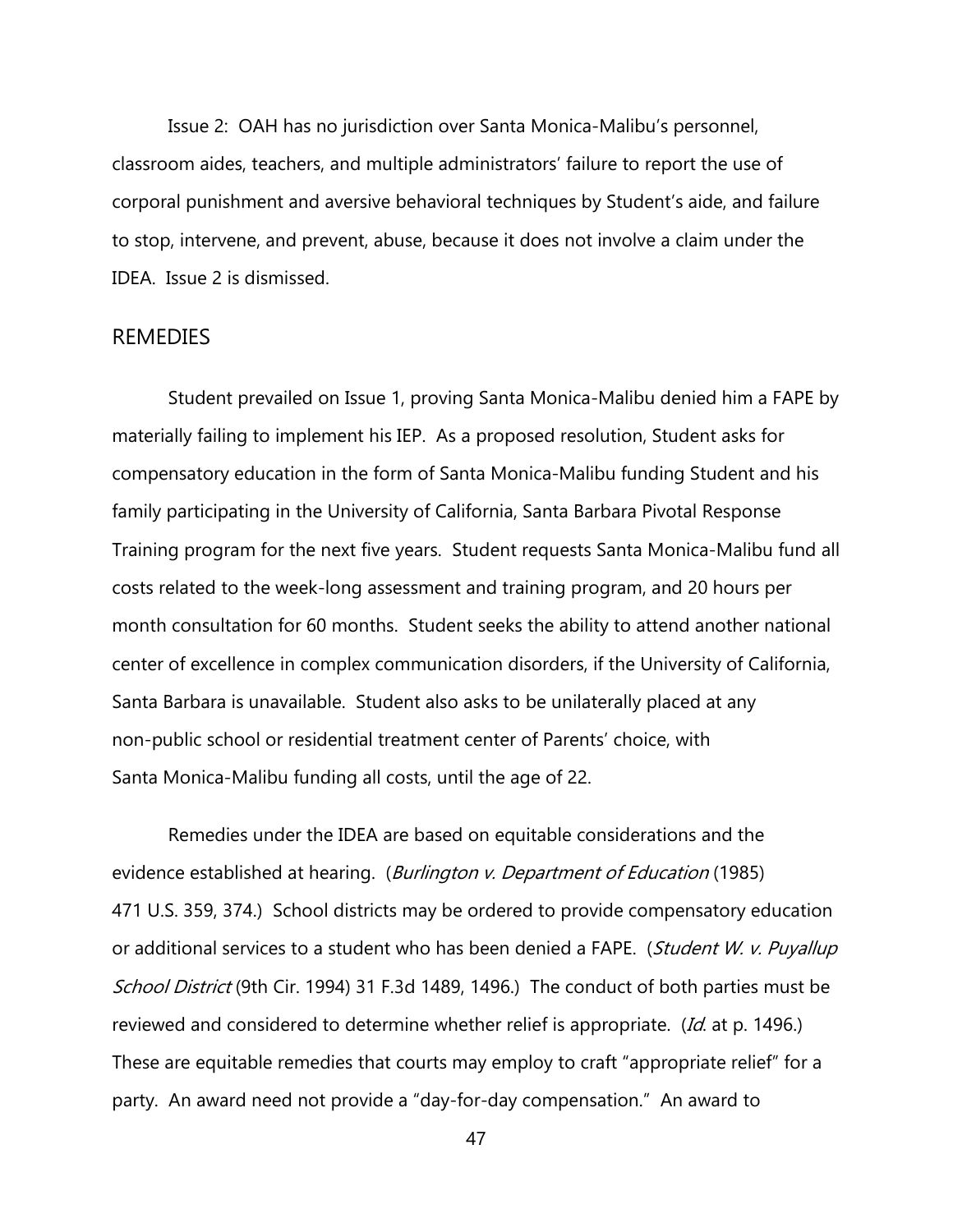compensate for past violations must rely on an individualized assessment, just as an IEP focuses on the individual student's needs. (Reid ex rel. Reid v. District of Columbia (D.C. Cir. 2005) 401 F.3d 516, 524.) The award must be reasonably calculated to provide educational benefits that likely would have accrued from special education services the school district should have provided in the first place." (Ibid.)

The core therapeutic modality to treat trauma is cognitive behavioral therapy, talking about trauma and stressors. However, because Student was unable to share his experiences, his ability to learn new skills was impacted, and he was unable to form new and different relationships. It diminished his ability to benefit from behavioral learning. Student now required much more complex clinical interventions to restart his acquisition of new skills. The architecture of his learning was disrupted so significantly that the same strategies no longer worked.

Ms. Schwandt opined that Student's trauma would affect him for a long time, and that he specifically required a Pivotal Response Training program to remediate his regression. Pivotal Response Training is a behavioral learning modality that uses principles of verbal behavior to create the needed architecture of communication for a child with a no and low communication profile. The University of California, Santa Barbara, has an excellent Pivotal Response Training program with different levels of intensity. Ms. Schwandt was personally familiar with that program, and other centers of excellence in the county, such as Kennedy Krieger Center in Maryland, the Anderson Clinic in southeastern New York, and the University of North Texas.

The program at the University of California, Santa Barbara, had a five-day intensive comprehensive developmental communication and behavioral multidisciplinary assessment. The next step in the response to intervention approach is robust, ongoing consultation and guidance from expert clinicians who monitor, analyze,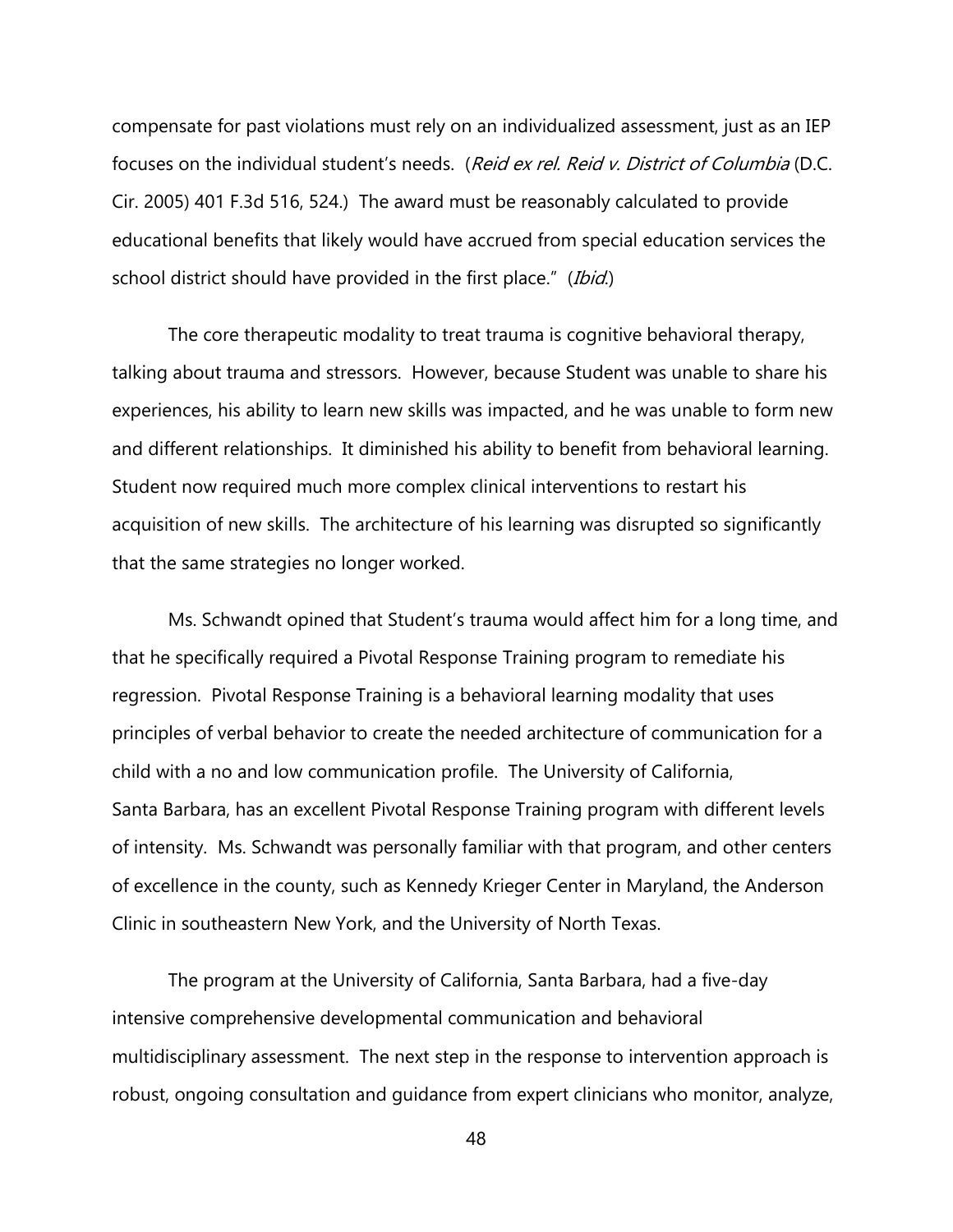and review data, and make trauma informed treatment decisions. They create a comprehensive service map that addresses all major barriers to communication. The program is designed to be delivered 15 to 20 hours a month, and would include also Student's family, paraprofessionals, and educators so Student would receive consistent support. Communicative intent is a very specialized practice, and requires the professional to assess a child's motivation to communicate. Ms. Schwandt believed the key to remediating the academic skills Student lost was for him to develop the ability to trust his teacher, and to regain the ability to communicate to allow him to learn.

Ms. Schwandt did not know how long it would take for Student to respond positively, as she anticipated the trauma would affect him for life. She believed he required the program at a minimum of 15 to 20 hours per month for five years. His need for trauma informed decisions and support would continue into adulthood.

The data showed the correlation and causation of Student's increased behavioral escalations. Student's developmental trajectory significantly changed from a consistent profile, in response to the aversive techniques Ms. Gottlieb applied. He could not be regulated by previously successful methodology.

Ms. Schwandt understood the signs of trauma in non-verbal, young children with autism and intellectual disability. She recognized Student's behavioral outbursts as a strong desire to avoid people and places that remind him of Ms. Gottlieb. The appropriate remedy must be able to specifically address pivotal response training to help build functional communication skills again.

Student is entitled to an equitable remedy for Santa Monica-Malibu's material failure to implement his positive behavior support plans and IEPs from October 2017 through January 2018. The aversive techniques were traumatic for Student, causing